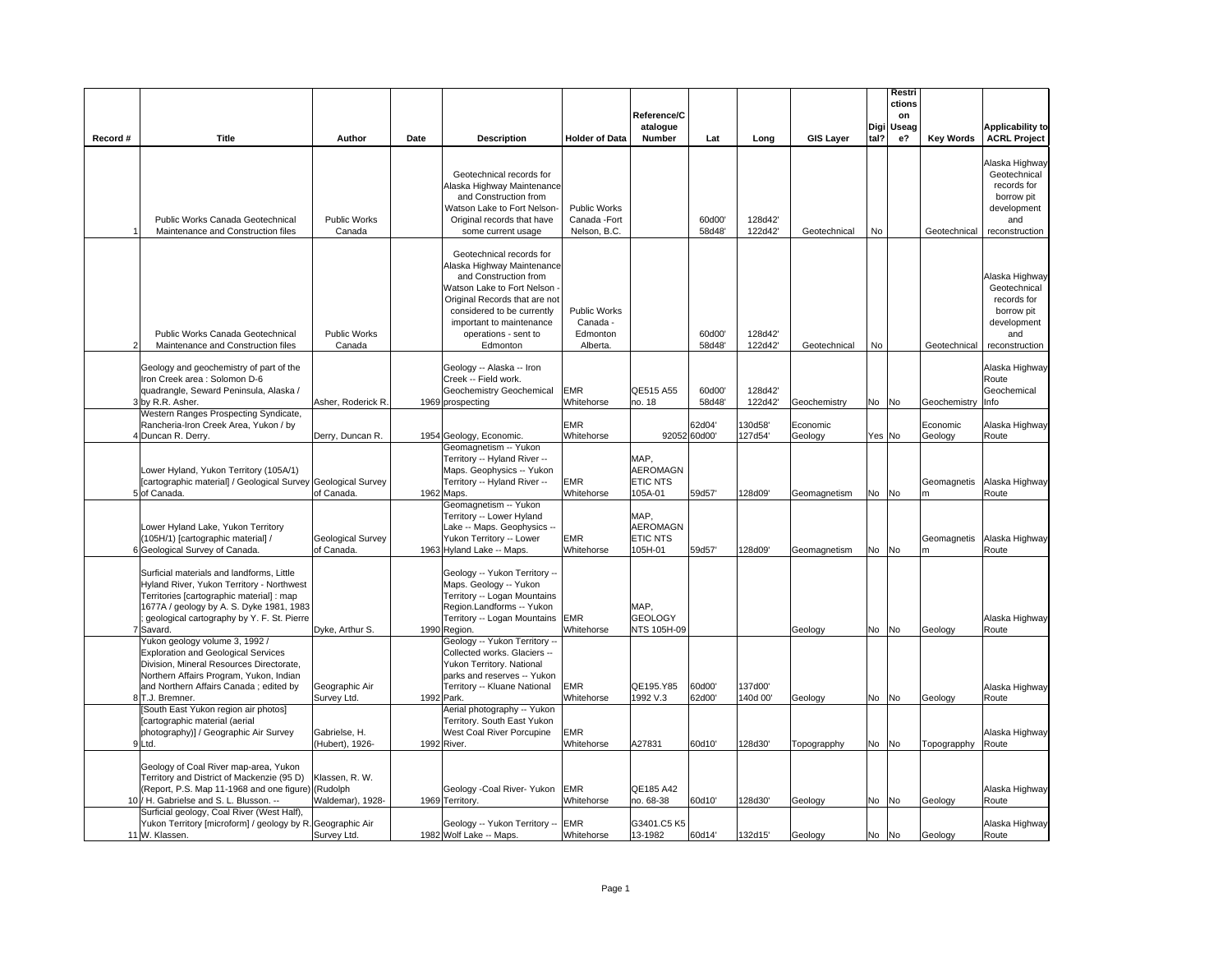|          |                                                                                                                                                                               |                                                              |      |                                                                                                                                                                                                                                                       |                          |                                   |                  |                    |                  |      | Restri       |                  |                         |
|----------|-------------------------------------------------------------------------------------------------------------------------------------------------------------------------------|--------------------------------------------------------------|------|-------------------------------------------------------------------------------------------------------------------------------------------------------------------------------------------------------------------------------------------------------|--------------------------|-----------------------------------|------------------|--------------------|------------------|------|--------------|------------------|-------------------------|
|          |                                                                                                                                                                               |                                                              |      |                                                                                                                                                                                                                                                       |                          | Reference/C                       |                  |                    |                  |      | ctions<br>on |                  |                         |
|          |                                                                                                                                                                               |                                                              |      |                                                                                                                                                                                                                                                       |                          | atalogue                          |                  |                    |                  | Digi | Useag        |                  | Applicability to        |
| Record # | Title                                                                                                                                                                         | Author                                                       | Date | <b>Description</b>                                                                                                                                                                                                                                    | <b>Holder of Data</b>    | Number                            | Lat              | Long               | <b>GIS Layer</b> | tal? | e?           | <b>Key Words</b> | <b>ACRL Project</b>     |
|          | S. E. Yukon [cartographic material (aerial<br>photography)] / Geographic Air Survey<br>12 Ltd.                                                                                | Duk-Rodkin,<br>Alejandra.                                    |      | Aerial photography -- Yukon<br>Territory. McMillan Lake<br>Robert Campbell Highway<br>Irons Creek. False Pass<br>Creek. Allen Creek. Hulse<br>Lake. Coal River. Liard River<br>Green River. Wolf Lake.<br>2001 Black River.<br>Glacial epoch -- Yukon | <b>EMR</b><br>Whitehorse | A27830                            | 60d00'<br>61d45' | 122d00'<br>132d30' | Topograpphy      |      | No No        | Topograpphy      | Alaska Highway<br>Route |
|          | Glacial limits of Coal River, 95D, Yukon<br>Territory [cartographic material] / airphoto<br>13 interpretation by A. Duk-Rodkin.                                               | Geographic Air<br>Survey Ltd.                                |      | Territory. Geology -- Yukon<br>Territory -- Coal River --<br>2001 Maps.                                                                                                                                                                               | <b>EMR</b><br>Whitehorse | QE195 O6<br>no. 3813              | 60d10'           | 128d30'            | Geology          |      | No No        | Geology          | Alaska Highway<br>Route |
|          | Yukon Forestry [cartographic material<br>(aerial photography)] / Geographic Air<br>14 Survey Ltd.                                                                             | Monahan, P.                                                  | 199? | Aerial photography -- Yukon<br>Territory. Logan Mtns, Liard<br>Plateau, Yukon Plateau, Tillei<br>Lk, Ragged Range, Nahanni<br>Range, Mt Billings, Coal<br>River                                                                                       | <b>EMR</b><br>Whitehorse | A28477                            | 60d00'           | 129d00'            | Topograpphy      |      | No No        | Topograpphy      | Alaska Highway<br>Route |
|          | Stratigraphy and potential hydrocarbon<br>objectives of Mississippian to Lower<br>Cretaceous strata in the Eastern Liard<br>15 Basin area / by P. Monahan.                    | Kindle, E. D.<br>(Edward Darwin),<br>1906-                   |      | Geology, Stratigraphic --<br>Cretaceous. Geology -- Liard EMR<br>River area                                                                                                                                                                           | Whitehorse               | QE734.M7<br>199?                  | 60d05'           | 128d52             | Geology          |      | No No        | Geology          | Alaska Highway<br>Route |
|          | Geological reconnaissance along Fort<br>Nelson, Liard, and Beaver Rivers,<br>northeastern British Columbia and<br>southeastern Yukon. Report and map / by                     |                                                              |      |                                                                                                                                                                                                                                                       | <b>EMR</b>               | QE185.A42                         | 63d00'           | 125d00'            |                  |      |              |                  | Alaska Highway          |
|          | 16 E. D. Kindle.<br>Geological reconnaissance along lower<br>Liard River, Northwest Territories, Yukon,                                                                       | Hage, C.O.                                                   |      | 1945 Geology -- Yukon Territory.                                                                                                                                                                                                                      | Whitehorse               | no.44-16                          | 59d00'           | 122d40'            | Geology          |      | No No        | Geology          | Route                   |
|          | and British Columbia (report and map) / by McLearn, Frank<br>17 C. O. Hage.                                                                                                   | Harris, 1885-1964                                            |      | 1945 Geology -- Yukon Territory.                                                                                                                                                                                                                      | <b>EMR</b><br>Whitehorse | QE185.A42<br>no. 45-22            | 63d00'<br>59d00' | 125d00'<br>122d40' | Geology          | No   | No           | Geology          | Alaska Highway<br>Route |
|          | The lower triassic of Liard River, British<br>18 Columbia / by F.H. McLearn.                                                                                                  | Douglas, R. J. W.<br>(Robert John<br>Wilson), 1920-<br>1979. |      | Paleontology -- British<br>1959 Columbia -- Triassic.                                                                                                                                                                                                 | <b>EMR</b><br>Whitehorse | QE185.A42<br>no. 45-28            |                  |                    | Paleontology     |      | No No        | Paleontology     | Alaska Highway<br>Route |
|          | Fort Liard and La Biche map-areas,<br>Northwest Territories and Yukon: 95 B<br>and 95 C / by R.J.W. Douglas and D.K.<br>19 Norris.                                            | Stott, Donald F.                                             |      | Geology -- Liard River<br>Region -- Surveys Liard<br>1959 River Region.                                                                                                                                                                               | <b>EMR</b><br>Whitehorse | QE185.A42<br>no. 59-6             | 63d00'           | 125d00'            | Geology          | No   | No           | Geology          | Alaska Highway<br>Route |
|          | Cretaceous rocks in the region of Liard<br>20 and Mackenzie Rivers / D. F. Stott.                                                                                             | Hughes, J. E.                                                |      | Geology, Stratigraphic --<br>1960 Cretaceous.                                                                                                                                                                                                         | <b>EMR</b><br>Whitehorse | QE185.A43<br>no 63                | 59d00'           | 122d40             | Geology          |      | No No        | Geology          | Alaska Highway<br>Route |
|          | Geology of the Pine Valley; Mount Wabi to<br>Solitude Mountain, Northeastern British<br>21 Columbia, by J. E. Hughes.                                                         | Verschuren, J. P.                                            |      | Geology -- British Columbia -<br>1967 Peace River-Liard.                                                                                                                                                                                              | <b>EMR</b><br>Whitehorse | TN27 B72 no.<br>52                |                  |                    | Geology          |      | No No        | Geology          | Alaska Highway<br>Route |
|          | Final 1970 report on land use research :<br>the Department of Civil Engineering,<br>University of Alberta, Edmonton, Alberta /<br>22 By J. P. Verschuren and R. H. Cooper. -- | Klassen, R. W.<br>(Rudolph<br>Waldemar), 1928-               |      | Hydrology -- Yukon Territory<br>Liard River Geomorphology<br>Yukon Territory -- Liard River<br>Land use -- Yukon Territory -<br>1971 Liard River.                                                                                                     | <b>EMR</b><br>Whitehorse | TD178.7.C35<br>A49 no.70-01 60d00 |                  | 129d00'            | Hydrology        |      | No No        | Hydrology        | Alaska Highway<br>Route |
|          | The Tertiary Pleistocene stratigraphy of<br>the Liard Plain, southeastern Yukon<br>23 Territory / R.W. Klassen.                                                               | Leckie, Dale Allen.                                          |      | Geology -- Liard River<br>1987 Watershed.                                                                                                                                                                                                             | <b>EMR</b><br>Whitehorse | QE185.A42<br>no. 86-17            | 60d00            | 129d00'            | Geology          | No   | No           | Geology          | Alaska Highway<br>Route |
|          | The lower Cretaceous Chinkeh formation:<br>a frontier type play in the Liard Basin of<br>24 Western Canada / by Dale A. Leckie, et al. Survey Ltd.                            | Geographic Air                                               |      | Geology, Stratigraphic --<br>Cretaceous Geology -- Liard<br>1991 River area.                                                                                                                                                                          | <b>EMR</b><br>Whitehorse | QE734.M68<br>1991                 |                  |                    | Geology          |      | No No        | Geology          | Alaska Highway<br>Route |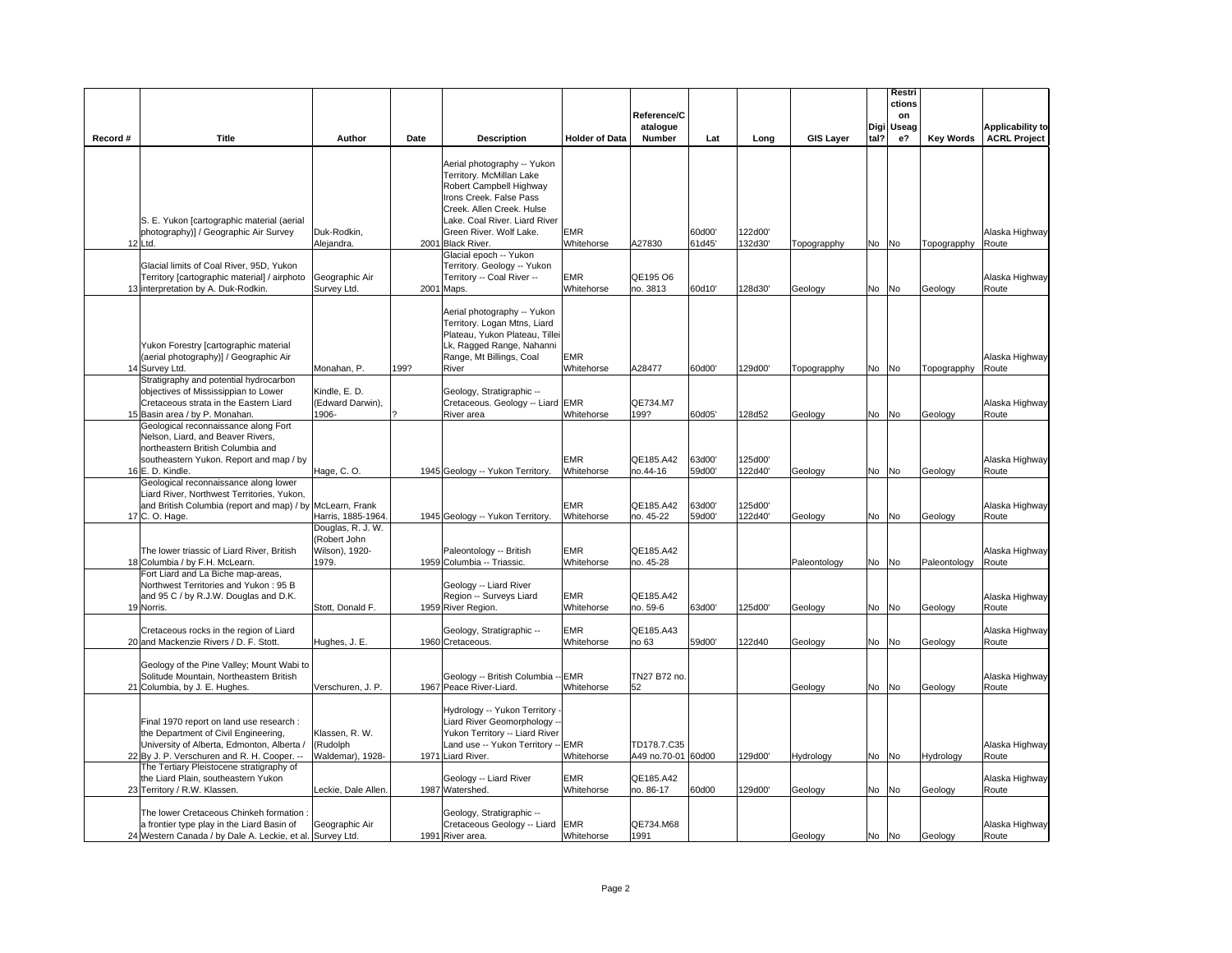|          |                                                                                                                                                                                                                         |                                                                                    |      |                                                                                                             |                                     | Reference/C<br>atalogue                      |        |         |                      | Digi  | Restri<br>ctions<br>on<br>Useag |                      | <b>Applicability to</b> |
|----------|-------------------------------------------------------------------------------------------------------------------------------------------------------------------------------------------------------------------------|------------------------------------------------------------------------------------|------|-------------------------------------------------------------------------------------------------------------|-------------------------------------|----------------------------------------------|--------|---------|----------------------|-------|---------------------------------|----------------------|-------------------------|
| Record # | Title                                                                                                                                                                                                                   | Author                                                                             | Date | <b>Description</b>                                                                                          | <b>Holder of Data</b>               | Number                                       | Lat    | Long    | <b>GIS Layer</b>     | tal?  | e?                              | <b>Key Words</b>     | <b>ACRL Project</b>     |
|          | Watson Lake, Y.T. [cartographic material<br>(aerial photography)] / Geographic Air<br>25 Survey Ltd.                                                                                                                    | Morrow, D. W.                                                                      |      | Aerial photography -- Yukon<br>Territory -- Watson Lake<br>1992 Liard Timber Harvest Area.                  | EMR<br>Whitehorse                   | A27864                                       | 60d00  | 129d00' | Topograpphy          | No No |                                 | Topograpphy          | Alaska Highway<br>Route |
|          |                                                                                                                                                                                                                         |                                                                                    |      |                                                                                                             |                                     |                                              |        |         |                      |       |                                 |                      |                         |
|          | Paleozoic burial and organic maturation in Development. Oil<br>the Liard Basin region, northern Canada /<br>26 by D.W. Morrow, et al.                                                                                   | Yukon Territory.<br>Dept. of Economic<br>and Gas<br>Resources.                     |      | Geology -- Liard River<br>1993 Region -- Paleozoic.                                                         | <b>EMR</b><br>Whitehorse            | QE195.M78<br>1993                            | 60d00  | 129d00' | Geology              | No No |                                 | Geology              | Alaska Highway<br>Route |
|          | Petroleum Resource Assessment of the<br>Liard Plateau, Yukon Territory, Canada:<br>working document / by Energy Resource                                                                                                | National Energy<br>Board. Energy<br>Resources                                      |      | Petroleum -- Geology --                                                                                     | <b>EMR</b>                          | TN873.C3Y9.                                  |        |         | Petroleum            |       |                                 | Petroleum            | Alaska Highway          |
|          | 27 Branch of the National Energy Board.                                                                                                                                                                                 | Branch.                                                                            |      | 1994 Yukon Territory.                                                                                       | Whitehorse                          | P45 1994                                     | 60d00  | 129d00' | Geology              | No No |                                 | Geology              | Route                   |
|          | Petroleum Resources Assessment of the<br>Liard Plateau Area, Yukon Territory,<br>28 Canada: working document.                                                                                                           | Yukon Territory.<br>Dept. of Economic<br>Development. Oil<br>and Gas<br>Resources. |      | Petroleum -- Geology --<br>1994 Yukon Territory.                                                            | EMR<br>Whitehorse                   | TN873.C3Y9.<br>P45 1994                      | 60d00  | 129d00' | Petroleum<br>Geology | No No |                                 | Petroleum<br>Geology | Alaska Highway<br>Route |
|          | Petroleum Resource Assessment of the                                                                                                                                                                                    | Bundtzen, Thomas                                                                   |      | Petroleum -- Geology --                                                                                     | <b>EMR</b>                          | TN873.C3Y9.                                  |        |         | Petroleum            |       |                                 | Petroleum            | Alaska Highway          |
|          | 29 Liard Plateau, Yukon Territory, Canada.                                                                                                                                                                              |                                                                                    |      | 1995 Yukon Territory.                                                                                       | Whitehorse                          | P45 1995                                     | 60d00  | 129d00' | Geology              | No No |                                 | Geology              | Route                   |
|          | Preliminary geologic map and data table<br>from the Ophir C-1 and western Mdefra C-<br>6 quadrangles, Alaska / by Thomas K.<br>Bundtzen, DeAnne S. Pinney, and<br>30 Gregory M. Laird.                                  | Yukon Territory.<br>Dept. of Economic<br>Development. Oil<br>and Gas<br>Resources. |      | Mines and mineral resources<br>Alaska -- Medfra, Ophir<br>1997 Quadrangle.                                  | <b>EMR</b><br>Whitehorse            | QE83 P72<br>no. 97-46                        |        |         | Geology              | No No |                                 | Geology              | Alaska Highway<br>Route |
|          | Petroleum Resource Assessment of the<br>31 Liard Plateau, Yukon Territory, Canada.                                                                                                                                      | Post, Ryan T.                                                                      |      | Petroleum -- Geology --<br>1998 Yukon Territory.                                                            | <b>EMR</b><br>Whitehorse            | TN873.C3Y9.<br>P45 1998                      | 60d00  | 129d00' | Petroleum<br>Geology | No No |                                 | Petroleum<br>Geology | Alaska Highway<br>Route |
|          | Sedimentology and tectonic significance of<br>cambrian stratigraphy, Muncho Lake,<br>northern British Columbia : evidence for<br>32 the initiation of the Kechika trough.                                               | Taylor, G.C.                                                                       |      | Rocks, Sedimentary -- British<br>Columbia Geology,<br>Stratigraphic -- Cambrian --<br>2001 British Columbia | EMR<br>Whitehorse                   | QE899.2.C65<br>P5 2001                       | 59d00' | 125d47' | Geology              | No No |                                 | Geology              | Alaska Highway<br>Route |
|          |                                                                                                                                                                                                                         |                                                                                    |      |                                                                                                             |                                     |                                              |        |         |                      |       |                                 |                      |                         |
|          | Geology, Toad River, British Columbia :<br>map 1955A [cartographic material] / G.C.<br>33 Taylor and D. F. Stott (compilers).                                                                                           |                                                                                    |      | Geology -- British Columbia -- EMR<br>1999 Toad River.                                                      | Whitehorse                          | MAP.<br><b>GEOLOGY</b><br>NTS 094N-07 59d00' |        | 125d47' | Geology              | No No |                                 | Geology              | Alaska Highway<br>Route |
|          | Jurassic and cretaceous stratigraphy<br>between Peace and Tetsa Rivers,<br>Northeastern British Columbia / D. F.                                                                                                        | Stott, D. F.<br>(Donald Franklin).                                                 |      | Geology, Stratigraphic --<br>Cretaceous, British<br>Columbia, Jurassic, Peace                               | UBC Geological QE185 A42            |                                              |        |         |                      |       |                                 |                      | Alaska Highway          |
|          | 34 - P-P-PStot                                                                                                                                                                                                          | 1928-                                                                              |      | 1967 River, Tetsa River.                                                                                    | Library                             | no.66-7                                      |        |         | Geology              | No No |                                 | Geology              | Route                   |
|          | Cretaceous stratigraphy between Tetsa<br>and La Biche Rivers, northeastern British                                                                                                                                      | Stott, D. F.<br>(Donald Franklin),                                                 |      | Geology -Stratigraphic-                                                                                     | UBC Geological QE185 A42            |                                              |        |         |                      |       |                                 |                      | Alaska Highway          |
|          | 35 Columbia / D. F. Stott.<br>Lower Cretaceous bullhead group<br>between Bullmoose Mountain and Tetsa<br>River, Rocky Mountain foothills,<br>Northeastern British Columbia / by D. F.                                   | 1928-                                                                              |      | 1968 British Columbia, Northern.<br>Geology, Stratigraphic --                                               | Library<br>UBC Geological QE185.A43 | no.68-14                                     |        |         | Geology              | No No |                                 | Geology              | Route<br>Alaska Highway |
|          | 36 Stott.                                                                                                                                                                                                               | Stott, Donald F.                                                                   |      | 1973 Cretaceous.                                                                                            | Library                             | no. 219                                      |        |         | Geology              | No No |                                 | Geology              | Route                   |
|          | Geological maps and cross sections of the<br>northern Canadian Cordillera from<br>southwest of Fort Nelson, British Columbia<br>to Gravina Island, southeastern Alaska / H. Gabrielse, H.<br>37 Gabrielse, G.C. Taylor. | (Hubert), 1926-                                                                    |      | Geology, Stratigraphic --<br>Maps British Columbia,<br>Alaska, Fort Nelson.                                 | UBC Geological QE185 O6<br>Library  | no.864                                       |        |         | Geology              | No No |                                 | Geology              | Alaska Highway<br>Route |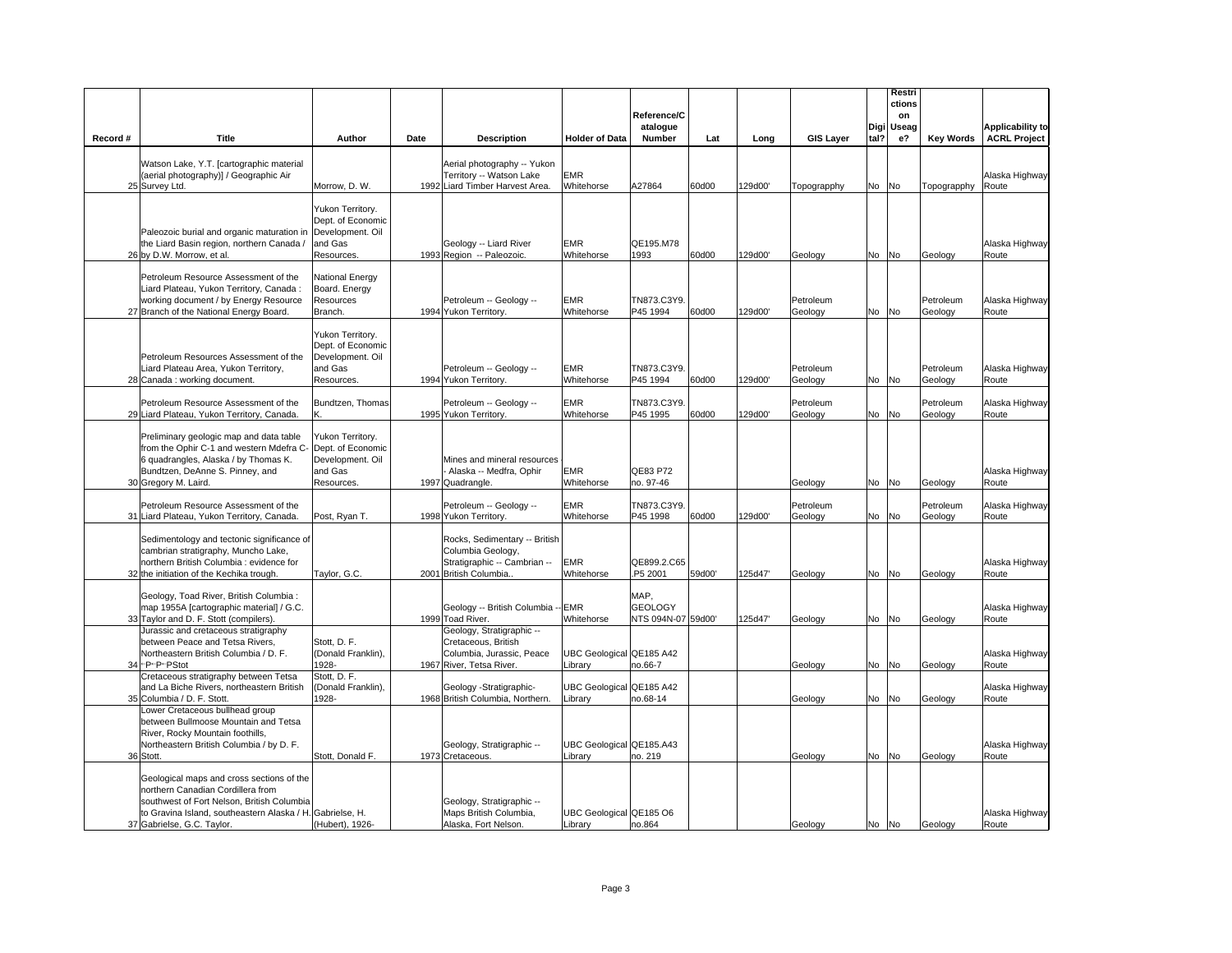|          |                                                                             |                         |      |                                                     |                                    |                         |           |                              |                  |      | Restri<br>ctions |                       |                                  |
|----------|-----------------------------------------------------------------------------|-------------------------|------|-----------------------------------------------------|------------------------------------|-------------------------|-----------|------------------------------|------------------|------|------------------|-----------------------|----------------------------------|
|          |                                                                             |                         |      |                                                     |                                    | Reference/C             |           |                              |                  |      | on               |                       |                                  |
|          | Title                                                                       |                         |      |                                                     |                                    | atalogue                |           |                              |                  | Digi | Useag            |                       | <b>Applicability to</b>          |
| Record # | Geological reconnaissance along Fort                                        | Author                  | Date | <b>Description</b>                                  | <b>Holder of Data</b>              | <b>Number</b>           | Lat       | Long                         | <b>GIS Layer</b> | tal? | e <sub>2</sub>   | <b>Key Words</b>      | <b>ACRL Project</b>              |
|          | Nelson, Liard, and Beaver Rivers,                                           |                         |      |                                                     |                                    |                         |           |                              |                  |      |                  |                       |                                  |
|          | northeastern British Columbia and                                           | Kindle, E. D.           |      |                                                     |                                    |                         |           |                              |                  |      |                  |                       |                                  |
|          | southeastern Yukon. Report and map / by                                     | (Edward Darwin),        |      |                                                     | UBC Geological QE185.A42           |                         | 63d00'    | 125d00'                      |                  |      |                  |                       | Alaska Highway                   |
|          | 38 E. D. Kindle.                                                            | 1906-                   |      | Geology -- British Columbia.                        | Library                            | no.44-16                | 59d00'    | 122d00'                      | Geology          | No   | No               | Geology               | Route                            |
|          | Fort Nelson, British Columbia (94J) / [by]                                  | Taylor, Gordon C.,      |      | Geology -- British Columbia                         | UBC Geological QE185.A42           |                         |           |                              |                  |      |                  |                       | Alaska Highway                   |
|          | 39 G. C. Taylor and D. F. Stott.                                            | 1934-                   |      | 1968 Fort Nelson region.                            | Library                            | no.68-13                | 58d48'    | 122d40'                      | Geology          |      | No No            | Geology               | Route                            |
|          |                                                                             |                         |      |                                                     |                                    |                         |           |                              |                  |      |                  |                       |                                  |
|          | A Comprehensive Report on BC Hydro's<br>Proposed Liard River Hydro Electric | Kaska Dena              |      |                                                     | U of A Cameron                     |                         |           |                              |                  |      |                  | Hydrology,            | Hydrological<br>Info Along Liard |
|          | 40 Project                                                                  | Council                 |      | 1983 Lower Liard                                    | Library                            |                         | 59d25'    | 126d06'                      | Hydrology        |      | No No            | <b>Hydro Electric</b> | <b>River Basin</b>               |
|          |                                                                             |                         |      |                                                     |                                    |                         |           |                              |                  |      |                  |                       |                                  |
|          |                                                                             |                         |      |                                                     |                                    |                         |           |                              |                  |      |                  |                       | Geology of                       |
|          |                                                                             |                         |      |                                                     |                                    |                         |           |                              |                  |      |                  |                       | Coal River map-<br>area, Yukon   |
|          |                                                                             |                         |      |                                                     | Alberta                            |                         |           |                              |                  |      |                  |                       | Territory and                    |
|          |                                                                             |                         |      | Geology of Coal River map-                          | Government                         |                         |           |                              |                  |      |                  |                       | District of                      |
|          | Geology of Coal River map-area, Yukon                                       |                         |      | area, Yukon Territory and                           | Library-Great                      | <b>QH 77 A3</b>         |           |                              |                  |      |                  | Geology,              | Mackenzie (95                    |
|          | 41 Territory and District of Mackenzie (95 D)                               | <b>Hubert Gabrielse</b> |      | 1969 District of Mackenzie (95 D)                   | West Life<br>Alberta               | B616 1995               | 60d00'    | 128d30'                      | Geology          | No   | No               | Ecology               | D)<br>Culvert design             |
|          | Fish Passage Assessment of Culverts                                         |                         |      | Canadian Technical Report                           | Government                         | SH 157.85               |           |                              |                  |      |                  |                       | through Liard                    |
|          | Constructed to Simulate Stream                                              |                         |      | of Fisheries and Aquatic                            | Library-Great                      | F56 M158                |           |                              |                  |      |                  |                       | River                            |
|          | 42 Conditions on Liard River Tributaries                                    | McKinnon, G.A.          |      | 1985 Sciences                                       | West Life                          | 1985                    |           |                              | Culvert          |      | No No            | Fish Passage          | Watershed                        |
|          | Liard River, Mackenzie River and                                            |                         |      |                                                     |                                    | GB 1398.5               |           |                              |                  |      |                  |                       | Icing Info for<br>Stream         |
|          | Mackenzie Delta Ice Observations: 1982 -                                    |                         |      | River Ice Observations along U of A Cameron C2 B862 |                                    |                         |           |                              |                  |      |                  |                       | Crossing                         |
|          | 43 1983                                                                     | B.C. Hydro              |      | 1983 Liard River                                    | Library                            | 1983                    | 59d13'    | 123d15'                      | Hydrology        |      | No No            | River Ice             | Design                           |
|          | Report on Granular Materials Inventory -                                    | Cook, Robert            |      |                                                     |                                    |                         | 59d13'    | 123d15'                      |                  |      |                  |                       |                                  |
|          | 44 Liard Highway                                                            | Davis                   |      |                                                     |                                    |                         | 61d51'    | 121d20'                      |                  |      |                  |                       |                                  |
|          |                                                                             |                         |      |                                                     | <b>GSC Surficial</b>               |                         |           |                              |                  |      |                  |                       |                                  |
|          |                                                                             |                         |      |                                                     | Geology                            |                         |           |                              |                  |      |                  |                       |                                  |
|          |                                                                             |                         |      |                                                     | Database                           |                         |           |                              |                  |      |                  |                       |                                  |
|          |                                                                             |                         |      |                                                     | Online at<br>http://www.em.g       |                         |           |                              |                  |      |                  |                       |                                  |
|          |                                                                             |                         |      |                                                     | ov.bc.ca/Mining/ ID 1840,          |                         |           |                              |                  |      |                  |                       |                                  |
|          |                                                                             |                         |      |                                                     | Geolsurv/MapPI TER 1836,           |                         |           |                              |                  |      |                  |                       |                                  |
|          |                                                                             |                         |      |                                                     | ace/MoreDetails NTS MAP            |                         |           |                              |                  |      |                  |                       | Alaska Highway                   |
|          | 45 HUDSON HOPE                                                              |                         |      | 1971 SOILS & SURFICIAL GEOLOGY                      | /OF_13.htm<br><b>GSC Surficial</b> | 94A SW<br>ID 1841,      | 56d00'00" | 120d00'00"                   | Geology          |      | Yes No           | Geology               | Route                            |
|          |                                                                             |                         |      |                                                     | Geology                            | TER_1883,               |           |                              |                  |      |                  |                       |                                  |
|          |                                                                             |                         |      |                                                     | Database                           | <b>NTS MAP</b>          |           |                              |                  |      |                  |                       | Alaska Highway                   |
|          | 46 CHARLIE LAKE                                                             | W. MATHEWS              |      | 1978 SURFICIAL GEOLOGY                              | Online                             | 94A                     | 56d00'00" | 120d00'00"                   | Geology          |      | Yes No           | Geology               | Route                            |
|          |                                                                             |                         |      |                                                     | <b>GSC Surficial</b><br>Geology    | ID 1842,<br>TER 1844,   |           |                              |                  |      |                  |                       |                                  |
|          |                                                                             |                         |      | GENERALIZED SURFICIAL                               | Database                           | <b>NTS MAP</b>          |           |                              |                  |      |                  |                       | Alaska Highway                   |
|          | 47 PEACE RIVER STUDY                                                        | THURBER ENG             |      | 1978 GEOLOGY                                        | Online                             | 94A 2                   | 56d00'00" | 120d00'00"                   | Geology          |      | Yes No           | Geology               | Route                            |
|          |                                                                             |                         |      |                                                     | <b>GSC Surficial</b>               | ID 1843,                |           |                              |                  |      |                  |                       |                                  |
|          |                                                                             |                         |      |                                                     | Geology<br>Database                | TER_1847,<br>NTS MAP    |           |                              |                  |      |                  |                       | Alaska Highway                   |
|          | 48 MOBERLY RIVER                                                            | THURBER ENG             |      | GENERALIZED SURFICIAL<br>1978 GEOLOGY               | Online                             | 94A 2                   | 56d00'00" | 120d00'00"                   | Geology          |      | Yes No           | Geology               | Route                            |
|          |                                                                             |                         |      |                                                     | <b>GSC Surficial</b>               | ID 1844,                |           |                              |                  |      |                  |                       |                                  |
|          |                                                                             |                         |      |                                                     | Geology                            | TER_1849,               |           |                              |                  |      |                  |                       |                                  |
|          | 49 PEACE RIVER STUDY                                                        | THURBER ENG.            |      | <b>GENERALIZED SURFICIAL</b><br>1978 GEOLOGY        | Database<br>Online                 | <b>NTS MAP</b><br>94A 3 | 56d00'00" | 120d00'00"                   | Geology          |      | Yes No           | Geology               | Alaska Highway<br>Route          |
|          |                                                                             |                         |      |                                                     | <b>GSC Surficial</b>               | ID 1845,                |           |                              |                  |      |                  |                       |                                  |
|          |                                                                             |                         |      |                                                     | Geology                            | TER_1851,               |           |                              |                  |      |                  |                       |                                  |
|          |                                                                             |                         |      | <b>GENERALIZED SURFICIAL</b>                        | Database                           | <b>NTS MAP</b>          |           |                              |                  |      |                  |                       | Alaska Highway                   |
|          | 50 MOBERLY RIVER                                                            | THURBER ENG.            |      | 1978 GEOLOGY                                        | Online                             | 94A 3                   |           | 56d00'00" 120d00'00" Geology |                  |      | Yes No           | Geology               | Route                            |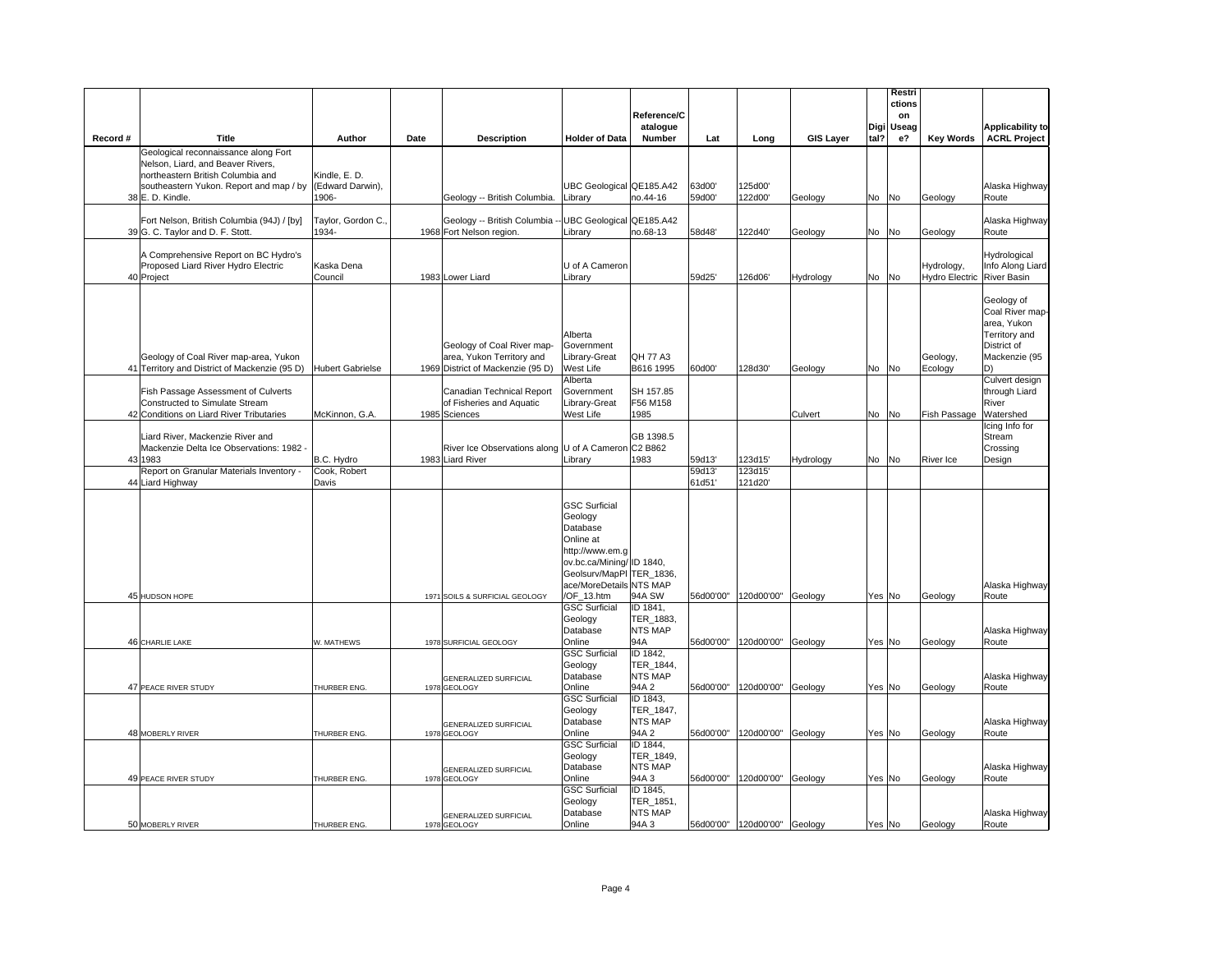|                       |                    |      |                                              |                                 | Reference/C                 |           |                                |                  |        | Restri<br>ctions<br>on |                  |                                                |
|-----------------------|--------------------|------|----------------------------------------------|---------------------------------|-----------------------------|-----------|--------------------------------|------------------|--------|------------------------|------------------|------------------------------------------------|
| Title<br>Record #     | Author             | Date | <b>Description</b>                           | <b>Holder of Data</b>           | atalogue<br>Number          | Lat       | Long                           | <b>GIS Layer</b> | tal?   | Digi Useag<br>e?       | <b>Key Words</b> | <b>Applicability to</b><br><b>ACRL Project</b> |
|                       |                    |      |                                              | <b>GSC Surficial</b>            | ID 1846,                    |           |                                |                  |        |                        |                  |                                                |
|                       |                    |      |                                              | Geology<br>Database             | TER_1853,<br><b>NTS MAP</b> |           |                                |                  |        |                        |                  | Alaska Highway                                 |
| 51 PEACE RIVER STUDY  | THURBER ENG.       |      | GENERALIZED SURFICIAL<br>1978 GEOLOGY        | Online                          | 94A 4                       |           | 56d00'00" 120d00'00" Geology   |                  |        | Yes No                 | Geology          | Route                                          |
|                       |                    |      |                                              | <b>GSC Surficial</b>            | ID 1847,                    |           |                                |                  |        |                        |                  |                                                |
|                       |                    |      |                                              | Geology                         | TER_1857,                   |           |                                |                  |        |                        |                  |                                                |
|                       |                    |      | <b>GENERALIZED SURFICIAL</b>                 | Database                        | <b>NTS MAP</b><br>94A 5     |           |                                |                  |        |                        |                  | Alaska Highway                                 |
| 52 PEACE RIVER STUDY  | THURBER ENG.       |      | 1978 GEOLOGY                                 | Online<br><b>GSC Surficial</b>  | ID 1848,                    |           | 56d00'00" 120d00'00"           | Geology          |        | Yes No                 | Geology          | Route                                          |
|                       |                    |      |                                              | Geology                         | TER_1861,                   |           |                                |                  |        |                        |                  |                                                |
|                       |                    |      | <b>GENERALIZED SURFICIAL</b>                 | Database                        | <b>NTS MAP</b>              |           |                                |                  |        |                        |                  | Alaska Highway                                 |
| 53 PEACE RIVER STUDY  | THURBER ENG.       |      | 1978 GEOLOGY                                 | Online                          | 94A6                        | 56d00'00" | 120d00'00"                     | Geology          |        | Yes No                 | Geology          | Route                                          |
|                       |                    |      |                                              | <b>GSC Surficial</b>            | ID 1849,                    |           |                                |                  |        |                        |                  |                                                |
|                       |                    |      |                                              | Geology<br>Database             | TER 1867,<br><b>NTS MAP</b> |           |                                |                  |        |                        |                  |                                                |
| 54 PEACE RIVER STUDY  | THURBER ENG.       |      | <b>GENERALIZED SURFICIAL</b><br>1978 GEOLOGY | Online                          | 94A 7                       |           | 56d00'00" 120d00'00" Geology   |                  | Yes No |                        | Geology          | Alaska Highway<br>Route                        |
|                       |                    |      |                                              | <b>GSC Surficial</b>            | ID 1850,                    |           |                                |                  |        |                        |                  |                                                |
|                       |                    |      |                                              | Geology                         | TER_1839,                   |           |                                |                  |        |                        |                  |                                                |
|                       |                    |      |                                              | Database                        | <b>NTS MAP</b>              |           |                                |                  |        |                        |                  | Alaska Highway                                 |
| 55 SHEARER DALE       | FARSTAD            |      | 1982 SOILS & SURFICIAL GEOLOGY               | Online                          | 94A 1                       | 56d00'00" | 120d00'00"                     | Geology          | Yes No |                        | Geology          | Route                                          |
|                       |                    |      |                                              | <b>GSC Surficial</b><br>Geology | ID 1851,<br>TER_1843,       |           |                                |                  |        |                        |                  |                                                |
|                       |                    |      |                                              | Database                        | <b>NTS MAP</b>              |           |                                |                  |        |                        |                  | Alaska Highway                                 |
| 56 FORT ST. JOHN      | FARSTAD            |      | 1982 SOILS & SURFICIAL GEOLOGY               | Online                          | 94A 2                       |           | 56d00'00" 120d00'00" Geology   |                  |        | Yes No                 | Geology          | Route                                          |
|                       |                    |      |                                              | <b>GSC Surficial</b>            | ID 1852,                    |           |                                |                  |        |                        |                  |                                                |
|                       |                    |      |                                              | Geology                         | TER_1848,                   |           |                                |                  |        |                        |                  |                                                |
| 57 MOBERLY RIVER      | FARSTAD            |      | 1982 SOILS & SURFICIAL GEOLOGY               | Database<br>Online              | <b>NTS MAP</b><br>94A 3     |           | 56d00'00" 120d00'00" Geology   |                  | Yes No |                        |                  | Alaska Highway<br>Route                        |
|                       |                    |      |                                              | <b>GSC Surficial</b>            | ID 1853,                    |           |                                |                  |        |                        | Geology          |                                                |
|                       |                    |      |                                              | Geology                         | TER 1852,                   |           |                                |                  |        |                        |                  |                                                |
|                       |                    |      |                                              | Database                        | <b>NTS MAP</b>              |           |                                |                  |        |                        |                  | Alaska Highway                                 |
| 58 HUDSON HOPE        | FARSTAD            |      | 1982 SOILS & SURFICIAL GEOLOGY               | Online                          | 94A 4                       |           | 56d00'00"   120d00'00" Geology |                  |        | Yes No                 | Geology          | Route                                          |
|                       |                    |      |                                              | <b>GSC Surficial</b>            | ID 1854,<br>TER 1856,       |           |                                |                  |        |                        |                  |                                                |
|                       |                    |      |                                              | Geology<br>Database             | <b>NTS MAP</b>              |           |                                |                  |        |                        |                  | Alaska Highway                                 |
| 59 GROUND BIRCH CREEK | . FARSTAD          |      | 1982 SOILS & SURFICIAL GEOLOGY               | Online                          | 94A 5                       |           | 56d00'00" 120d00'00" Geology   |                  | Yes No |                        | Geology          | Route                                          |
|                       |                    |      |                                              | <b>GSC Surficial</b>            | ID 1855,                    |           |                                |                  |        |                        |                  |                                                |
|                       |                    |      |                                              | Geology                         | TER 1859.                   |           |                                |                  |        |                        |                  |                                                |
| 60 BEAR FLAT          | FARSTAD            |      |                                              | Database<br>Online              | <b>NTS MAP</b><br>94A6      |           | 56d00'00" 120d00'00" Geology   |                  | Yes No |                        |                  | Alaska Highway<br>Route                        |
|                       |                    |      | 1982 SOILS & SURFICIAL GEOLOGY               | <b>GSC Surficial</b>            | ID 1856,                    |           |                                |                  |        |                        | Geology          |                                                |
|                       |                    |      |                                              | Geology                         | TER_1865,                   |           |                                |                  |        |                        |                  |                                                |
|                       |                    |      |                                              | Database                        | <b>NTS MAP</b>              |           |                                |                  |        |                        |                  | Alaska Highway                                 |
| 61 NORTH PINE         | FARSTAD            |      | 1982 SOILS & SURFICIAL GEOLOGY               | Online                          | 94A7                        |           | 56d00'00" 120d00'00" Geology   |                  | Yes No |                        | Geology          | Route                                          |
|                       |                    |      |                                              | <b>GSC Surficial</b>            | ID 1857,<br>TER 1871,       |           |                                |                  |        |                        |                  |                                                |
|                       |                    |      |                                              | Geology<br>Database             | <b>NTS MAP</b>              |           |                                |                  |        |                        |                  | Alaska Highway                                 |
| 62 ALCES RIVER        | FARSTAD            |      | 1982 SOILS & SURFICIAL GEOLOGY               | Online                          | 94A 8                       | 56d00'00" | 120d00'00" Geology             |                  |        | Yes No                 | Geology          | Route                                          |
|                       |                    |      |                                              | <b>GSC Surficial</b>            | ID 1858,                    |           |                                |                  |        |                        |                  |                                                |
|                       |                    |      |                                              | Geology                         | TER_1834,                   |           |                                |                  |        |                        |                  |                                                |
|                       |                    |      |                                              | Database                        | <b>NTS MAP</b>              |           |                                |                  |        |                        |                  | Alaska Highway                                 |
| 63 FORT ST. JOHN      |                    |      | 1983 SOILS & SURFICIAL GEOLOGY               | Online<br><b>GSC Surficial</b>  | 94A SE<br>ID 1859,          |           | 56d00'00" 120d00'00" Geology   |                  |        | Yes No                 | Geology          | Route                                          |
|                       |                    |      |                                              | Geology                         | TER_1833,                   |           |                                |                  |        |                        |                  |                                                |
|                       |                    |      |                                              | Database                        | <b>NTS MAP</b>              |           |                                |                  |        |                        |                  | Alaska Highway                                 |
| 64 FORT ST. JOHN      | T. LORD & A. GREEN |      | 1986 SOILS & SURFICIAL GEOLOGY               | Online                          | 94A SE                      |           | 56d00'00" 120d00'00" Geology   |                  | Yes No |                        | Geology          | Route                                          |
|                       |                    |      |                                              | <b>GSC Surficial</b>            | ID 1860,                    |           |                                |                  |        |                        |                  |                                                |
|                       |                    |      |                                              | Geology<br>Database             | TER_1835,<br><b>NTS MAP</b> |           |                                |                  |        |                        |                  | Alaska Highway                                 |
| 65 HUDSON HOPE        | T. LORD & A. GREEN |      | 1986 SOILS & SURFICIAL GEOLOGY               | Online                          | 94A SW                      |           | 56d00'00" 120d00'00" Geology   |                  | Yes No |                        | Geology          | Route                                          |
|                       |                    |      |                                              |                                 |                             |           |                                |                  |        |                        |                  |                                                |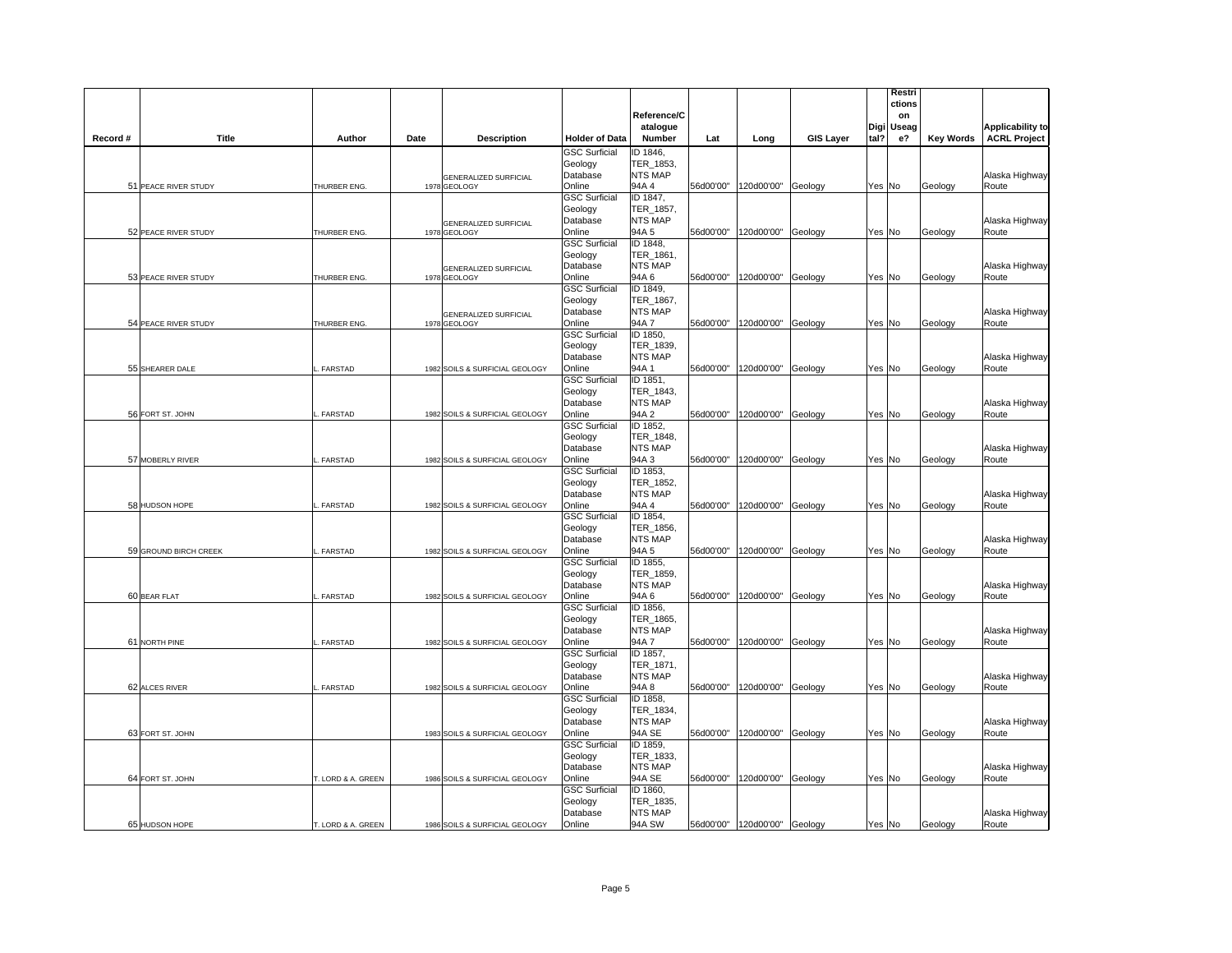|          |                       |                                      |                                            |                                                       | Reference/C<br>atalogue                    |           |                               |                  |        | Restri<br>ctions<br>on<br>Digi Useag |                  | <b>Applicability to</b> |
|----------|-----------------------|--------------------------------------|--------------------------------------------|-------------------------------------------------------|--------------------------------------------|-----------|-------------------------------|------------------|--------|--------------------------------------|------------------|-------------------------|
| Record # | <b>Title</b>          | Author                               | Date<br><b>Description</b>                 | <b>Holder of Data</b>                                 | Number                                     | Lat       | Long                          | <b>GIS Layer</b> | tal?   | e?                                   | <b>Key Words</b> | <b>ACRL Project</b>     |
|          |                       | R. BUCHANAN, B.                      | <b>AGGREGATE RESOURCES</b>                 | <b>GSC Surficial</b><br>Geology<br>Database           | ID 1861,<br>TER_1840,<br><b>NTS MAP</b>    |           |                               |                  |        |                                      |                  | Alaska Highway          |
|          | 66 FORT ST. JOHN AREA | DEAKIN & K. RIMER                    | 1990 (PHOTO)                               | Online                                                | 94A 1                                      |           | 56d00'00" 120d00'00" Geology  |                  | Yes No |                                      | Geology          | Route                   |
|          |                       | R. BUCHANAN, B.                      |                                            | <b>GSC Surficial</b><br>Geology<br>Database           | ID 1862,<br>TER_1846,<br>NTS MAP           |           |                               |                  |        |                                      |                  | Alaska Highway          |
|          | 67 FORT ST. JOHN AREA | DEAKIN & K. RIMER                    | AGGREGATE RESOURCES<br>1990 (PHOTO)        | Online                                                | 94A 2                                      |           | 56d00'00" 120d00'00" Geology  |                  | Yes No |                                      | Geology          | Route                   |
|          |                       | R. BUCHANAN, B.                      | <b>AGGREGATE RESOURCES</b>                 | <b>GSC Surficial</b><br>Geology<br>Database           | ID 1863,<br>TER_1862,<br>NTS MAP           |           |                               |                  |        |                                      |                  | Alaska Highway          |
|          | 68 FORT ST. JOHN AREA | <b>DEAKIN &amp; K. RIMER</b>         | 1990 (PHOTO)                               | Online                                                | 94A6                                       | 56d00'00" | 120d00'00" Geology            |                  | Yes No |                                      | Geology          | Route                   |
|          |                       | R. BUCHANAN, B.                      | AGGREGATE RESOURCES                        | <b>GSC Surficial</b><br>Geology<br>Database           | ID 1864,<br>TER_1868,<br>NTS MAP<br>94A 7  | 56d00'00" | 120d00'00"                    |                  |        |                                      |                  | Alaska Highway          |
|          | 69 FORT ST. JOHN AREA | DEAKIN & K. RIMER                    | 1990 (PHOTO)                               | Online<br><b>GSC Surficial</b>                        | ID 1865,                                   |           |                               | Geology          | Yes No |                                      | Geology          | Route                   |
|          | 70 FORT ST. JOHN AREA | R. BUCHANAN, B.<br>DEAKIN & K. RIMER | <b>AGGREGATE RESOURCES</b><br>1990 (PHOTO) | Geology<br>Database<br>Online                         | TER 1872,<br><b>NTS MAP</b><br>94A 8       | 56d00'00" | 120d00'00"                    | Geology          | Yes No |                                      | Geology          | Alaska Highway<br>Route |
|          | 71 FORT ST. JOHN AREA | R. BUCHANAN, B.<br>DEAKIN & K. RIMER | AGGREGATE RESOURCES<br>1990 (PHOTO)        | <b>GSC Surficial</b><br>Geology<br>Database<br>Online | ID 1866,<br>TER 1873,<br>NTS MAP<br>94A 9  |           | 56d00'00" 120d00'00" Geology  |                  | Yes No |                                      | Geology          | Alaska Highway<br>Route |
|          |                       |                                      |                                            | <b>GSC Surficial</b>                                  | ID 1867,                                   |           |                               |                  |        |                                      |                  |                         |
|          | 72 FORT ST. JOHN AREA | R. BUCHANAN, B.<br>DEAKIN & K. RIMER | AGGREGATE RESOURCES<br>1990 (PHOTO)        | Geology<br>Database<br>Online                         | TER_1874,<br>NTS MAP<br>94A 10             |           | 56d00'00"  120d00'00" Geology |                  | Yes No |                                      | Geology          | Alaska Highway<br>Route |
|          | 73 FORT ST. JOHN AREA | R. BUCHANAN, B.<br>DEAKIN & K. RIMER | <b>AGGREGATE RESOURCES</b><br>1990 (PHOTO) | <b>GSC Surficial</b><br>Geology<br>Database<br>Online | ID 1868,<br>TER_1876,<br>NTS MAP<br>94A 11 |           | 56d00'00" 120d00'00" Geology  |                  | Yes No |                                      | Geology          | Alaska Highway<br>Route |
|          | 74 FORT ST. JOHN AREA | R. BUCHANAN, B.<br>DEAKIN & K. RIMER | AGGREGATE RESOURCES<br>1990 (PHOTO)        | <b>GSC Surficial</b><br>Geology<br>Database<br>Online | ID 1869,<br>TER 1879,<br>NTS MAP<br>94A 13 |           | 56d00'00" 120d00'00" Geology  |                  | Yes No |                                      | Geology          | Alaska Highway<br>Route |
|          | 75 FORT ST. JOHN AREA | R. BUCHANAN, B.<br>DEAKIN & K. RIMER | <b>AGGREGATE RESOURCES</b><br>1990 (PHOTO) | <b>GSC Surficial</b><br>Geology<br>Database<br>Online | ID 1870,<br>TER 1880,<br>NTS MAP<br>94A 14 | 56d00'00" | 120d00'00"                    | Geology          | Yes No |                                      | Geology          | Alaska Highway<br>Route |
|          | 76 FORT ST. JOHN AREA | R. BUCHANAN, B.<br>DEAKIN & K. RIMER | AGGREGATE RESOURCES<br>1990<br>(PHOTO)     | <b>GSC Surficial</b><br>Geology<br>Database<br>Online | ID 1871,<br>TER 1881,<br>NTS MAP<br>94A 15 |           | 56d00'00" 120d00'00" Geology  |                  | Yes No |                                      | Geology          | Alaska Highway<br>Route |
|          |                       | R. BUCHANAN, B.                      | AGGREGATE RESOURCES                        | <b>GSC Surficial</b><br>Geology<br>Database           | ID 1872,<br>TER 1882,<br><b>NTS MAP</b>    |           |                               |                  |        |                                      |                  | Alaska Highway          |
|          | 77 FORT ST. JOHN AREA | <b>DEAKIN &amp; K. RIMER</b>         | 1990 (PHOTO)                               | Online<br><b>GSC Surficial</b><br>Geology             | 94A 16<br>ID 1873,<br>TER_1837,            | 56d00'00" | 120d00'00"                    | Geology          | Yes No |                                      | Geology          | Route                   |
|          | 78 SHEARER DALE       | N. CATTO                             | 1991 SURFICIAL GEOLOGY                     | Database<br>Online<br><b>GSC Surficial</b>            | <b>NTS MAP</b><br>94A 1<br>ID 1874,        |           | 56d00'00" 120d00'00" Geology  |                  | Yes No |                                      | Geology          | Alaska Highway<br>Route |
|          | 79 FORT ST. JOHN      | N. CATTO                             | 1991 SURFICIAL GEOLOGY                     | Geology<br>Database<br>Online                         | TER_1841,<br><b>NTS MAP</b><br>94A 2       |           | 56d00'00" 120d00'00" Geology  |                  | Yes No |                                      | Geology          | Alaska Highway<br>Route |
|          |                       |                                      |                                            | <b>GSC Surficial</b><br>Geology<br>Database           | ID 1875,<br>TER_1863,<br>NTS MAP           |           |                               |                  |        |                                      |                  | Alaska Highway          |
|          | 80 NORTH PINE         | N. CATTO                             | 1991 SURFICIAL GEOLOGY                     | Online                                                | 94A 7                                      |           | 56d00'00" 120d00'00" Geology  |                  | Yes No |                                      | Geology          | Route                   |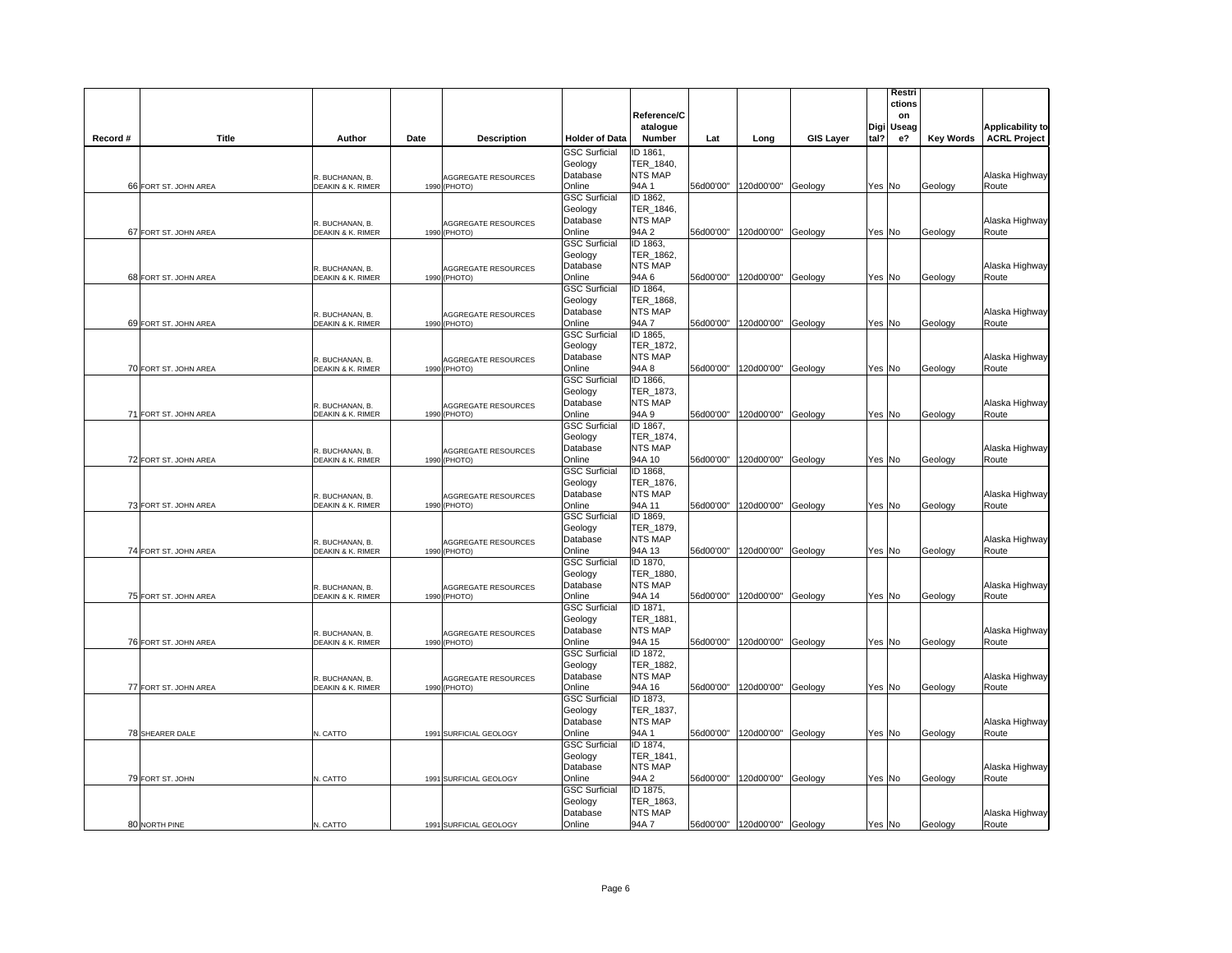|          |                       |                                 |                                        |                                 | Reference/C<br>atalogue     |           |                               |                  |        | Restri<br>ctions<br>on<br>Digi Useag |                  | <b>Applicability to</b> |
|----------|-----------------------|---------------------------------|----------------------------------------|---------------------------------|-----------------------------|-----------|-------------------------------|------------------|--------|--------------------------------------|------------------|-------------------------|
| Record # | Title                 | Author                          | Date<br><b>Description</b>             | <b>Holder of Data</b>           | Number                      | Lat       | Long                          | <b>GIS Layer</b> | tal?   | е?                                   | <b>Key Words</b> | <b>ACRL Project</b>     |
|          |                       |                                 |                                        | <b>GSC Surficial</b>            | ID 1876,                    |           |                               |                  |        |                                      |                  |                         |
|          |                       |                                 |                                        | Geology<br>Database             | TER_1869,<br>NTS MAP        |           |                               |                  |        |                                      |                  | Alaska Highway          |
|          | 81 ALCES RIVER        | N. CATTO                        | 1991 SURFICIAL GEOLOGY                 | Online                          | 94A 8                       |           | 56d00'00" 120d00'00" Geology  |                  |        | Yes No                               | Geology          | Route                   |
|          |                       |                                 |                                        | <b>GSC Surficial</b>            | ID 1877,                    |           |                               |                  |        |                                      |                  |                         |
|          |                       |                                 |                                        | Geology                         | TER_1845,                   |           |                               |                  |        |                                      |                  |                         |
|          |                       | R. BUCHANAN & Z.                |                                        | Database                        | <b>NTS MAP</b>              |           |                               |                  |        |                                      |                  | Alaska Highway          |
|          | 82 FORT ST. JOHN AREA | <b>HORA</b>                     | 1992 AGGREGATE RESOURCES               | Online<br><b>GSC Surficial</b>  | 94A 2<br>ID 1878,           |           | 56d00'00" 120d00'00" Geology  |                  | Yes No |                                      | Geology          | Route                   |
|          |                       |                                 |                                        | Geology                         | TER_1850,                   |           |                               |                  |        |                                      |                  |                         |
|          |                       | R. BUCHANAN & Z.                |                                        | Database                        | NTS MAP                     |           |                               |                  |        |                                      |                  | Alaska Highway          |
|          | 83 MOBERLY RIVER      | <b>HORA</b>                     | 1992 AGGREGATE RESOURCES               | Online                          | 94A 3                       | 56d00'00" | 120d00'00"                    | Geology          | Yes No |                                      | Geology          | Route                   |
|          |                       |                                 |                                        | <b>GSC Surficial</b><br>Geology | ID 1879,<br>TER 1854,       |           |                               |                  |        |                                      |                  |                         |
|          |                       |                                 |                                        | Database                        | NTS MAP                     |           |                               |                  |        |                                      |                  | Alaska Highway          |
|          | 84 HUDSON HOPE        | R. BUCHANAN & Z.<br><b>HORA</b> | 1992 AGGREGATE RESOURCES               | Online                          | 94A 4                       |           | 56d00'00"  120d00'00" Geology |                  | Yes No |                                      | Geology          | Route                   |
|          |                       |                                 |                                        | <b>GSC Surficial</b>            | ID 1880,                    |           |                               |                  |        |                                      |                  |                         |
|          |                       |                                 |                                        | Geology                         | TER_1860,                   |           |                               |                  |        |                                      |                  |                         |
|          | 85 BEAR FLAT          | R. BUCHANAN & Z.<br><b>HORA</b> |                                        | Database<br>Online              | <b>NTS MAP</b><br>94A 6     | 56d00'00" | 120d00'00"                    |                  | Yes No |                                      |                  | Alaska Highway<br>Route |
|          |                       |                                 | 1992 AGGREGATE RESOURCES               | <b>GSC Surficial</b>            | ID 1881,                    |           |                               | Geology          |        |                                      | Geology          |                         |
|          |                       |                                 |                                        | Geology                         | TER_1866,                   |           |                               |                  |        |                                      |                  |                         |
|          |                       | R. BUCHANAN & Z.                |                                        | Database                        | <b>NTS MAP</b>              |           |                               |                  |        |                                      |                  | Alaska Highway          |
|          | 86 NORTH PINE         | <b>HORA</b>                     | 1992 AGGREGATE RESOURCES               | Online                          | 94A7                        |           | 56d00'00" 120d00'00" Geology  |                  | Yes No |                                      | Geology          | Route                   |
|          |                       |                                 |                                        | <b>GSC Surficial</b><br>Geology | ID 1882,<br>TER_1875,       |           |                               |                  |        |                                      |                  |                         |
|          |                       | R. BUCHANAN & Z.                |                                        | Database                        | <b>NTS MAP</b>              |           |                               |                  |        |                                      |                  | Alaska Highway          |
|          | 87 EAST PINE          | <b>HORA</b>                     | 1992 AGGREGATE RESOURCES               | Online                          | 94A 11                      |           | 56d00'00" 120d00'00" Geology  |                  |        | Yes No                               | Geology          | Route                   |
|          |                       |                                 |                                        | <b>GSC Surficial</b>            | ID 1883,                    |           |                               |                  |        |                                      |                  |                         |
|          |                       |                                 |                                        | Geology                         | TER 1877,                   |           |                               |                  |        |                                      |                  |                         |
|          | 88 COMMOTION LAKE     | R. BUCHANAN & Z.<br>HORA        | 1992 AGGREGATE RESOURCES               | Database<br>Online              | NTS MAP<br>94A 12           |           | 56d00'00" 120d00'00" Geology  |                  |        | Yes No                               | Geology          | Alaska Highway<br>Route |
|          |                       |                                 |                                        | <b>GSC Surficial</b>            | ID 1884,                    |           |                               |                  |        |                                      |                  |                         |
|          |                       |                                 |                                        | Geology                         | TER 1878.                   |           |                               |                  |        |                                      |                  |                         |
|          |                       | R. BUCHANAN & Z.                |                                        | Database                        | <b>NTS MAP</b>              |           |                               |                  |        |                                      |                  | Alaska Highway          |
|          | 89 MOBERLY LAKE       | HORA                            | 1992 AGGREGATE RESOURCES               | Online<br><b>GSC Surficial</b>  | 94A 13<br>ID 1885,          |           | 56d00'00" 120d00'00" Geology  |                  | Yes No |                                      | Geology          | Route                   |
|          |                       |                                 |                                        | Geology                         | TER 1831,                   |           |                               |                  |        |                                      |                  |                         |
|          |                       |                                 | SURFICIAL GEOLOGY &                    | Database                        | NTS MAP                     |           |                               |                  |        |                                      |                  | Alaska Highway          |
|          | 90 MOBERLY RIVER      | LACELLE                         | DRAINAGE                               | Online                          | 94A 3N                      | 56d00'00" | 120d00'00" Geology            |                  | Yes No |                                      | Geology          | Route                   |
|          |                       |                                 |                                        | <b>GSC Surficial</b>            | ID 1886,                    |           |                               |                  |        |                                      |                  |                         |
|          |                       |                                 | SURFICIAL GEOLOGY &                    | Geology<br>Database             | TER_1832,<br><b>NTS MAP</b> |           |                               |                  |        |                                      |                  | Alaska Highway          |
|          | 91 HUDSON HOPE        | LACELLE                         | DRAINAGE                               | Online                          | 94A 4NW                     |           | 56d00'00" 120d00'00" Geology  |                  | Yes No |                                      | Geology          | Route                   |
|          |                       |                                 |                                        | <b>GSC Surficial</b>            | ID 1887,                    |           |                               |                  |        |                                      |                  |                         |
|          |                       |                                 |                                        | Geology                         | TER 1855,                   |           |                               |                  |        |                                      |                  |                         |
|          | 92 GROUND BIRCH CREEK | LACELLE                         | SURFICIAL GEOLOGY &<br><b>DRAINAGE</b> | Database<br>Online              | <b>NTS MAP</b><br>94A 5     | 56d00'00" | 120d00'00"                    | Geology          | Yes No |                                      | Geology          | Alaska Highway<br>Route |
|          |                       |                                 |                                        | <b>GSC Surficial</b>            | ID 1888,                    |           |                               |                  |        |                                      |                  |                         |
|          |                       |                                 |                                        | Geology                         | TER_1858,                   |           |                               |                  |        |                                      |                  |                         |
|          |                       |                                 | SURFICIAL GEOLOGY &                    | Database                        | <b>NTS MAP</b>              |           |                               |                  |        |                                      |                  | Alaska Highway          |
|          | 93 BEAR FLAT          | LACELLE                         | DRAINAGE                               | Online<br><b>GSC Surficial</b>  | 94A6<br>ID 1889,            |           | 56d00'00" 120d00'00" Geology  |                  |        | Yes No                               | Geology          | Route                   |
|          |                       |                                 |                                        | Geology                         | TER_1838,                   |           |                               |                  |        |                                      |                  |                         |
|          |                       |                                 | SURFICIAL GEOLOGY &                    | Database                        | <b>NTS MAP</b>              |           |                               |                  |        |                                      |                  | Alaska Highway          |
|          | 94 SHEARER DALE       | LACELLE                         | DRAINAGE                               | Online                          | 94A 1                       |           | 56d00'00" 120d00'00" Geology  |                  | Yes No |                                      | Geology          | Route                   |
|          |                       |                                 |                                        | <b>GSC Surficial</b>            | ID 1890,                    |           |                               |                  |        |                                      |                  |                         |
|          |                       |                                 |                                        | Geology<br>Database             | TER_1842,<br><b>NTS MAP</b> |           |                               |                  |        |                                      |                  | Alaska Highway          |
|          | 95 FORT ST. JOHN      | LACELLE                         | SURFICIAL GEOLOGY &<br>DRAINAGE        | Online                          | 94A 2                       |           | 56d00'00" 120d00'00" Geology  |                  | Yes No |                                      | Geology          | Route                   |
|          |                       |                                 |                                        |                                 |                             |           |                               |                  |        |                                      |                  |                         |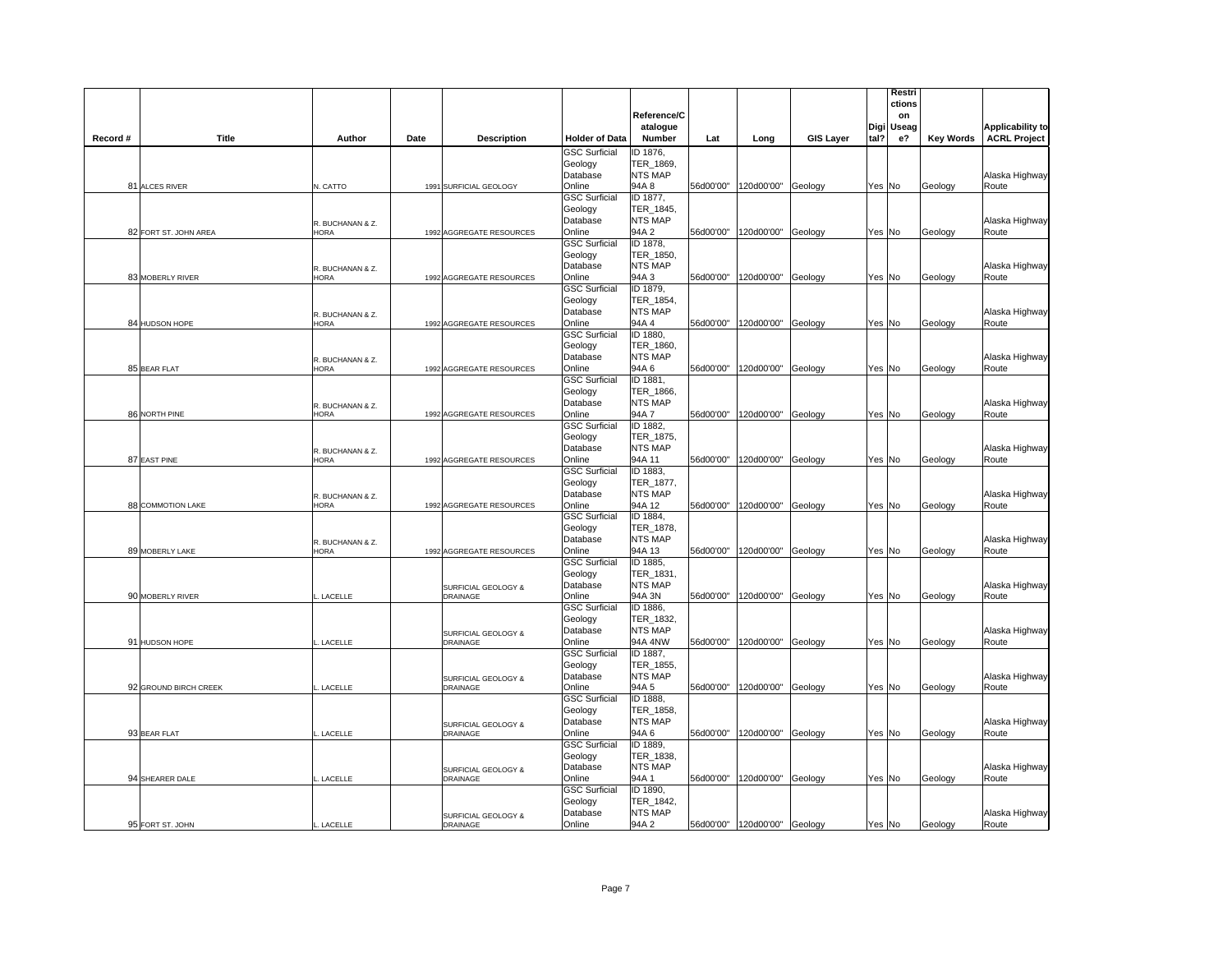|          |                         |                     |      |                                        |                                 |                             |           |                                |                  | Restri        |                  |                         |
|----------|-------------------------|---------------------|------|----------------------------------------|---------------------------------|-----------------------------|-----------|--------------------------------|------------------|---------------|------------------|-------------------------|
|          |                         |                     |      |                                        |                                 |                             |           |                                |                  | ctions        |                  |                         |
|          |                         |                     |      |                                        |                                 | Reference/C                 |           |                                |                  | on            |                  |                         |
|          |                         |                     |      |                                        |                                 | atalogue                    |           |                                |                  | Useag<br>Digi |                  | <b>Applicability to</b> |
| Record # | Title                   | Author              | Date | <b>Description</b>                     | <b>Holder of Data</b>           | <b>Number</b>               | Lat       | Long                           | <b>GIS Layer</b> | tal?<br>е?    | <b>Key Words</b> | <b>ACRL Project</b>     |
|          |                         |                     |      |                                        | <b>GSC Surficial</b>            | ID 1891.                    |           |                                |                  |               |                  |                         |
|          |                         |                     |      |                                        | Geology                         | TER_1864,                   |           |                                |                  |               |                  |                         |
|          |                         |                     |      | SURFICIAL GEOLOGY &                    | Database                        | <b>NTS MAP</b>              |           |                                |                  |               |                  | Alaska Highway          |
|          | 96 NORTH PINE           | LACELLE             |      | DRAINAGE                               | Online                          | 94A 7                       |           | 56d00'00"  120d00'00"          | Geology          | Yes No        | Geology          | Route                   |
|          |                         |                     |      |                                        | <b>GSC Surficial</b>            | ID 1892,                    |           |                                |                  |               |                  |                         |
|          |                         |                     |      |                                        | Geology                         | TER_1870,                   |           |                                |                  |               |                  |                         |
|          |                         |                     |      | SURFICIAL GEOLOGY &                    | Database                        | <b>NTS MAP</b>              |           |                                |                  |               |                  | Alaska Highway          |
|          | 97 ALCES RIVER          | <b>LACELLE</b>      |      | <b>DRAINAGE</b>                        | Online                          | 94A 8                       |           | 56d00'00" 120d00'00"           | Geology          | Yes No        | Geology          | Route                   |
|          |                         |                     |      |                                        | <b>GSC Surficial</b>            |                             |           |                                |                  |               |                  |                         |
|          |                         |                     |      |                                        | Geology                         | ID 2524, ,                  |           |                                |                  |               |                  |                         |
|          |                         |                     |      |                                        | Database                        | <b>NTS MAP</b>              |           |                                |                  |               |                  | Alaska Highway          |
|          | 98 Moberly River        | Fillipone           |      | 1998 Terrain Survey Intensity Level D  | Online                          | 94A 004                     | 56d00'00" | 120d00'00"                     | Geology          | Yes No        | Geology          | Route                   |
|          |                         |                     |      |                                        | <b>GSC Surficial</b><br>Geology | ID 2524,                    |           |                                |                  |               |                  |                         |
|          |                         |                     |      |                                        |                                 | <b>NTS MAP</b>              |           |                                |                  |               |                  |                         |
|          |                         | Fillipone           |      |                                        | Database<br>Online              | 94A 014                     |           | 56d00'00" 120d00'00"           | Geology          | Yes No        | Geology          | Alaska Highway<br>Route |
|          | 99 Moberly River        |                     |      | 1998 Terrain Survey Intensity Level D  | <b>GSC Surficial</b>            |                             |           |                                |                  |               |                  |                         |
|          |                         |                     |      |                                        | Geology                         | ID 2524,                    |           |                                |                  |               |                  |                         |
|          |                         |                     |      |                                        | Database                        | <b>NTS MAP</b>              |           |                                |                  |               |                  | Alaska Highway          |
|          | 100 Moberly River       | . Fillipone         |      | 1998 Terrain Survey Intensity Level D  | Online                          | 94A 015                     | 56d00'00" | 120d00'00"                     | Geology          | Yes No        | Geology          | Route                   |
|          |                         |                     |      |                                        | <b>GSC Surficial</b>            |                             |           |                                |                  |               |                  |                         |
|          |                         |                     |      |                                        | Geology                         | ID 2524,                    |           |                                |                  |               |                  |                         |
|          |                         |                     |      |                                        | Database                        | <b>NTS MAP</b>              |           |                                |                  |               |                  | Alaska Highway          |
|          | 101 Moberly River       | Fillipone           |      | 1998 Terrain Survey Intensity Level D  | Online                          | 94A 003                     |           | 56d00'00" 120d00'00"           | Geology          | Yes No        | Geology          | Route                   |
|          |                         |                     |      |                                        | <b>GSC Surficial</b>            | ID 328.                     |           |                                |                  |               |                  |                         |
|          |                         |                     |      |                                        | Geology                         | TER_1892,                   |           |                                |                  |               |                  |                         |
|          |                         |                     |      |                                        | Database                        | <b>NTS MAP</b>              |           |                                |                  |               |                  | Alaska Highway          |
|          | 102 AIKMAN CREEK        |                     |      | 1970 SOILS & SURFICIAL GEOLOGY         | Online                          | 94B 9                       |           | 56d00'00" 122d00'00"           | Geology          | Yes No        | Geology          | Route                   |
|          |                         |                     |      |                                        | <b>GSC Surficial</b>            | ID 329.                     |           |                                |                  |               |                  |                         |
|          |                         |                     |      |                                        | Geology                         | TER 1894,                   |           |                                |                  |               |                  |                         |
|          |                         |                     |      |                                        | Database                        | <b>NTS MAP</b>              |           |                                |                  |               |                  | Alaska Highway          |
|          | 103 CHOWADE RIVER       |                     |      | 1970 SOILS & SURFICIAL GEOLOGY         | Online                          | 94B 10                      |           | 56d00'00" 122d00'00"           | Geology          | Yes No        | Geology          | Route                   |
|          |                         |                     |      |                                        | <b>GSC Surficial</b>            | ID 330,                     |           |                                |                  |               |                  |                         |
|          |                         |                     |      |                                        | Geology                         | TER 1896,                   |           |                                |                  |               |                  |                         |
|          |                         |                     |      |                                        | Database                        | <b>NTS MAP</b>              |           |                                |                  |               |                  | Alaska Highway          |
|          | 104 CYPRESS CREEK       |                     |      | 1970 SOILS & SURFICIAL GEOLOGY         | Online                          | 94B 15                      |           | 56d00'00" 122d00'00"           | Geology          | Yes No        | Geology          | Route                   |
|          |                         |                     |      |                                        | <b>GSC Surficial</b>            | ID 331,                     |           |                                |                  |               |                  |                         |
|          |                         |                     |      |                                        | Geology                         | TER 1898,                   |           |                                |                  |               |                  |                         |
|          |                         |                     |      |                                        | Database                        | <b>NTS MAP</b>              |           |                                |                  |               |                  | Alaska Highway          |
|          | 105 BLAIR CREEK         |                     |      | 1970 SOILS & SURFICIAL GEOLOGY         | Online                          | 94B 16                      | 56d00'00" | 122d00'00"                     | Geology          | Yes No        | Geology          | Route                   |
|          |                         |                     |      |                                        | <b>GSC Surficial</b>            | ID 332.                     |           |                                |                  |               |                  |                         |
|          |                         |                     |      |                                        | Geology                         | TER_1890,<br><b>NTS MAP</b> |           |                                |                  |               |                  |                         |
|          |                         |                     |      | SURFICIAL GEOLOGY &                    | Database<br>Online              | 94B <sub>5</sub>            |           | 56d00'00" 122d00'00"           |                  |               |                  | Alaska Highway<br>Route |
|          | 106 GAUVREAU CREEK      | . CHATTERTON        |      | 1975 TOPOGRAPHY                        | <b>GSC Surficial</b>            | ID 333.                     |           |                                | Geology          | Yes No        | Geology          |                         |
|          |                         |                     |      |                                        | Geology                         | TER_1888,                   |           |                                |                  |               |                  |                         |
|          |                         |                     |      |                                        | Database                        | <b>NTS MAP</b>              |           |                                |                  |               |                  | Alaska Highway          |
|          | 107 NE-PARLE-PAS RAPIDS | A. CHATTERTON       |      | SURFICIAL GEOLOGY &<br>1976 TOPOGRAPHY | Online                          | 94B <sub>3</sub>            | 56d00'00" | 122d00'00"                     | Geology          | Yes No        | Geology          | Route                   |
|          |                         |                     |      |                                        | <b>GSC Surficial</b>            | ID 334,                     |           |                                |                  |               |                  |                         |
|          |                         |                     |      |                                        | Geology                         | TER_1889,                   |           |                                |                  |               |                  |                         |
|          |                         |                     |      |                                        | Database                        | <b>NTS MAP</b>              |           |                                |                  |               |                  | Alaska Highway          |
|          | 108 WICKED RIVER        | . CHATTERTON        |      | SURFICIAL GEOLOGY &<br>1976 TOPOGRAPHY | Online                          | 94B 4                       |           | 56d00'00" 122d00'00"           | Geology          | Yes No        | Geology          | Route                   |
|          |                         |                     |      |                                        | <b>GSC Surficial</b>            | ID 1893,                    |           |                                |                  |               |                  |                         |
|          |                         |                     |      |                                        | Geology                         | TER_1884,                   |           |                                |                  |               |                  |                         |
|          |                         |                     |      |                                        | Database                        | <b>NTS MAP</b>              |           |                                |                  |               |                  | Alaska Highway          |
|          | 109 CHOWADE RIVER       |                     |      | 1970 SOILS & SURFICIAL GEOLOGY         | Online                          | 94B NE                      |           | 56d00'00"  122d00'00"          | Geology          | Yes No        | Geology          | Route                   |
|          |                         |                     |      |                                        | <b>GSC Surficial</b>            | ID 1894,                    |           |                                |                  |               |                  |                         |
|          |                         |                     |      |                                        | Geology                         | TER_1886,                   |           |                                |                  |               |                  |                         |
|          |                         | H. HORTIE, A. GREEN |      |                                        | Database                        | <b>NTS MAP</b>              |           |                                |                  |               |                  | Alaska Highway          |
|          | 110 GOLD BAR            | & T. LORD           |      | 1970 SOILS & SLOPES                    | Online                          | 94B SE                      |           | 56d00'00"   122d00'00" Geology |                  | Yes No        | Geology          | Route                   |
|          |                         |                     |      |                                        |                                 |                             |           |                                |                  |               |                  |                         |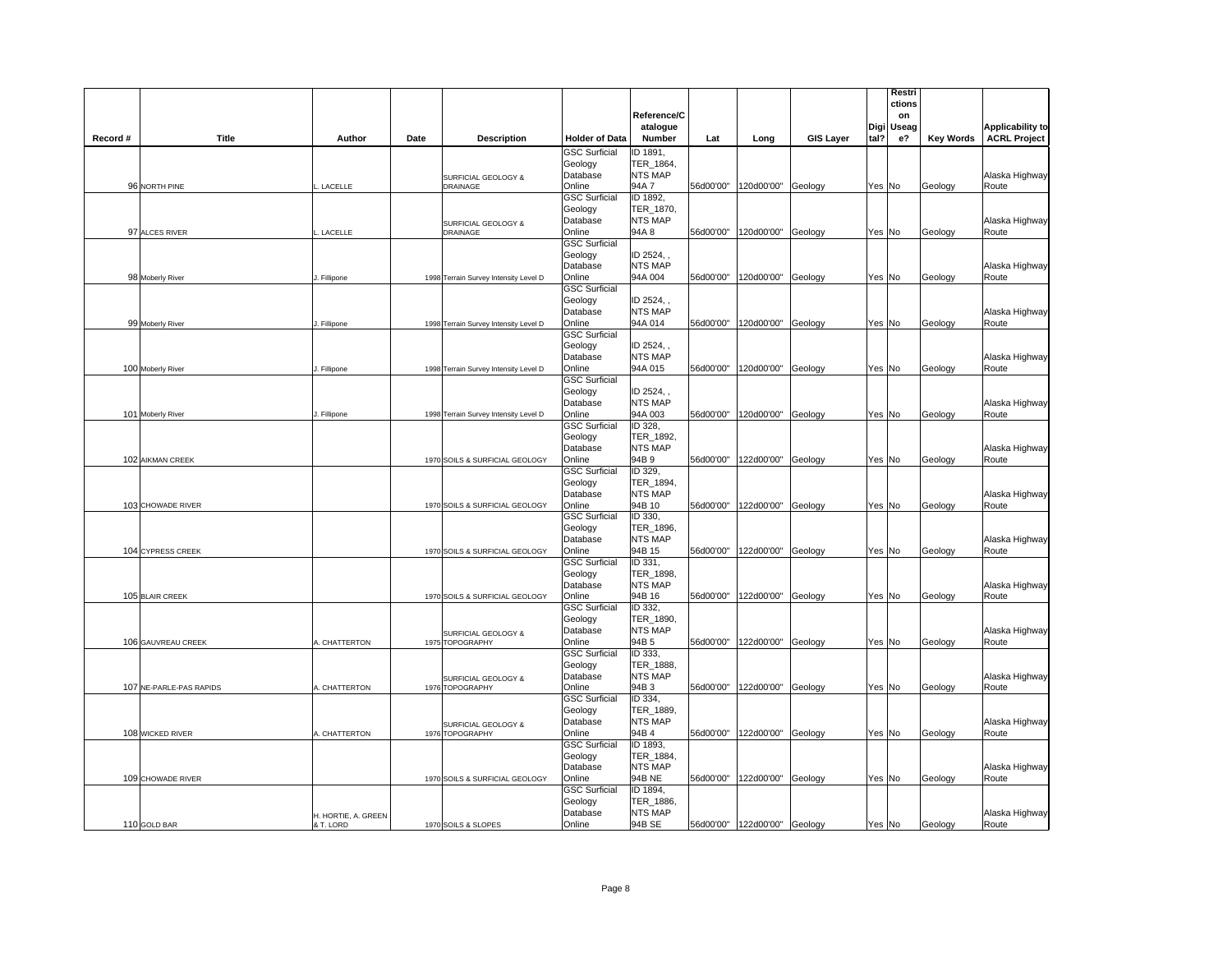|          |                          |                                                                    |      |                                            |                                                       | Reference/C<br>atalogue                                  |           |                               |                  |        | Restri<br>ctions<br>on<br>Digi Useag |                  | <b>Applicability to</b> |
|----------|--------------------------|--------------------------------------------------------------------|------|--------------------------------------------|-------------------------------------------------------|----------------------------------------------------------|-----------|-------------------------------|------------------|--------|--------------------------------------|------------------|-------------------------|
| Record # | Title                    | Author                                                             | Date | <b>Description</b>                         | <b>Holder of Data</b>                                 | Number                                                   | Lat       | Long                          | <b>GIS Layer</b> | tal?   | е?                                   | <b>Key Words</b> | <b>ACRL Project</b>     |
|          |                          |                                                                    |      |                                            | <b>GSC Surficial</b><br>Geology<br>Database           | ID 1895,<br>TER_1885,<br><b>NTS MAP</b>                  |           |                               |                  |        |                                      |                  | Alaska Highway          |
|          | 111 WILLISTON LAKE AREA  | N. RUTTER                                                          |      | 1974 SURFICIAL GEOLOGY                     | Online                                                | 94B SE                                                   |           | 56d00'00" 122d00'00"          | Geology          | Yes No |                                      | Geology          | Route                   |
|          |                          |                                                                    |      |                                            | <b>GSC Surficial</b><br>Geology<br>Database           | ID 1896,<br>TER_1887,<br><b>NTS MAP</b>                  |           |                               |                  |        |                                      |                  | Alaska Highway          |
|          | 112 WILLISTON LAKE AREA  | N. RUTTER                                                          |      | 1974 SURFICIAL GEOLOGY                     | Online<br><b>GSC Surficial</b>                        | 94B SW<br>ID 1897,                                       |           | 56d00'00" 122d00'00"          | Geology          | Yes No |                                      | Geology          | Route                   |
|          | 113 FORT ST. JOHN AREA   | R. BUCHANAN, B.<br>DEAKIN & K. RIMER                               |      | <b>AGGREGATE RESOURCES</b><br>1990 (PHOTO) | Geology<br>Database<br>Online                         | TER_1891,<br><b>NTS MAP</b><br>94B 8                     | 56d00'00" | 122d00'00"                    | Geology          | Yes No |                                      | Geology          | Alaska Highway<br>Route |
|          |                          | R. BUCHANAN, B.                                                    |      | AGGREGATE RESOURCES                        | GSC Surficial<br>Geology<br>Database                  | ID 1898.<br>TER 1893,<br><b>NTS MAP</b>                  |           |                               |                  |        |                                      |                  | Alaska Highway          |
|          | 114 FORT ST. JOHN AREA   | DEAKIN & K. RIMER                                                  |      | 1990 (PHOTO)                               | Online<br><b>GSC Surficial</b>                        | 94B 9<br>ID 1899,                                        |           | 56d00'00" 122d00'00"          | Geology          | Yes No |                                      | Geology          | Route                   |
|          | 115 FORT ST. JOHN AREA   | R. BUCHANAN, B.<br>DEAKIN & K. RIMER                               |      | <b>AGGREGATE RESOURCES</b><br>1990 (PHOTO) | Geology<br>Database<br>Online                         | TER 1895,<br><b>NTS MAP</b><br>94B 10                    | 56d00'00" | 122d00'00"                    | Geology          | Yes No |                                      | Geology          | Alaska Highway<br>Route |
|          | 116 FORT ST. JOHN AREA   | R. BUCHANAN, B.<br>DEAKIN & K. RIMER                               |      | <b>AGGREGATE RESOURCES</b><br>1990 (PHOTO) | <b>GSC Surficial</b><br>Geology<br>Database<br>Online | ID 1900,<br>TER_1897,<br><b>NTS MAP</b><br>94B 15        |           | 56d00'00" 122d00'00"          | Geology          | Yes No |                                      | Geology          | Alaska Highway<br>Route |
|          | 117 FORT ST. JOHN AREA   | R. BUCHANAN, B.<br>DEAKIN & K. RIMER                               |      | AGGREGATE RESOURCES<br>1990 (PHOTO)        | <b>GSC Surficial</b><br>Geology<br>Database<br>Online | ID 1901,<br>TER_1900,<br><b>NTS MAP</b><br>94B 16        |           | 56d00'00" 122d00'00"          | Geology          | Yes No |                                      | Geology          | Alaska Highway<br>Route |
|          | 118 BLAIR CRREK          | R. BUCHANAN & Z.<br>HORA                                           |      | 1992 AGGREGATE RESOURCES                   | <b>GSC Surficial</b><br>Geology<br>Database<br>Online | ID 1902,<br>TER 1899,<br><b>NTS MAP</b><br>94B 16        |           | 56d00'00" 122d00'00"          | Geology          | Yes No |                                      | Geology          | Alaska Highway<br>Route |
|          | 119 Nabeshe River(upper) | <b>Blythe Kenna, Chris</b><br>Loewen, Stephen<br>Herald J.M. Ryder |      | 1999 Terrain Survey Intensity Level C & E  | <b>GSC Surficial</b><br>Geology<br>Database<br>Online | ID 2514,<br><b>NTS MAP</b><br>94B 033                    |           | 56d00'00"  122d00'00"         | Geology          | Yes No |                                      | Geology          | Alaska Highway<br>Route |
|          | 120 Nabeshe River(lower) | Blythe Kenna, Chris<br>oewen, Stephen<br>Herald J.M. Ryder         |      | 1999 Terrain Survey Intensity Level C & E  | <b>GSC Surficial</b><br>Geology<br>Database<br>Online | ID 2513,<br><b>NTS MAP</b><br>94B 005                    | 56d00'00" | 122d00'00"                    | Geology          | Yes No |                                      | Geology          | Alaska Highway<br>Route |
|          | 121 Nabeshe River(lower) | Blythe Kenna, Chris<br>oewen, Stephen<br>lerald J.M. Ryder         |      | 1999 Terrain Survey Intensity Level C & E  | <b>GSC Surficial</b><br>Geology<br>Database<br>Online | ID 2513,<br><b>NTS MAP</b><br>94B 025                    |           | 56d00'00" 122d00'00"          | Geology          | Yes No |                                      | Geology          | Alaska Highway<br>Route |
|          | 122 Nabeshe River(lower) | Blythe Kenna, Chris<br>oewen, Stephen<br>Herald J.M. Ryder         |      |                                            | <b>GSC Surficial</b><br>Geology<br>Database<br>Online | ID 2513,<br><b>NTS MAP</b><br>94B 015                    | 56d00'00" | 122d00'00"                    | Geology          | Yes No |                                      |                  | Alaska Highway<br>Route |
|          |                          | Blythe Kenna, Chris<br>Loewen, Stephen                             |      | 1999 Terrain Survey Intensity Level C & E  | <b>GSC Surficial</b><br>Geology<br>Database           | ID 2514,<br><b>NTS MAP</b>                               |           |                               |                  |        |                                      | Geology          | Alaska Highway          |
|          | 123 Nabeshe River(upper) | Herald J.M. Ryder                                                  |      | 1999 Terrain Survey Intensity Level C & E  | Online<br><b>GSC Surficial</b><br>Geology             | 94B 043<br>ID 1903,<br>TER_1902,                         |           | 56d00'00" 122d00'00"          | Geology          | Yes No |                                      | Geology          | Route                   |
|          | 124 WILLISTON LAKE AREA  | N. RUTTER                                                          |      | 1974 SURFICIAL GEOLOGY                     | Database<br>Online<br><b>GSC Surficial</b><br>Geology | <b>NTS MAP</b><br><b>94C NE</b><br>ID 1904,<br>TER_1903, |           | 56d00'00" 124d00'00"          | Geology          | Yes No |                                      | Geology          | Alaska Highway<br>Route |
|          | 125 WILLISTON LAKE AREA  | N. RUTTER                                                          |      | 1974 SURFICIAL GEOLOGY                     | Database<br>Online                                    | <b>NTS MAP</b><br><b>94C NW</b>                          |           | 56d00'00"  124d00'00" Geology |                  | Yes No |                                      | Geology          | Alaska Highway<br>Route |
|          |                          |                                                                    |      |                                            |                                                       |                                                          |           |                               |                  |        |                                      |                  |                         |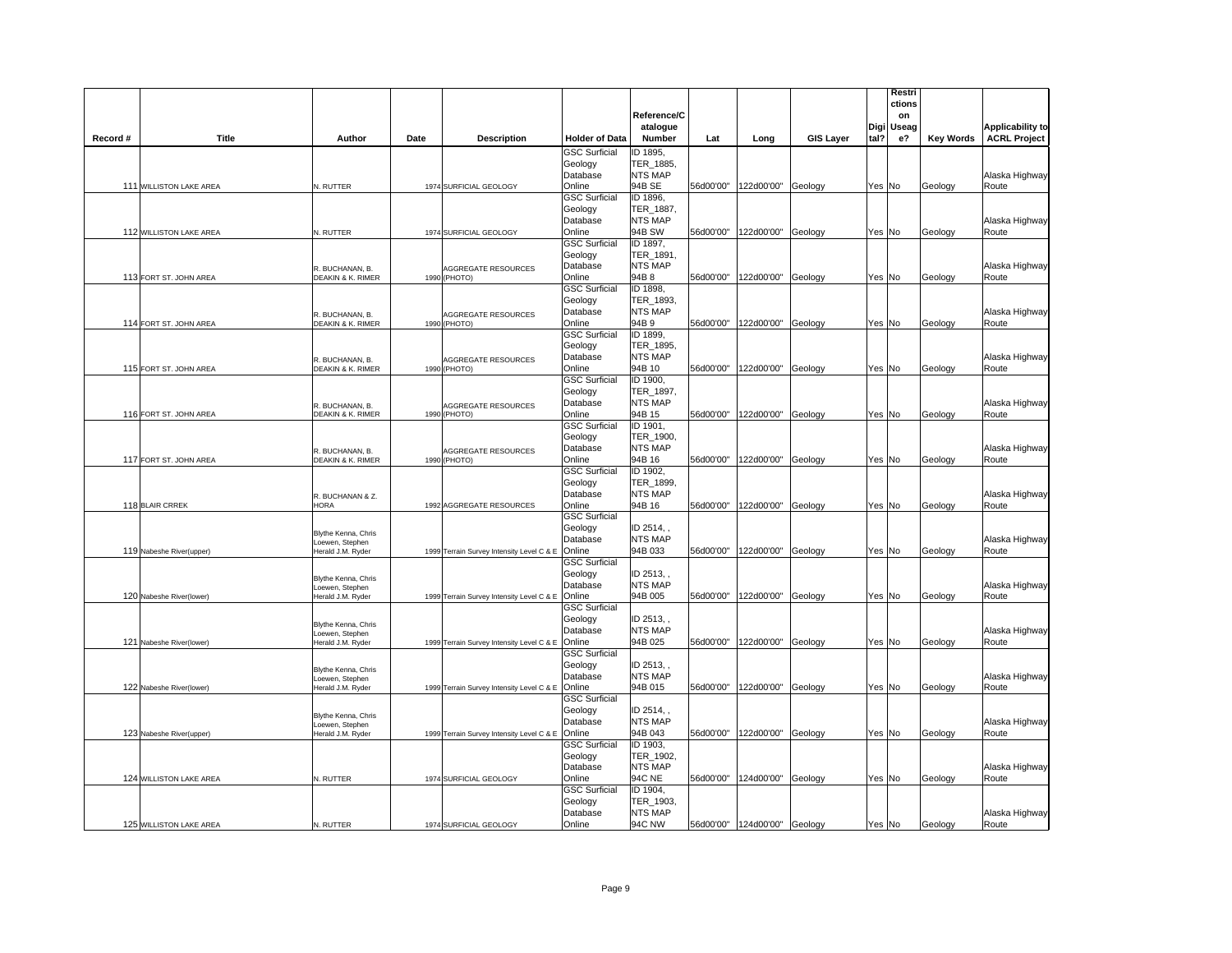|          |                         |                                        |      |                                           |                                 |                             |           |                                |                  |        | Restri       |                  |                         |
|----------|-------------------------|----------------------------------------|------|-------------------------------------------|---------------------------------|-----------------------------|-----------|--------------------------------|------------------|--------|--------------|------------------|-------------------------|
|          |                         |                                        |      |                                           |                                 | Reference/C                 |           |                                |                  |        | ctions<br>on |                  |                         |
|          |                         |                                        |      |                                           |                                 | atalogue                    |           |                                |                  | Digi   | Useag        |                  | Applicability to        |
| Record # | Title                   | Author                                 | Date | <b>Description</b>                        | <b>Holder of Data</b>           | <b>Number</b>               | Lat       | Long                           | <b>GIS Layer</b> | tal?   | e?           | <b>Key Words</b> | <b>ACRL Project</b>     |
|          |                         |                                        |      |                                           | <b>GSC Surficial</b>            | ID 1905,                    |           |                                |                  |        |              |                  |                         |
|          |                         |                                        |      |                                           | Geology                         | TER_1904,                   |           |                                |                  |        |              |                  |                         |
|          |                         |                                        |      |                                           | Database<br>Online              | <b>NTS MAP</b><br>94C SE    |           | 56d00'00" 124d00'00"           |                  |        |              |                  | Alaska Highway          |
|          | 126 WILLISTON LAKE AREA | N. RUTTER                              |      | 1974 SURFICIAL GEOLOGY                    | <b>GSC Surficial</b>            | ID 1906,                    |           |                                | Geology          | Yes No |              | Geology          | Route                   |
|          |                         |                                        |      |                                           | Geology                         | TER_1901,                   |           |                                |                  |        |              |                  |                         |
|          |                         |                                        |      | SURFICIAL GEOLOGY &                       | Database                        | <b>NTS MAP</b>              |           |                                |                  |        |              |                  | Alaska Highway          |
|          | 127 INGENIKA MINE       | A. CHATTERTON                          |      | 1976 TOPOGRAPHY                           | Online                          | 94C 11N                     | 56d00'00" | 124d00'00"                     | Geology          | Yes No |              | Geology          | Route                   |
|          |                         |                                        |      |                                           | <b>GSC Surficial</b>            | ID 1907,                    |           |                                |                  |        |              |                  |                         |
|          |                         |                                        |      |                                           | Geology<br>Database             | TER_1905,<br><b>NTS MAP</b> |           |                                |                  |        |              |                  | Alaska Highway          |
|          | 128 OMINECA ARM         | A. CHATTERTON                          |      | SURFICIAL GEOLOGY &<br>1976 TOPOGRAPHY    | Online                          | 94C 1                       | 56d00'00" | 124d00'00"                     | Geology          | Yes No |              | Geology          | Route                   |
|          |                         |                                        |      |                                           | <b>GSC Surficial</b>            | ID 1908,                    |           |                                |                  |        |              |                  |                         |
|          |                         |                                        |      |                                           | Geology                         | TER 1906.                   |           |                                |                  |        |              |                  |                         |
|          |                         |                                        |      | SURFICIAL GEOLOGY &                       | Database                        | <b>NTS MAP</b>              |           |                                |                  |        |              |                  | Alaska Highway          |
|          | 129 END LAKE            | A. CHATTERTON                          |      | 1976 TOPOGRAPHY                           | Online                          | 94C 2                       |           | 56d00'00" 124d00'00"           | Geology          | Yes No |              | Geology          | Route                   |
|          |                         |                                        |      |                                           | <b>GSC Surficial</b><br>Geology | ID 1909,<br>TER 1908,       |           |                                |                  |        |              |                  |                         |
|          |                         |                                        |      |                                           | Database                        | <b>NTS MAP</b>              |           |                                |                  |        |              |                  | Alaska Highway          |
|          | 130 LORIMER CREEK       | <b>L. CHATTERTON</b>                   |      | SURFICIAL GEOLOGY &<br>1976 TOPOGRAPHY    | Online                          | 94C 7                       | 56d00'00" | 124d00'00"                     | Geology          | Yes No |              | Geology          | Route                   |
|          |                         |                                        |      |                                           | <b>GSC Surficial</b>            | ID 1910,                    |           |                                |                  |        |              |                  |                         |
|          |                         |                                        |      |                                           | Geology                         | TER_1909,                   |           |                                |                  |        |              |                  |                         |
|          |                         |                                        |      | SURFICIAL GEOLOGY &                       | Database                        | <b>NTS MAP</b>              |           |                                |                  |        |              |                  | Alaska Highway          |
|          | 131 LAFFERTY ARM        | A. CHATTERTON                          |      | 1976 TOPOGRAPHY                           | Online                          | 94C 8                       | 56d00'00" | 124d00'00"                     | Geology          | Yes No |              | Geology          | Route                   |
|          |                         |                                        |      |                                           | <b>GSC Surficial</b><br>Geology | ID 1911,<br>TER 1910,       |           |                                |                  |        |              |                  |                         |
|          |                         |                                        |      | SURFICIAL GEOLOGY &                       | Database                        | <b>NTS MAP</b>              |           |                                |                  |        |              |                  | Alaska Highway          |
|          | 132 DAVIS RIVER         | A. CHATTERTON                          |      | 1976 TOPOGRAPHY                           | Online                          | 94C 9                       | 56d00'00" | 124d00'00"                     | Geology          | Yes No |              | Geology          | Route                   |
|          |                         |                                        |      |                                           | <b>GSC Surficial</b>            | ID 1912,                    |           |                                |                  |        |              |                  |                         |
|          |                         |                                        |      |                                           | Geology                         | TER 1911,                   |           |                                |                  |        |              |                  |                         |
|          |                         |                                        |      | SURFICIAL GEOLOGY &                       | Database                        | NTS MAP                     |           |                                |                  |        |              |                  | Alaska Highway          |
|          | 133 FACTOR ROSS CREEK   | A. CHATTERTON                          |      | 1976 TOPOGRAPHY                           | Online<br><b>GSC Surficial</b>  | 94C 10<br>ID 1913,          | 56d00'00" | 124d00'00"                     | Geology          | Yes No |              | Geology          | Route                   |
|          |                         |                                        |      |                                           | Geology                         | TER 1912,                   |           |                                |                  |        |              |                  |                         |
|          |                         |                                        |      | SURFICIAL GEOLOGY &                       | Database                        | <b>NTS MAP</b>              |           |                                |                  |        |              |                  | Alaska Highway          |
|          | 134 ED BIRD CREEK       | A. CHATTERTON                          |      | 1976 TOPOGRAPHY                           | Online                          | 94C 14                      | 56d00'00" | 124d00'00"                     | Geology          | Yes No |              | Geology          | Route                   |
|          |                         |                                        |      |                                           | <b>GSC Surficial</b>            | ID 1914,                    |           |                                |                  |        |              |                  |                         |
|          |                         |                                        |      |                                           | Geology                         | TER 1913,<br><b>NTS MAP</b> |           |                                |                  |        |              |                  |                         |
|          | 135 CHOWIKA CREEK       | A. CHATTERTON                          |      | SURFICIAL GEOLOGY &<br>1976 TOPOGRAPHY    | Database<br>Online              | 94C 15                      | 56d00'00" | 124d00'00"                     | Geology          | Yes No |              | Geology          | Alaska Highway<br>Route |
|          |                         |                                        |      |                                           | <b>GSC Surficial</b>            | ID 1915,                    |           |                                |                  |        |              |                  |                         |
|          |                         | D. MAYNARD                             |      |                                           | Geology                         | TER_1907,                   |           |                                |                  |        |              |                  |                         |
|          |                         | (WESTLAND                              |      | <b>GENERALIZED SURFICIAL</b>              | Database                        | <b>NTS MAP</b>              |           |                                |                  |        |              |                  | Alaska Highway          |
|          | 136 CAT CLAIMS          | <b>RESOURCE GROUP)</b>                 |      | 1989 GEOLOGY                              | Online                          | 94C 3                       | 56d00'00" | 124d00'00"                     | Geology          | Yes No |              | Geology          | Route                   |
|          |                         |                                        |      |                                           | <b>GSC Surficial</b>            |                             |           |                                |                  |        |              |                  |                         |
|          |                         | Blythe Kenna, Chris                    |      |                                           | Geology<br>Database             | ID 2512,<br><b>NTS MAP</b>  |           |                                |                  |        |              |                  | Alaska Highway          |
|          | 137 Aiken Lake          | Loewen, Stephen<br>Herald J.M. Ryder   |      | 1999 Terrain Survey Intensity Level C & E | Online                          | 94C 043                     | 56d00'00" | 124d00'00"                     | Geology          | Yes No |              | Geology          | Route                   |
|          |                         |                                        |      |                                           | <b>GSC Surficial</b>            |                             |           |                                |                  |        |              |                  |                         |
|          |                         | Blythe Kenna, Chris                    |      |                                           | Geology                         | ID 2512,                    |           |                                |                  |        |              |                  |                         |
|          |                         | Loewen, Stephen                        |      |                                           | Database                        | <b>NTS MAP</b>              |           |                                |                  |        |              |                  | Alaska Highway          |
|          | 138 Aiken Lake          | Herald J.M. Ryder                      |      | 1999 Terrain Survey Intensity Level C & E | Online<br><b>GSC Surficial</b>  | 94C 031                     | 56d00'00" | 124d00'00"                     | Geology          | Yes No |              | Geology          | Route                   |
|          |                         |                                        |      |                                           | Geology                         | ID 2512,                    |           |                                |                  |        |              |                  |                         |
|          |                         | Blythe Kenna, Chris<br>Loewen, Stephen |      |                                           | Database                        | <b>NTS MAP</b>              |           |                                |                  |        |              |                  | Alaska Highway          |
|          | 139 Aiken Lake          | Herald J.M. Ryder                      |      | 1999 Terrain Survey Intensity Level C & E | Online                          | 94C 032                     | 56d00'00" | 124d00'00"                     | Geology          | Yes No |              | Geology          | Route                   |
|          |                         |                                        |      |                                           | <b>GSC Surficial</b>            |                             |           |                                |                  |        |              |                  |                         |
|          |                         | Blythe Kenna, Chris                    |      |                                           | Geology                         | ID 2512,                    |           |                                |                  |        |              |                  |                         |
|          |                         | Loewen, Stephen                        |      |                                           | Database                        | <b>NTS MAP</b>              |           |                                |                  |        |              |                  | Alaska Highway          |
|          | 140 Aiken Lake          | Herald J.M. Ryder                      |      | 1999 Terrain Survey Intensity Level C & E | Online                          | 94C 033                     |           | 56d00'00"   124d00'00" Geology |                  | Yes No |              | Geology          | Route                   |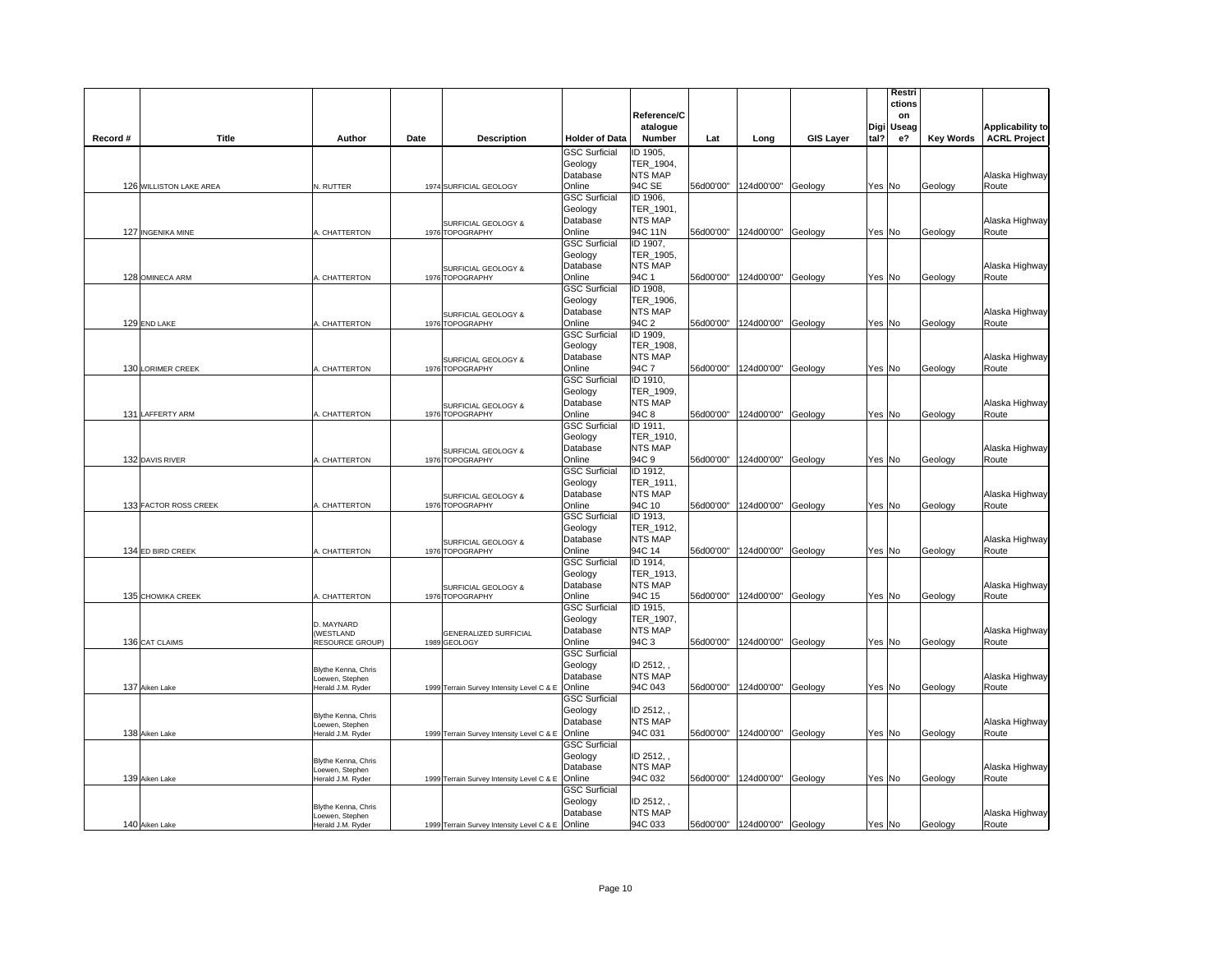|          |                       |                                        |      |                                                  |                                 |                              |           |                               |                  |        | Restri<br>ctions |                  |                         |
|----------|-----------------------|----------------------------------------|------|--------------------------------------------------|---------------------------------|------------------------------|-----------|-------------------------------|------------------|--------|------------------|------------------|-------------------------|
|          |                       |                                        |      |                                                  |                                 | Reference/C                  |           |                               |                  |        | on               |                  |                         |
|          |                       |                                        |      |                                                  |                                 | atalogue                     |           |                               |                  | Digi   | Useag            |                  | <b>Applicability to</b> |
| Record # | <b>Title</b>          | Author                                 | Date | <b>Description</b>                               | <b>Holder of Data</b>           | Number                       | Lat       | Long                          | <b>GIS Layer</b> | tal?   | e?               | <b>Key Words</b> | <b>ACRL Project</b>     |
|          |                       |                                        |      |                                                  | <b>GSC Surficial</b><br>Geology | ID 2512,                     |           |                               |                  |        |                  |                  |                         |
|          |                       | Blythe Kenna, Chris<br>Loewen, Stephen |      |                                                  | Database                        | <b>NTS MAP</b>               |           |                               |                  |        |                  |                  | Alaska Highway          |
|          | 141 Aiken Lake        | Herald J.M. Ryder                      |      | 1999 Terrain Survey Intensity Level C & E        | Online                          | 94C 034                      | 56d00'00" | 124d00'00"                    | Geology          | Yes No |                  | Geology          | Route                   |
|          |                       |                                        |      |                                                  | <b>GSC Surficial</b>            |                              |           |                               |                  |        |                  |                  |                         |
|          |                       | Blythe Kenna, Chris                    |      |                                                  | Geology                         | ID 2512,                     |           |                               |                  |        |                  |                  |                         |
|          | 142 Aiken Lake        | Loewen, Stephen<br>Herald J.M. Ryder   |      | 1999 Terrain Survey Intensity Level C & E        | Database<br>Online              | <b>NTS MAP</b><br>94C 041    | 56d00'00" | 124d00'00"                    | Geology          | Yes No |                  | Geology          | Alaska Highway<br>Route |
|          |                       |                                        |      |                                                  | <b>GSC Surficial</b>            |                              |           |                               |                  |        |                  |                  |                         |
|          |                       |                                        |      |                                                  | Geology                         | ID 2511,                     |           |                               |                  |        |                  |                  |                         |
|          |                       | Blythe Kenna, Chris<br>oewen, Stephen  |      |                                                  | Database                        | <b>NTS MAP</b>               |           |                               |                  |        |                  |                  | Alaska Highway          |
|          | 143 Mesilinka River   | Herald J.M. Ryder                      |      | 1999 Terrain Survey Intensity Level C & E        | Online                          | 94C 036                      | 56d00'00" | 124d00'00"                    | Geology          | Yes No |                  | Geology          | Route                   |
|          |                       |                                        |      |                                                  | <b>GSC Surficial</b>            |                              |           |                               |                  |        |                  |                  |                         |
|          |                       | Blythe Kenna, Chris                    |      |                                                  | Geology<br>Database             | ID 2511,<br><b>NTS MAP</b>   |           |                               |                  |        |                  |                  | Alaska Highway          |
|          | 144 Mesilinka River   | oewen, Stephen<br>Herald J.M. Ryder    |      | 1999 Terrain Survey Intensity Level C & E        | Online                          | 94C 007                      | 56d00'00" | 124d00'00"                    | Geology          | Yes No |                  | Geology          | Route                   |
|          |                       |                                        |      |                                                  | <b>GSC Surficial</b>            |                              |           |                               |                  |        |                  |                  |                         |
|          |                       | Blythe Kenna, Chris                    |      |                                                  | Geology                         | ID 2511,                     |           |                               |                  |        |                  |                  |                         |
|          |                       | oewen. Stephen                         |      |                                                  | Database                        | <b>NTS MAP</b>               |           |                               |                  |        |                  |                  | Alaska Highway          |
|          | 145 Mesilinka River   | Herald J.M. Ryder                      |      | 1999 Terrain Survey Intensity Level C & E        | Online                          | 94C 017                      | 56d00'00" | 124d00'00"                    | Geology          | Yes No |                  | Geology          | Route                   |
|          |                       |                                        |      |                                                  | <b>GSC Surficial</b><br>Geology | ID 2511,                     |           |                               |                  |        |                  |                  |                         |
|          |                       | Blythe Kenna, Chris                    |      |                                                  | Database                        | NTS MAP                      |           |                               |                  |        |                  |                  | Alaska Highway          |
|          | 146 Mesilinka River   | Loewen, Stephen<br>Herald J.M. Ryder   |      | 1999 Terrain Survey Intensity Level C & E        | Online                          | 94C 018                      | 56d00'00" | 124d00'00"                    | Geology          | Yes No |                  | Geology          | Route                   |
|          |                       |                                        |      |                                                  | <b>GSC Surficial</b>            |                              |           |                               |                  |        |                  |                  |                         |
|          |                       | Blythe Kenna, Chris                    |      |                                                  | Geology                         | ID 2511,                     |           |                               |                  |        |                  |                  |                         |
|          |                       | Loewen, Stephen                        |      |                                                  | Database                        | <b>NTS MAP</b>               |           |                               |                  |        |                  |                  | Alaska Highway          |
|          | 147 Mesilinka River   | Herald J.M. Ryder                      |      | 1999 Terrain Survey Intensity Level C & E Online | <b>GSC Surficial</b>            | 94C 037                      | 56d00'00" | 124d00'00"                    | Geology          | Yes No |                  | Geology          | Route                   |
|          |                       |                                        |      |                                                  | Geology                         | ID 2510,                     |           |                               |                  |        |                  |                  |                         |
|          |                       | Blythe Kenna, Chris<br>Loewen, Stephen |      |                                                  | Database                        | <b>NTS MAP</b>               |           |                               |                  |        |                  |                  | Alaska Highway          |
|          | 148 Factor Ross Creek | Herald J.M. Ryder                      |      | 1999 Terrain Survey Intensity Level C & E        | Online                          | 94C 058                      | 56d00'00" | 124d00'00" Geology            |                  | Yes No |                  | Geology          | Route                   |
|          |                       |                                        |      |                                                  | <b>GSC Surficial</b>            |                              |           |                               |                  |        |                  |                  |                         |
|          |                       | Blythe Kenna, Chris                    |      |                                                  | Geology<br>Database             | ID 2510, ,<br><b>NTS MAP</b> |           |                               |                  |        |                  |                  | Alaska Highway          |
|          | 149 Factor Ross Creek | Loewen, Stephen<br>Herald J.M. Ryder   |      | 1999 Terrain Survey Intensity Level C & E        | Online                          | 94C 047                      | 56d00'00" | 124d00'00" Geology            |                  | Yes No |                  | Geology          | Route                   |
|          |                       |                                        |      |                                                  | <b>GSC Surficial</b>            |                              |           |                               |                  |        |                  |                  |                         |
|          |                       | Blythe Kenna, Chris                    |      |                                                  | Geology                         | ID 2510,                     |           |                               |                  |        |                  |                  |                         |
|          |                       | oewen, Stephen                         |      |                                                  | Database                        | <b>NTS MAP</b>               |           |                               |                  |        |                  |                  | Alaska Highway          |
|          | 150 Factor Ross Creek | Herald J.M. Ryder                      |      | 1999 Terrain Survey Intensity Level C & E        | Online                          | 94C 048                      | 56d00'00" | 124d00'00"                    | Geology          | Yes No |                  | Geology          | Route                   |
|          |                       |                                        |      |                                                  | <b>GSC Surficial</b><br>Geology | ID 2510,                     |           |                               |                  |        |                  |                  |                         |
|          |                       | Blythe Kenna, Chris<br>oewen, Stephen  |      |                                                  | Database                        | <b>NTS MAP</b>               |           |                               |                  |        |                  |                  | Alaska Highway          |
|          | 151 Factor Ross Creek | lerald J.M. Ryder                      |      | 1999 Terrain Survey Intensity Level C & E        | Online                          | 94C 056                      | 56d00'00" | 124d00'00"                    | Geology          | Yes No |                  | Geology          | Route                   |
|          |                       |                                        |      |                                                  | <b>GSC Surficial</b>            |                              |           |                               |                  |        |                  |                  |                         |
|          |                       | Blythe Kenna, Chris                    |      |                                                  | Geology                         | ID 2510,                     |           |                               |                  |        |                  |                  |                         |
|          | 152 Factor Ross Creek | Loewen, Stephen                        |      |                                                  | Database<br>Online              | <b>NTS MAP</b><br>94C 057    |           |                               |                  |        |                  |                  | Alaska Highway<br>Route |
|          |                       | Herald J.M. Ryder                      |      | 1999 Terrain Survey Intensity Level C & E        | <b>GSC Surficial</b>            |                              | 56d00'00" | 124d00'00"                    | Geology          | Yes No |                  | Geology          |                         |
|          |                       |                                        |      |                                                  | Geology                         | ID 2508,                     |           |                               |                  |        |                  |                  |                         |
|          |                       | Blythe Kenna, Chris<br>Loewen, Stephen |      |                                                  | Database                        | <b>NTS MAP</b>               |           |                               |                  |        |                  |                  | Alaska Highway          |
|          | 153 Osilinka River    | Herald J.M. Ryder                      |      | 1999 Terrain Survey Intensity Level C & E Online |                                 | 94C 044                      | 56d00'00" | 124d00'00" Geology            |                  | Yes No |                  | Geology          | Route                   |
|          |                       |                                        |      |                                                  | <b>GSC Surficial</b>            |                              |           |                               |                  |        |                  |                  |                         |
|          |                       | Blythe Kenna, Chris                    |      |                                                  | Geology<br>Database             | ID 2508,<br><b>NTS MAP</b>   |           |                               |                  |        |                  |                  |                         |
|          | 154 Osilinka River    | Loewen, Stephen<br>Herald J.M. Ryder   |      | 1999 Terrain Survey Intensity Level C & E        | Online                          | 94C 001                      | 56d00'00" | 124d00'00"                    | Geology          | Yes No |                  | Geology          | Alaska Highway<br>Route |
|          |                       |                                        |      |                                                  | <b>GSC Surficial</b>            |                              |           |                               |                  |        |                  |                  |                         |
|          |                       | Blythe Kenna, Chris                    |      |                                                  | Geology                         | ID 2508,                     |           |                               |                  |        |                  |                  |                         |
|          |                       | Loewen, Stephen                        |      |                                                  | Database                        | <b>NTS MAP</b>               |           |                               |                  |        |                  |                  | Alaska Highway          |
|          | 155 Osilinka River    | Herald J.M. Ryder                      |      | 1999 Terrain Survey Intensity Level C & E Online |                                 | 94C 002                      |           | 56d00'00"  124d00'00" Geology |                  | Yes No |                  | Geology          | Route                   |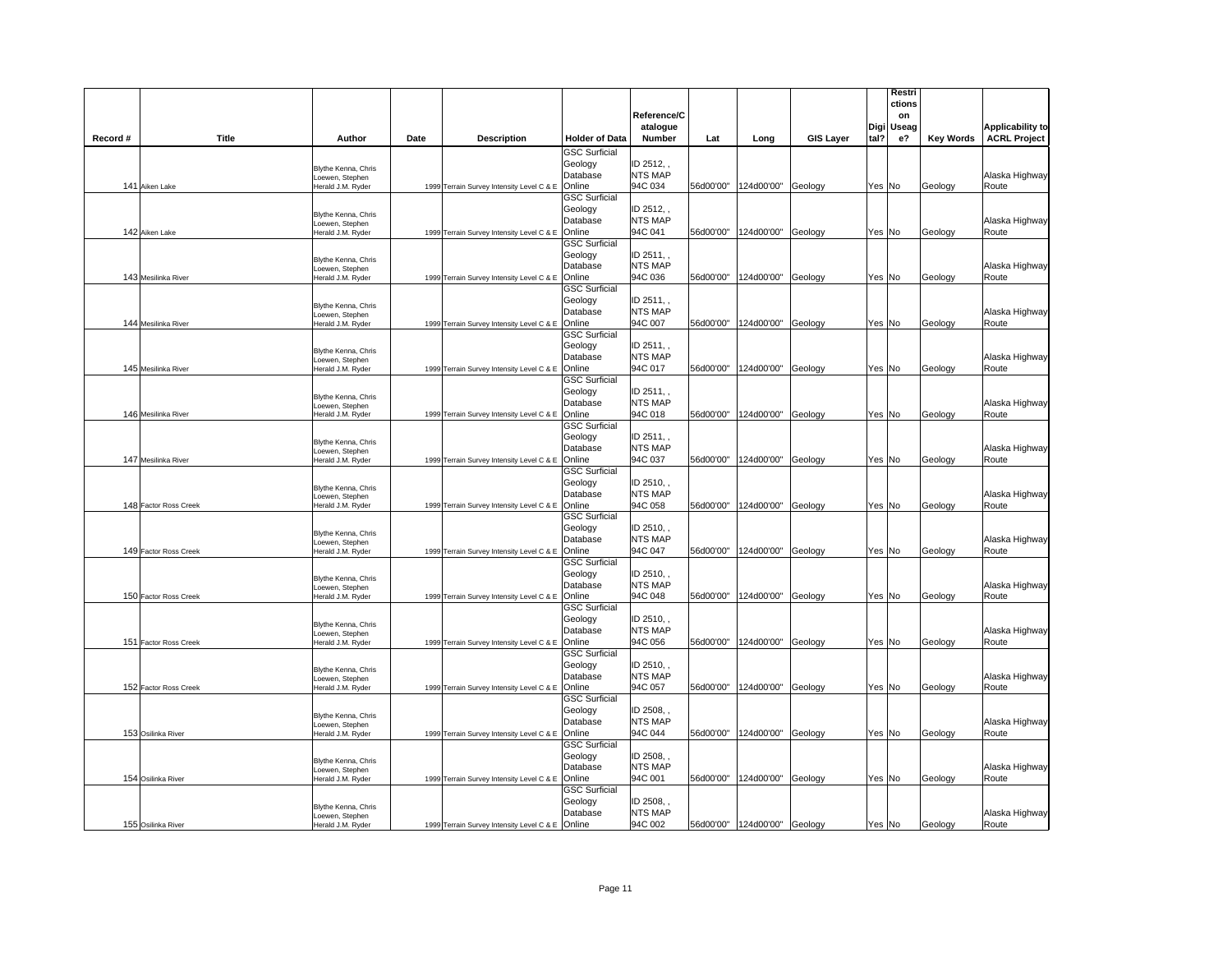|          |                           |                                           |      |                                              |                                 | Reference/C<br>atalogue     |           |                              |                  |        | Restri<br>ctions<br>on<br>Digi Useag |                  | <b>Applicability to</b> |
|----------|---------------------------|-------------------------------------------|------|----------------------------------------------|---------------------------------|-----------------------------|-----------|------------------------------|------------------|--------|--------------------------------------|------------------|-------------------------|
| Record # | <b>Title</b>              | Author                                    | Date | <b>Description</b>                           | <b>Holder of Data</b>           | Number                      | Lat       | Long                         | <b>GIS Layer</b> | tal?   | e?                                   | <b>Key Words</b> | <b>ACRL Project</b>     |
|          |                           |                                           |      |                                              | <b>GSC Surficial</b>            |                             |           |                              |                  |        |                                      |                  |                         |
|          |                           | Blythe Kenna, Chris                       |      |                                              | Geology                         | ID 2508,                    |           |                              |                  |        |                                      |                  |                         |
|          |                           | Loewen, Stephen                           |      |                                              | Database                        | <b>NTS MAP</b>              |           |                              |                  |        |                                      |                  | Alaska Highway          |
|          | 156 Osilinka River        | Herald J.M. Ryder                         |      | 1999 Terrain Survey Intensity Level C & E    | Online<br><b>GSC Surficial</b>  | 94C 003                     |           | 56d00'00" 124d00'00"         | Geology          | Yes No |                                      | Geology          | Route                   |
|          |                           |                                           |      |                                              | Geology                         | ID 2508,,                   |           |                              |                  |        |                                      |                  |                         |
|          |                           | Blythe Kenna, Chris                       |      |                                              | Database                        | <b>NTS MAP</b>              |           |                              |                  |        |                                      |                  | Alaska Highway          |
|          | 157 Osilinka River        | oewen. Stephen<br>Herald J.M. Ryder       |      | 1999 Terrain Survey Intensity Level C & E    | Online                          | 94C 005                     |           | 56d00'00" 124d00'00"         | Geology          | Yes No |                                      | Geology          | Route                   |
|          |                           |                                           |      |                                              | <b>GSC Surficial</b>            |                             |           |                              |                  |        |                                      |                  |                         |
|          |                           | Blythe Kenna, Chris                       |      |                                              | Geology                         | ID 2507,                    |           |                              |                  |        |                                      |                  |                         |
|          |                           | oewen, Stephen                            |      |                                              | Database                        | <b>NTS MAP</b>              |           |                              |                  |        |                                      |                  | Alaska Highway          |
|          | 158 Tenakihi Creek        | Herald J.M. Ryder                         |      | 1999 Terrain Survey Intensity Level C & E    | Online                          | 94C 023                     | 56d00'00" | 124d00'00"                   | Geology          | Yes No |                                      | Geology          | Route                   |
|          |                           |                                           |      |                                              | <b>GSC Surficial</b>            |                             |           |                              |                  |        |                                      |                  |                         |
|          |                           | Blythe Kenna, Chris                       |      |                                              | Geology                         | ID 2507.                    |           |                              |                  |        |                                      |                  |                         |
|          |                           | oewen. Stephen                            |      |                                              | Database                        | <b>NTS MAP</b>              |           |                              |                  |        |                                      |                  | Alaska Highway          |
|          | 159 Tenakihi Creek        | Herald J.M. Ryder                         |      | 1999 Terrain Survey Intensity Level C & E    | Online                          | 94C 024                     |           | 56d00'00" 124d00'00"         | Geology          | Yes No |                                      | Geology          | Route                   |
|          |                           |                                           |      |                                              | <b>GSC Surficial</b><br>Geology | ID 2507,                    |           |                              |                  |        |                                      |                  |                         |
|          |                           | Blythe Kenna, Chris                       |      |                                              | Database                        | <b>NTS MAP</b>              |           |                              |                  |        |                                      |                  | Alaska Highway          |
|          | 160 Tenakihi Creek        | oewen, Stephen<br>Herald J.M. Ryder       |      | 1999 Terrain Survey Intensity Level C & E    | Online                          | 94C 013                     | 56d00'00" | 124d00'00"                   | Geology          | Yes No |                                      | Geology          | Route                   |
|          |                           |                                           |      |                                              | <b>GSC Surficial</b>            |                             |           |                              |                  |        |                                      |                  |                         |
|          |                           |                                           |      |                                              | Geology                         | ID 2508,                    |           |                              |                  |        |                                      |                  |                         |
|          |                           | Blythe Kenna, Chris<br>Loewen, Stephen    |      |                                              | Database                        | <b>NTS MAP</b>              |           |                              |                  |        |                                      |                  | Alaska Highway          |
|          | 161 Osilinka River        | Herald J.M. Ryder                         |      | 1999 Terrain Survey Intensity Level C & E    | Online                          | 94C 015                     |           | 56d00'00" 124d00'00"         | Geology          | Yes No |                                      | Geology          | Route                   |
|          |                           |                                           |      |                                              | <b>GSC Surficial</b>            |                             |           |                              |                  |        |                                      |                  |                         |
|          |                           | Blythe Kenna, Chris                       |      |                                              | Geology                         | ID 2510,                    |           |                              |                  |        |                                      |                  |                         |
|          |                           | oewen, Stephen                            |      |                                              | Database                        | <b>NTS MAP</b>              |           |                              |                  |        |                                      |                  | Alaska Highway          |
|          | 162 Factor Ross Creek     | Herald J.M. Ryder                         |      | 1999 Terrain Survey Intensity Level C & E    | Online                          | 94C 067                     |           | 56d00'00" 124d00'00"         | Geology          | Yes No |                                      | Geology          | Route                   |
|          |                           |                                           |      |                                              | <b>GSC Surficial</b>            | ID 2511,                    |           |                              |                  |        |                                      |                  |                         |
|          |                           | Blythe Kenna, Chris                       |      |                                              | Geology<br>Database             | <b>NTS MAP</b>              |           |                              |                  |        |                                      |                  | Alaska Highway          |
|          | 163 Mesilinka River       | Loewen, Stephen<br>Herald J.M. Ryder      |      | 1999 Terrain Survey Intensity Level C & E    | Online                          | 94C 035                     | 56d00'00" | 124d00'00"                   | Geology          | Yes No |                                      | Geology          | Route                   |
|          |                           |                                           |      |                                              | <b>GSC Surficial</b>            |                             |           |                              |                  |        |                                      |                  |                         |
|          |                           |                                           |      |                                              | Geology                         | ID 2512,                    |           |                              |                  |        |                                      |                  |                         |
|          |                           | Blythe Kenna, Chris<br>Loewen, Stephen    |      |                                              | Database                        | <b>NTS MAP</b>              |           |                              |                  |        |                                      |                  | Alaska Highway          |
|          | 164 Aiken Lake            | Herald J.M. Ryder                         |      | 1999 Terrain Survey Intensity Level C & E    | Online                          | 94C 042                     |           | 56d00'00"  124d00'00"        | Geology          | Yes No |                                      | Geology          | Route                   |
|          |                           |                                           |      |                                              | <b>GSC Surficial</b>            |                             |           |                              |                  |        |                                      |                  |                         |
|          |                           | Blythe Kenna, Chris                       |      |                                              | Geology                         | ID 2519,                    |           |                              |                  |        |                                      |                  |                         |
|          |                           | oewen, Stephen                            |      |                                              | Database                        | <b>NTS MAP</b>              |           |                              |                  |        |                                      |                  | Alaska Highway          |
|          | 165 Tsaydiz Creek         | Herald J.M. Ryder                         |      | 1999 Terrain Survey Intensity Level C & E    | Online                          | 94C 094                     | 56d00'00" | 124d00'00"                   | Geology          | Yes No |                                      | Geology          | Route                   |
|          |                           |                                           |      |                                              | <b>GSC Surficial</b>            | ID 1916.                    |           |                              |                  |        |                                      |                  |                         |
|          |                           | D. MAYNARD                                |      |                                              | Geology<br>Database             | TER_1918,<br><b>NTS MAP</b> |           |                              |                  |        |                                      |                  | Alaska Highway          |
|          | 166 STURDEE ROAD          | <b>WESTLAND</b><br><b>RESOURCE GROUP)</b> |      | 1978 AGGREGATE RESOURCES                     | Online                          | 94D                         | 56d00'00" | 126d00'00"                   | Geology          | Yes No |                                      | Geology          | Route                   |
|          |                           |                                           |      |                                              | <b>GSC Surficial</b>            | ID 1917,                    |           |                              |                  |        |                                      |                  |                         |
|          |                           |                                           |      |                                              | Geology                         | TER_1914,                   |           |                              |                  |        |                                      |                  |                         |
|          |                           | D. MAYNARD<br>(WESTLAND                   |      |                                              | Database                        | <b>NTS MAP</b>              |           |                              |                  |        |                                      |                  | Alaska Highway          |
|          | 167 STURDEE ROAD          | RESOURCE GROUP)                           |      | 1978 PHYSIOGRAPHIC CONSTRAINTS               | Online                          | 94D                         | 56d00'00" | 126d00'00"                   | Geology          | Yes No |                                      | Geology          | Route                   |
|          |                           |                                           |      |                                              | <b>GSC Surficial</b>            | ID 1918,                    |           |                              |                  |        |                                      |                  |                         |
|          |                           | D. MAYNARD                                |      |                                              | Geology                         | TER_1915,                   |           |                              |                  |        |                                      |                  |                         |
|          |                           | (WESTLAND                                 |      |                                              | Database                        | <b>NTS MAP</b>              |           |                              |                  |        |                                      |                  | Alaska Highway          |
|          | 168 STURDEE ROAD          | RESOURCE GROUP)                           |      | 1978 SURFICIAL GEOLOGY                       | Online                          | 94D                         |           | 56d00'00"  126d00'00"        | Geology          | Yes No |                                      | Geology          | Route                   |
|          |                           |                                           |      |                                              | <b>GSC Surficial</b>            | ID 1919,                    |           |                              |                  |        |                                      |                  |                         |
|          |                           |                                           |      |                                              | Geology                         | TER_1916,                   |           |                              |                  |        |                                      |                  |                         |
|          | 169 STIKINE-ISKUT PROJECT | THURBER<br>ENGINEERING LTD.               |      | <b>GENERALIZED SURFICIAL</b><br>1982 GEOLOGY | Database<br>Online              | <b>NTS MAP</b><br>94D       |           | 56d00'00" 126d00'00" Geology |                  | Yes No |                                      | Geology          | Alaska Highway<br>Route |
|          |                           |                                           |      |                                              | <b>GSC Surficial</b>            | ID 1920,                    |           |                              |                  |        |                                      |                  |                         |
|          |                           |                                           |      |                                              | Geology                         | TER_1917,                   |           |                              |                  |        |                                      |                  |                         |
|          |                           |                                           |      | <b>GENERALIZED SURFICIAL</b>                 | Database                        | <b>NTS MAP</b>              |           |                              |                  |        |                                      |                  | Alaska Highway          |
|          | 170 TERRACE-HAZELTON      |                                           |      | <b>GEOLOGY</b>                               | Online                          | 94D                         |           | 56d00'00" 126d00'00" Geology |                  | Yes No |                                      | Geology          | Route                   |
|          |                           |                                           |      |                                              |                                 |                             |           |                              |                  |        |                                      |                  |                         |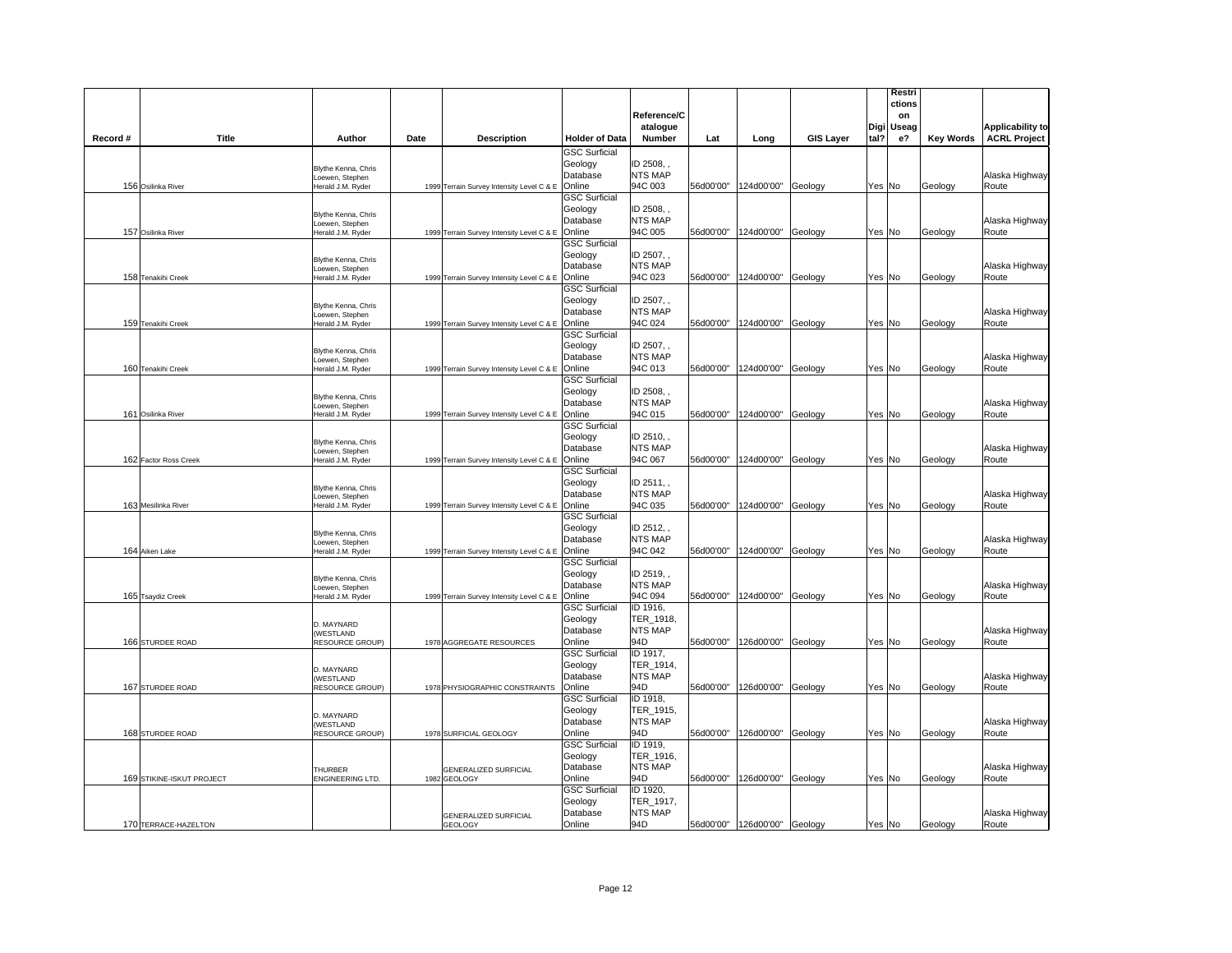|          |                             |                                                   |                                                |                                                       | Reference/C<br>atalogue                           |           |                              |                  |        | Restri<br>ctions<br>on<br>Digi Useag |                  | <b>Applicability to</b> |
|----------|-----------------------------|---------------------------------------------------|------------------------------------------------|-------------------------------------------------------|---------------------------------------------------|-----------|------------------------------|------------------|--------|--------------------------------------|------------------|-------------------------|
| Record # | Title                       | Author                                            | Date<br><b>Description</b>                     | <b>Holder of Data</b>                                 | <b>Number</b>                                     | Lat       | Long                         | <b>GIS Layer</b> | tal?   | е?                                   | <b>Key Words</b> | <b>ACRL Project</b>     |
|          | 171 FINLAY RIVER            | D. MAYNARD<br>(WESTLAND<br><b>RESOURCE GROUP)</b> | <b>GENERALIZED SURFICIAL</b><br>1980 GEOLOGY   | <b>GSC Surficial</b><br>Geology<br>Database<br>Online | ID 1921,<br>TER_1919,<br>NTS MAP<br>94E 2         |           | 57d00'00" 126d00'00" Geology |                  |        | Yes No                               | Geology          | Alaska Highway<br>Route |
|          |                             |                                                   |                                                | <b>GSC Surficial</b><br>Geology<br>Database           | ID 1922,<br>TER_1920,<br><b>NTS MAP</b>           |           |                              |                  |        |                                      |                  | Alaska Highway          |
|          | 172 KLAPPAN PROJECT         | LACELLE                                           | 1987 GEOLOGICAL HAZARDS                        | Online<br><b>GSC Surficial</b><br>Geology<br>Database | 94E<br>ID 1923,<br>TER_1921,<br>NTS MAP           |           | 57d00'00" 126d00'00" Geology |                  | Yes No |                                      | Geology          | Route<br>Alaska Highway |
|          | 173 KLAPPAN PROJECT         | LACELLE                                           | 1987 SURFICIAL GEOLOGY                         | Online<br><b>GSC Surficial</b><br>Geology<br>Database | 94E<br>ID 1924,<br>TER 1922,<br><b>NTS MAP</b>    | 57d00'00" | 126d00'00"                   | Geology          | Yes No |                                      | Geology          | Route<br>Alaska Highway |
|          | 174 KLAPPAN PROJECT         | LACELLE                                           | 1987 TERRAIN FEATURES                          | Online<br><b>GSC Surficial</b><br>Geology             | 94E<br>ID 1925,<br>TER 1923,                      |           | 57d00'00" 126d00'00" Geology |                  | Yes No |                                      | Geology          | Route                   |
|          | 175 TERRACE-HAZELTON        |                                                   | <b>GENERALIZED SURFICIAL</b><br><b>GEOLOGY</b> | Database<br>Online<br><b>GSC Surficial</b><br>Geology | <b>NTS MAP</b><br>94E<br>ID 1940,<br>TER_1941,    | 57d00'00" | 126d00'00"                   | Geology          | Yes No |                                      | Geology          | Alaska Highway<br>Route |
|          | 176 SIERRA YOYO ACCESS ROAD | <b>THURBER</b><br>ENGINEERING LTD.                | 1978 SURFICIAL GEOLOGY                         | Database<br>Online<br><b>GSC Surficial</b>            | <b>NTS MAP</b><br>94J 9<br>ID 1941,               |           | 58d00'00" 122d00'00" Geology |                  | Yes No |                                      | Geology          | Alaska Highway<br>Route |
|          | 177 SIERRA YOYO ACCESS ROAD | THURBER<br>ENGINEERING LTD.                       | 1978 SURFICIAL GEOLOGY                         | Geology<br>Database<br>Online<br><b>GSC Surficial</b> | TER_1947,<br><b>NTS MAP</b><br>94J 16             |           | 58d00'00" 122d00'00" Geology |                  | Yes No |                                      | Geology          | Alaska Highway<br>Route |
|          | 178 AKUE CREEK              | R. KOWALL                                         | 1982 SOILS & SURFICIAL GEOLOGY                 | Geology<br>Database<br>Online                         | ID 1942,<br>TER_1938,<br>NTS MAP<br>94J NW        |           | 58d00'00" 122d00'00" Geology |                  | Yes No |                                      | Geology          | Alaska Highway<br>Route |
|          | 179 PROPHET RIVER           | R. BUCHANAN & Z.<br><b>HORA</b>                   | 1992 AGGREGATE RESOURCES                       | <b>GSC Surficial</b><br>Geology<br>Database<br>Online | ID 1943,<br>TER 1939,<br><b>NTS MAP</b><br>94J 2  | 58d00'00" | 122d00'00" Geology           |                  | Yes No |                                      | Geology          | Alaska Highway<br>Route |
|          | 180 BIG BEAVER CREEK        | R. BUCHANAN & Z.<br><b>HORA</b>                   | 1992 AGGREGATE RESOURCES                       | <b>GSC Surficial</b><br>Geology<br>Database<br>Online | ID 1944,<br>TER 1940,<br>NTS MAP<br>94J 7         | 58d00'00" | 122d00'00"                   | Geology          | Yes No |                                      | Geology          | Alaska Highway<br>Route |
|          | 181 JACKFISH CREEK          | R. BUCHANAN & Z.<br><b>HORA</b>                   | 1992 AGGREGATE RESOURCES                       | <b>GSC Surficial</b><br>Geology<br>Database<br>Online | ID 1945,<br>TER_1942,<br><b>NTS MAP</b><br>94J 10 |           | 58d00'00" 122d00'00" Geology |                  | Yes No |                                      | Geology          | Alaska Highway<br>Route |
|          | 182 CHISCHA RIVER           | R. BUCHANAN & Z.<br><b>HORA</b>                   | 1992 AGGREGATE RESOURCES                       | <b>GSC Surficial</b><br>Geology<br>Database<br>Online | ID 1946.<br>TER 1943,<br><b>NTS MAP</b><br>94J 12 | 58d00'00" | 122d00'00"                   | Geology          | Yes No |                                      | Geology          | Alaska Highway<br>Route |
|          |                             | R. BUCHANAN & Z.                                  |                                                | <b>GSC Surficial</b><br>Geology<br>Database           | ID 1947,<br>TER_1944,<br><b>NTS MAP</b>           |           |                              |                  |        |                                      |                  | Alaska Highway          |
|          | 183 KLEDO CREEK             | HORA                                              | 1992 AGGREGATE RESOURCES                       | Online<br><b>GSC Surficial</b><br>Geology<br>Database | 94J 13<br>ID 1948,<br>TER_1945,<br><b>NTS MAP</b> |           | 58d00'00" 122d00'00" Geology |                  |        | Yes No                               | Geology          | Route<br>Alaska Highway |
|          | 184 RASPBERRY CREEK         | R. BUCHANAN & Z.<br><b>HORA</b>                   | 1992 AGGREGATE RESOURCES                       | Online<br><b>GSC Surficial</b><br>Geology             | 94J 14<br>ID 1949,<br>TER_1946,                   |           | 58d00'00" 122d00'00" Geology |                  | Yes No |                                      | Geology          | Route                   |
|          | 185 FORT NELSON             | R. BUCHANAN & Z.<br><b>HORA</b>                   | 1992 AGGREGATE RESOURCES                       | Database<br>Online                                    | NTS MAP<br>94J 15                                 |           | 58d00'00" 122d00'00" Geology |                  | Yes No |                                      | Geology          | Alaska Highway<br>Route |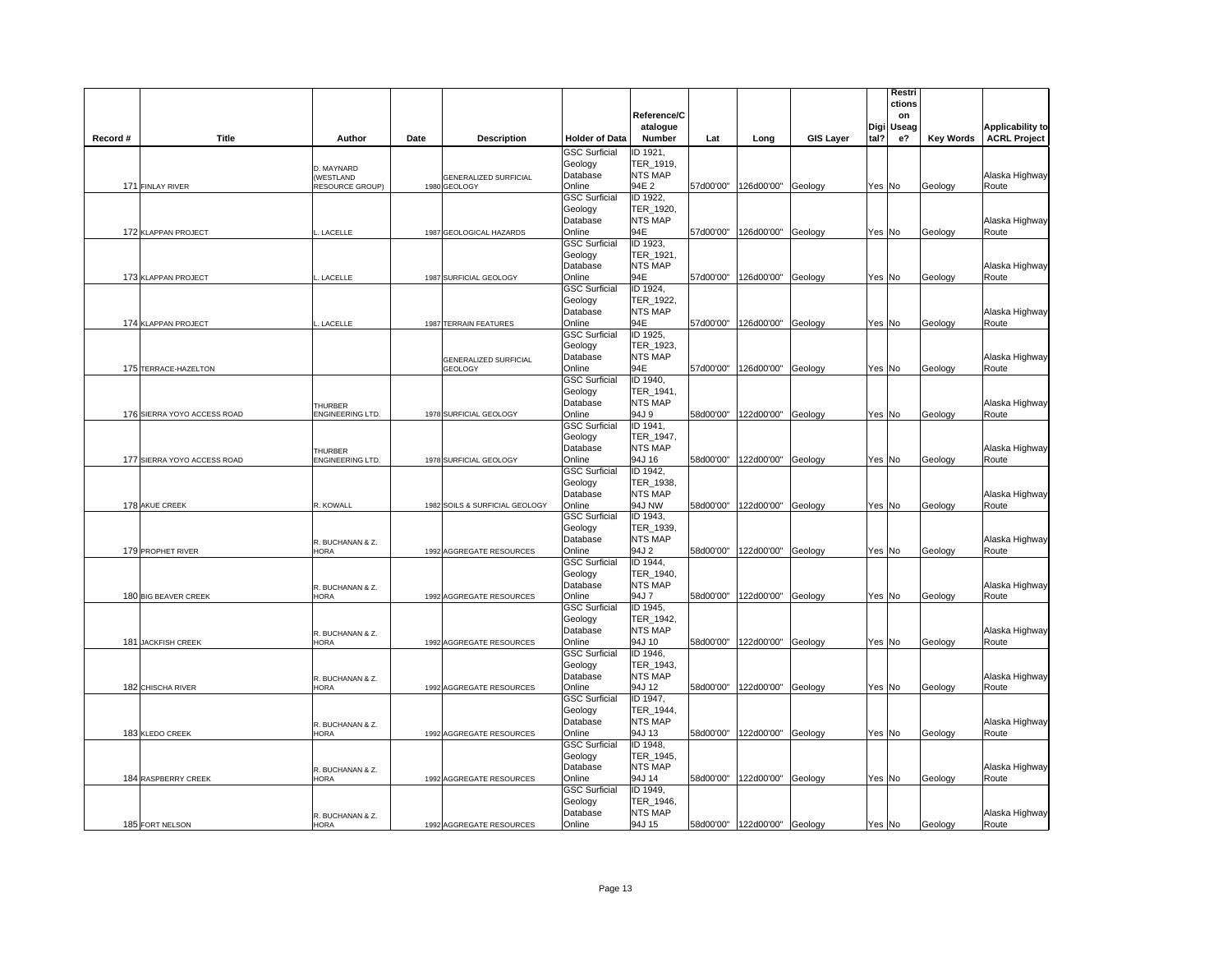|          |                              |                                           |                                       |                                 | Reference/C<br>atalogue     |           |                              |                  |         | Restri<br>ctions<br>on<br>Digi Useag |                  | <b>Applicability to</b> |
|----------|------------------------------|-------------------------------------------|---------------------------------------|---------------------------------|-----------------------------|-----------|------------------------------|------------------|---------|--------------------------------------|------------------|-------------------------|
| Record # | <b>Title</b>                 | Author                                    | Date<br><b>Description</b>            | <b>Holder of Data</b>           | Number                      | Lat       | Long                         | <b>GIS Layer</b> | tal?    | e?                                   | <b>Key Words</b> | <b>ACRL Project</b>     |
|          |                              |                                           |                                       | <b>GSC Surficial</b><br>Geology | ID 1950,<br>TER_1948,       |           |                              |                  |         |                                      |                  |                         |
|          |                              | R. BUCHANAN & Z.                          |                                       | Database                        | NTS MAP                     |           |                              |                  |         |                                      |                  | Alaska Highway          |
|          | 186 NORTH TETSA RIVER        | HORA                                      | 1992 AGGREGATE RESOURCES              | Online                          | 94K 9                       |           | 59d00'00" 124d00'00" Geology |                  | Yes No  |                                      | Geology          | Route                   |
|          |                              |                                           |                                       | <b>GSC Surficial</b>            | ID 1951,<br>TER_1949,       |           |                              |                  |         |                                      |                  |                         |
|          |                              |                                           |                                       | Geology<br>Database             | NTS MAP                     |           |                              |                  |         |                                      |                  | Alaska Highway          |
|          | 187 MACDONALD CREEK          | R. BUCHANAN & Z.<br>HORA                  | 1992 AGGREGATE RESOURCES              | Online                          | 94K 10                      |           | 59d00'00" 124d00'00" Geology |                  | Yes No  |                                      | Geology          | Route                   |
|          |                              |                                           |                                       | <b>GSC Surficial</b>            | ID 1952,                    |           |                              |                  |         |                                      |                  |                         |
|          |                              |                                           |                                       | Geology                         | TER_1950,                   |           |                              |                  |         |                                      |                  |                         |
|          | 188 MUNCHO LAKE              | R. BUCHANAN & Z.<br><b>HORA</b>           |                                       | Database<br>Online              | <b>NTS MAP</b><br>94K 13    | 59d00'00" |                              |                  | Yes No  |                                      |                  | Alaska Highway<br>Route |
|          |                              |                                           | 1992 AGGREGATE RESOURCES              | <b>GSC Surficial</b>            | ID 1953,                    |           | 124d00'00" Geology           |                  |         |                                      | Geology          |                         |
|          |                              |                                           |                                       | Geology                         | TER_1951,                   |           |                              |                  |         |                                      |                  |                         |
|          |                              | R. BUCHANAN & Z.                          |                                       | Database                        | NTS MAP                     |           |                              |                  |         |                                      |                  | Alaska Highway          |
|          | 189 TOAD HOT SPRINGS         | <b>HORA</b>                               | 1992 AGGREGATE RESOURCES              | Online                          | 94K 14                      | 59d00'00" | 124d00'00"                   | Geology          | Yes No  |                                      | Geology          | Route                   |
|          |                              |                                           |                                       | <b>GSC Surficial</b>            | ID 1954,                    |           |                              |                  |         |                                      |                  |                         |
|          |                              |                                           |                                       | Geology                         | TER 1952.<br><b>NTS MAP</b> |           |                              |                  |         |                                      |                  |                         |
|          | 190 LIARD RIVER PROJECT      | <b>THURBER</b><br>ENGINEERING LTD.        | GENERALIZED SURFICIAL<br>1981 GEOLOGY | Database<br>Online              | 94M NE                      | 59d00'00" | 126d00'00"                   | Geology          | Yes No  |                                      | Geology          | Alaska Highway<br>Route |
|          |                              |                                           |                                       | <b>GSC Surficial</b>            | ID 1955,                    |           |                              |                  |         |                                      |                  |                         |
|          |                              |                                           |                                       | Geology                         | TER_1953,                   |           |                              |                  |         |                                      |                  |                         |
|          |                              | THURBER                                   | GENERALIZED SURFICIAL                 | Database                        | NTS MAP                     |           |                              |                  |         |                                      |                  | Alaska Highway          |
|          | 191 LIARD RIVER PROJECT      | ENGINEERING LTD.                          | 1981 GEOLOGY                          | Online                          | <b>94M NW</b>               |           | 59d00'00" 126d00'00" Geology |                  | Yes No  |                                      | Geology          | Route                   |
|          |                              |                                           |                                       | <b>GSC Surficial</b>            | ID 1956,<br>TER_1954,       |           |                              |                  |         |                                      |                  |                         |
|          |                              |                                           |                                       | Geology<br>Database             | NTS MAP                     |           |                              |                  |         |                                      |                  | Alaska Highway          |
|          | 192 LIARD RIVER PROJECT      | THURBER<br>ENGINEERING LTD.               | GENERALIZED SURFICIAL<br>1981 GEOLOGY | Online                          | 94M SE                      |           | 59d00'00" 126d00'00" Geology |                  | Yes No  |                                      | Geology          | Route                   |
|          |                              |                                           |                                       | <b>GSC Surficial</b>            | ID 1957,                    |           |                              |                  |         |                                      |                  |                         |
|          |                              |                                           |                                       | Geology                         | TER_1955,                   |           |                              |                  |         |                                      |                  |                         |
|          |                              | <b>THURBER</b>                            | GENERALIZED SURFICIAL                 | Database                        | NTS MAP                     |           |                              |                  |         |                                      |                  | Alaska Highway          |
|          | 193 LIARD RIVER PROJECT      | ENGINEERING LTD.                          | 1981 GEOLOGY                          | Online<br><b>GSC Surficial</b>  | 94M SW<br>ID 1958,          |           | 59d00'00" 126d00'00" Geology |                  | Yes No  |                                      | Geology          | Route                   |
|          |                              |                                           |                                       | Geology                         | TER_1956,                   |           |                              |                  |         |                                      |                  |                         |
|          |                              | THURBER                                   |                                       | Database                        | NTS MAP                     |           |                              |                  |         |                                      |                  | Alaska Highway          |
|          | 194 DEVIL'S CANYON RESERVOIR | ENGINEERING LTD.                          | 1982 SURFICIAL GEOLOGY                | Online                          | 94M 4                       |           | 59d00'00" 126d00'00" Geology |                  | Yes No  |                                      | Geology          | Route                   |
|          |                              |                                           |                                       | <b>GSC Surficial</b>            | ID 1959,                    |           |                              |                  |         |                                      |                  |                         |
|          |                              |                                           |                                       | Geology                         | TER_1957,<br>NTS MAP        |           |                              |                  |         |                                      |                  |                         |
|          | 195 DEVIL'S CANYON RESERVOIR | <b>THURBER</b><br><b>ENGINEERING LTD.</b> | 1982 SURFICIAL GEOLOGY                | Database<br>Online              | 94M 5                       | 59d00'00" | 126d00'00"                   | Geology          | Yes No  |                                      | Geology          | Alaska Highway<br>Route |
|          |                              |                                           |                                       | <b>GSC Surficial</b>            | ID 1960,                    |           |                              |                  |         |                                      |                  |                         |
|          |                              |                                           |                                       | Geology                         | TER 1958,                   |           |                              |                  |         |                                      |                  |                         |
|          |                              | <b>THURBER</b>                            |                                       | Database                        | <b>NTS MAP</b>              |           |                              |                  |         |                                      |                  | Alaska Highway          |
|          | 196 DEVIL'S CANYON RESERVOIR | ENGINEERING LTD.                          | 1982 SURFICIAL GEOLOGY                | Online                          | 94M 6                       |           | 59d00'00" 126d00'00" Geology |                  | Yes No  |                                      | Geology          | Route                   |
|          |                              |                                           |                                       | <b>GSC Surficial</b><br>Geology | ID 1961,<br>TER 1959,       |           |                              |                  |         |                                      |                  |                         |
|          |                              | THURBER                                   |                                       | Database                        | <b>NTS MAP</b>              |           |                              |                  |         |                                      |                  | Alaska Highway          |
|          | 197 DEVIL'S CANYON RESERVOIR | <b>ENGINEERING LTD.</b>                   | 1982 SURFICIAL GEOLOGY                | Online                          | 94M 8                       | 59d00'00" | 126d00'00"                   | Geology          | Yes No  |                                      | Geology          | Route                   |
|          |                              |                                           |                                       | <b>GSC Surficial</b>            | ID 1962,                    |           |                              |                  |         |                                      |                  |                         |
|          |                              |                                           |                                       | Geology                         | TER_1961,                   |           |                              |                  |         |                                      |                  |                         |
|          |                              | THURBER                                   |                                       | Database                        | <b>NTS MAP</b>              |           |                              |                  |         |                                      |                  | Alaska Highway          |
|          | 198 DEVIL'S CANYON RESERVOIR | ENGINEERING LTD.                          | 1982 SURFICIAL GEOLOGY                | Online<br><b>GSC Surficial</b>  | 94M 9<br>ID 1963,           |           | 59d00'00" 126d00'00" Geology |                  |         | Yes No                               | Geology          | Route                   |
|          |                              |                                           |                                       | Geology                         | TER_1963,                   |           |                              |                  |         |                                      |                  |                         |
|          |                              | THURBER                                   |                                       | Database                        | NTS MAP                     |           |                              |                  |         |                                      |                  | Alaska Highway          |
|          | 199 DEVIL'S CANYON RESERVOIR | <b>ENGINEERING LTD.</b>                   | 1982 SURFICIAL GEOLOGY                | Online                          | 94M 10                      |           | 59d00'00" 126d00'00" Geology |                  | Yes  No |                                      | Geology          | Route                   |
|          |                              |                                           |                                       | <b>GSC Surficial</b>            | ID 1964,                    |           |                              |                  |         |                                      |                  |                         |
|          |                              |                                           |                                       | Geology                         | TER_1965,                   |           |                              |                  |         |                                      |                  |                         |
|          |                              | THURBER                                   |                                       | Database                        | NTS MAP<br>94M 11           |           |                              |                  |         |                                      |                  | Alaska Highway          |
|          | 200 DEVIL'S CANYON RESERVOIR | ENGINEERING LTD.                          | 1982 SURFICIAL GEOLOGY                | Online                          |                             |           | 59d00'00" 126d00'00" Geology |                  | Yes No  |                                      | Geology          | Route                   |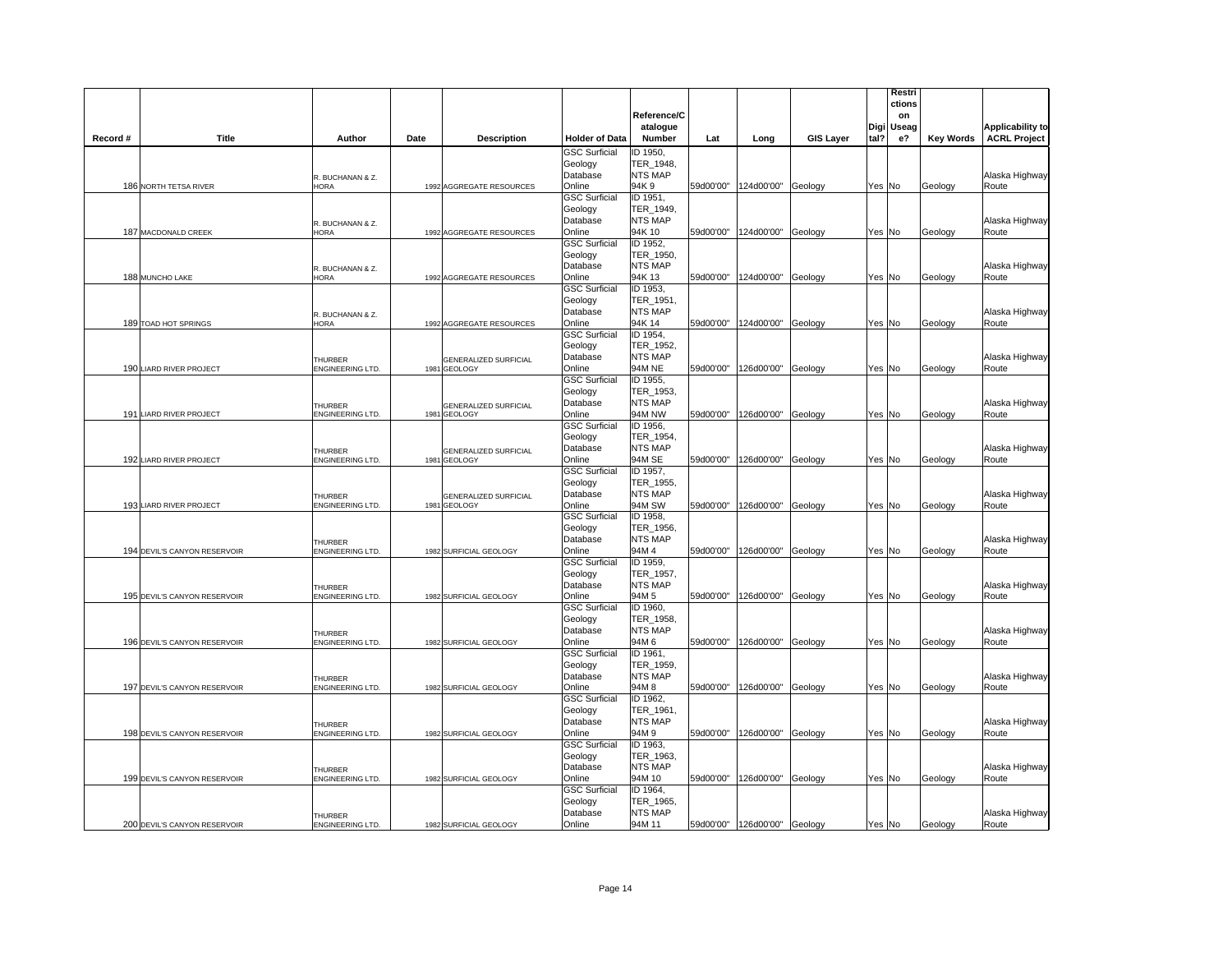|          |                              |                                    |                                       |                                 | Reference/C<br>atalogue     |           |                              |                  |        | Restri<br>ctions<br>on<br>Digi Useag |                  | <b>Applicability to</b> |
|----------|------------------------------|------------------------------------|---------------------------------------|---------------------------------|-----------------------------|-----------|------------------------------|------------------|--------|--------------------------------------|------------------|-------------------------|
| Record # | <b>Title</b>                 | Author                             | Date<br><b>Description</b>            | <b>Holder of Data</b>           | Number                      | Lat       | Long                         | <b>GIS Layer</b> | tal?   | e?                                   | <b>Key Words</b> | <b>ACRL Project</b>     |
|          |                              |                                    |                                       | <b>GSC Surficial</b>            | ID 1965,                    |           |                              |                  |        |                                      |                  |                         |
|          |                              |                                    |                                       | Geology<br>Database             | TER_1967,<br>NTS MAP        |           |                              |                  |        |                                      |                  |                         |
|          | 201 DEVIL'S CANYON RESERVOIR | <b>THURBER</b><br>ENGINEERING LTD. | 1982 SURFICIAL GEOLOGY                | Online                          | 94M 12                      |           | 59d00'00" 126d00'00" Geology |                  | Yes No |                                      | Geology          | Alaska Highway<br>Route |
|          |                              |                                    |                                       | <b>GSC Surficial</b>            | ID 1966,                    |           |                              |                  |        |                                      |                  |                         |
|          |                              |                                    |                                       | Geology                         | TER_1968,                   |           |                              |                  |        |                                      |                  |                         |
|          |                              | THURBER                            |                                       | Database                        | NTS MAP                     |           |                              |                  |        |                                      |                  | Alaska Highway          |
|          | 202 DEVIL'S CANYON RESERVOIR | ENGINEERING LTD.                   | 1982 SURFICIAL GEOLOGY                | Online<br><b>GSC Surficial</b>  | 94M 13<br>ID 1967,          |           | 59d00'00" 126d00'00" Geology |                  | Yes No |                                      | Geology          | Route                   |
|          |                              |                                    |                                       | Geology                         | TER_1971,                   |           |                              |                  |        |                                      |                  |                         |
|          |                              | <b>THURBER</b>                     |                                       | Database                        | NTS MAP                     |           |                              |                  |        |                                      |                  | Alaska Highway          |
|          | 203 DEVIL'S CANYON RESERVOIR | <b>ENGINEERING LTD.</b>            | 1982 SURFICIAL GEOLOGY                | Online                          | 94M 15                      | 59d00'00" | 126d00'00" Geology           |                  | Yes No |                                      | Geology          | Route                   |
|          |                              |                                    |                                       | <b>GSC Surficial</b>            | ID 1968,                    |           |                              |                  |        |                                      |                  |                         |
|          |                              |                                    |                                       | Geology                         | TER_1972,<br>NTS MAP        |           |                              |                  |        |                                      |                  |                         |
|          | 204 DEVIL'S CANYON RESERVOIR | <b>THURBER</b><br>ENGINEERING LTD. | 1982 SURFICIAL GEOLOGY                | Database<br>Online              | 94M 16                      | 59d00'00" | 126d00'00"                   | Geology          | Yes No |                                      | Geology          | Alaska Highway<br>Route |
|          |                              |                                    |                                       | <b>GSC Surficial</b>            | ID 1969,                    |           |                              |                  |        |                                      |                  |                         |
|          |                              |                                    |                                       | Geology                         | TER 1960,                   |           |                              |                  |        |                                      |                  |                         |
|          |                              | R. BUCHANAN & Z.                   |                                       | Database                        | <b>NTS MAP</b>              |           |                              |                  |        |                                      |                  | Alaska Highway          |
|          | 205 VENTS RIVER              | <b>HORA</b>                        | 1992 AGGREGATE RESOURCES              | Online                          | 94M 8                       | 59d00'00" | 126d00'00"                   | Geology          | Yes No |                                      | Geology          | Route                   |
|          |                              |                                    |                                       | <b>GSC Surficial</b><br>Geology | ID 1970,<br>TER_1962,       |           |                              |                  |        |                                      |                  |                         |
|          |                              | R. BUCHANAN & Z.                   |                                       | Database                        | NTS MAP                     |           |                              |                  |        |                                      |                  | Alaska Highway          |
|          | 206 TEETER CREEK             | HORA                               | 1992 AGGREGATE RESOURCES              | Online                          | 94M 9                       |           | 59d00'00" 126d00'00" Geology |                  | Yes No |                                      | Geology          | Route                   |
|          |                              |                                    |                                       | <b>GSC Surficial</b>            | ID 1971,                    |           |                              |                  |        |                                      |                  |                         |
|          |                              |                                    |                                       | Geology                         | TER_1964,                   |           |                              |                  |        |                                      |                  |                         |
|          |                              | R. BUCHANAN & Z.                   |                                       | Database                        | NTS MAP                     |           |                              |                  |        |                                      |                  | Alaska Highway          |
|          | 207 GRANT LAKE               | HORA                               | 1992 AGGREGATE RESOURCES              | Online<br><b>GSC Surficial</b>  | 94M 10<br>ID 1972,          |           | 59d00'00" 126d00'00" Geology |                  | Yes No |                                      | Geology          | Route                   |
|          |                              |                                    |                                       | Geology                         | TER_1966,                   |           |                              |                  |        |                                      |                  |                         |
|          |                              | R. BUCHANAN & Z.                   |                                       | Database                        | NTS MAP                     |           |                              |                  |        |                                      |                  | Alaska Highway          |
|          | 208 FIRESIDE                 | HORA                               | 1992 AGGREGATE RESOURCES              | Online                          | 94M 11                      |           | 59d00'00" 126d00'00" Geology |                  | Yes No |                                      | Geology          | Route                   |
|          |                              |                                    |                                       | <b>GSC Surficial</b>            | ID 1973,                    |           |                              |                  |        |                                      |                  |                         |
|          |                              |                                    |                                       | Geology<br>Database             | TER 1969,<br>NTS MAP        |           |                              |                  |        |                                      |                  | Alaska Highway          |
|          | 209 EGNELL LAKE              | R. BUCHANAN & Z.<br>HORA           | 1992 AGGREGATE RESOURCES              | Online                          | 94M 13                      |           | 59d00'00" 126d00'00" Geology |                  | Yes No |                                      | Geology          | Route                   |
|          |                              |                                    |                                       | <b>GSC Surficial</b>            | ID 1974,                    |           |                              |                  |        |                                      |                  |                         |
|          |                              |                                    |                                       | Geology                         | TER_1970,                   |           |                              |                  |        |                                      |                  |                         |
|          |                              | R. BUCHANAN & Z.                   |                                       | Database                        | NTS MAP                     |           |                              |                  |        |                                      |                  | Alaska Highway          |
|          | 210 HILLGREEN LAKES          | <b>HORA</b>                        | 1992 AGGREGATE RESOURCES              | Online<br><b>GSC Surficial</b>  | 94M 14<br>ID 1975,          | 59d00'00" | 126d00'00"                   | Geology          | Yes No |                                      | Geology          | Route                   |
|          |                              |                                    |                                       | Geology                         | TER 1973,                   |           |                              |                  |        |                                      |                  |                         |
|          |                              | <b>THURBER</b>                     | <b>GENERALIZED SURFICIAL</b>          | Database                        | <b>NTS MAP</b>              |           |                              |                  |        |                                      |                  | Alaska Highway          |
|          | 211 LIARD RIVER PROJECT      | ENGINEERING LTD.                   | 1981 GEOLOGY                          | Online                          | 94N NE                      |           | 59d00'00" 124d00'00" Geology |                  | Yes No |                                      | Geology          | Route                   |
|          |                              |                                    |                                       | <b>GSC Surficial</b>            | ID 1976,                    |           |                              |                  |        |                                      |                  |                         |
|          |                              |                                    |                                       | Geology<br>Database             | TER 1974,<br><b>NTS MAP</b> |           |                              |                  |        |                                      |                  |                         |
|          | 212 LIARD RIVER PROJECT      | THURBER<br><b>ENGINEERING LTD.</b> | GENERALIZED SURFICIAL<br>1981 GEOLOGY | Online                          | <b>94N NW</b>               | 59d00'00" | 124d00'00"                   | Geology          | Yes No |                                      | Geology          | Alaska Highway<br>Route |
|          |                              |                                    |                                       | <b>GSC Surficial</b>            | ID 1977,                    |           |                              |                  |        |                                      |                  |                         |
|          |                              |                                    |                                       | Geology                         | TER_1975,                   |           |                              |                  |        |                                      |                  |                         |
|          |                              | <b>THURBER</b>                     | GENERALIZED SURFICIAL                 | Database                        | <b>NTS MAP</b>              |           |                              |                  |        |                                      |                  | Alaska Highway          |
|          | 213 LIARD RIVER PROJECT      | ENGINEERING LTD.                   | 1981 GEOLOGY                          | Online                          | 94N SE                      |           | 59d00'00" 124d00'00" Geology |                  | Yes No |                                      | Geology          | Route                   |
|          |                              |                                    |                                       | <b>GSC Surficial</b><br>Geology | ID 1978,<br>TER_1976,       |           |                              |                  |        |                                      |                  |                         |
|          |                              | THURBER                            | <b>GENERALIZED SURFICIAL</b>          | Database                        | NTS MAP                     |           |                              |                  |        |                                      |                  | Alaska Highway          |
|          | 214 LIARD RIVER PROJECT      | <b>ENGINEERING LTD.</b>            | 1981 GEOLOGY                          | Online                          | 94N SW                      |           | 59d00'00" 124d00'00" Geology |                  | Yes No |                                      | Geology          | Route                   |
|          |                              |                                    |                                       | <b>GSC Surficial</b>            | ID 1979,                    |           |                              |                  |        |                                      |                  |                         |
|          |                              |                                    |                                       | Geology                         | TER_1977,                   |           |                              |                  |        |                                      |                  |                         |
|          | 215 BEAVERCROW RESERVOIR     | THURBER<br>ENGINEERING LTD.        | 1982 SURFICIAL GEOLOGY                | Database<br>Online              | NTS MAP<br>94N 3            |           | 59d00'00" 124d00'00" Geology |                  | Yes No |                                      | Geology          | Alaska Highway<br>Route |
|          |                              |                                    |                                       |                                 |                             |           |                              |                  |        |                                      |                  |                         |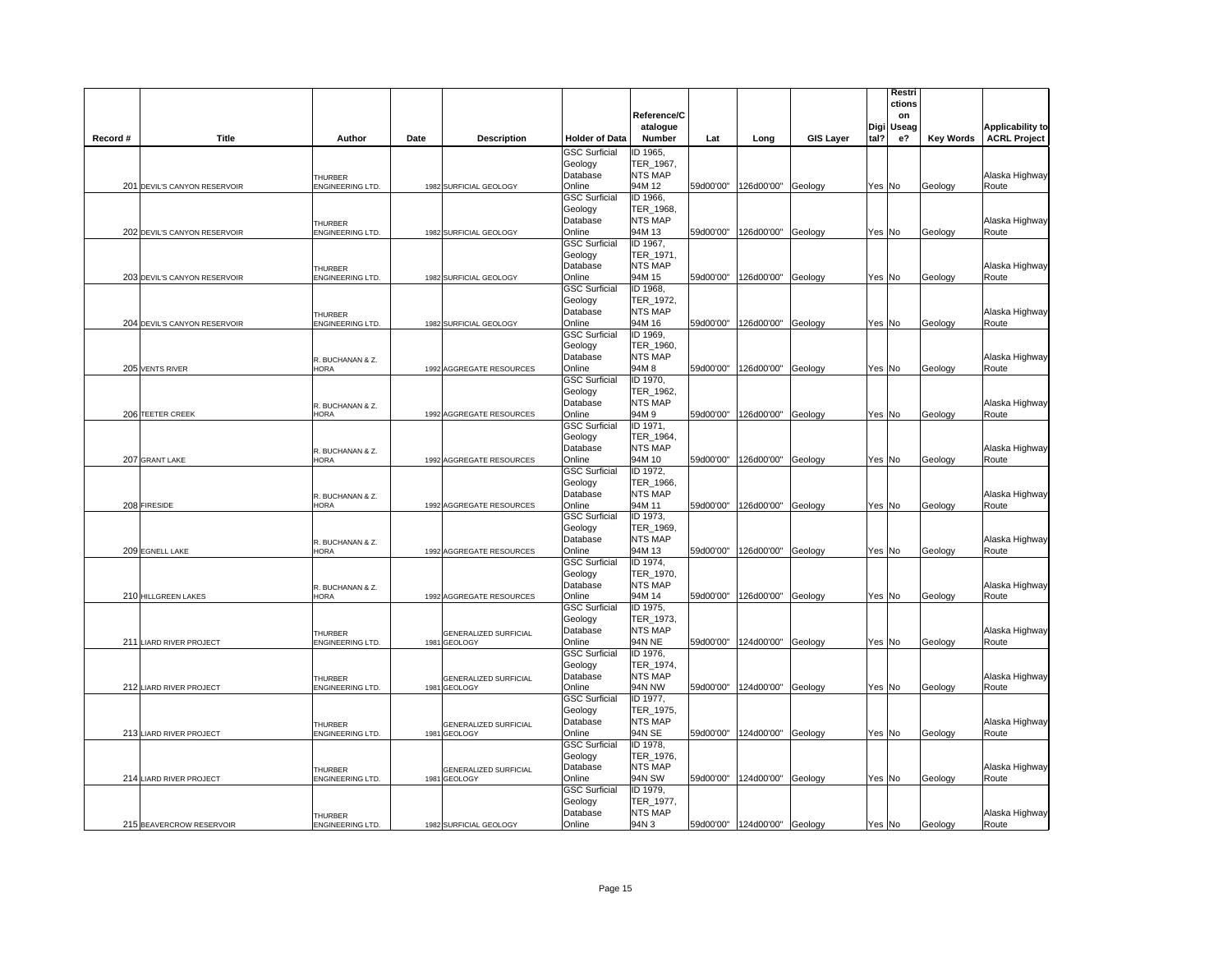|          |                                                        |                                    |                                                           |                                     | Reference/C<br>atalogue     |           |                              |                        | Digi   | Restri<br>ctions<br>on<br>Useag |                  | <b>Applicability to</b> |
|----------|--------------------------------------------------------|------------------------------------|-----------------------------------------------------------|-------------------------------------|-----------------------------|-----------|------------------------------|------------------------|--------|---------------------------------|------------------|-------------------------|
| Record # | <b>Title</b>                                           | Author                             | Date<br><b>Description</b>                                | <b>Holder of Data</b>               | Number                      | Lat       | Long                         | <b>GIS Layer</b>       | tal?   | e?                              | <b>Key Words</b> | <b>ACRL Project</b>     |
|          |                                                        |                                    |                                                           | <b>GSC Surficial</b>                | ID 1980,                    |           |                              |                        |        |                                 |                  |                         |
|          |                                                        |                                    |                                                           | Geology<br>Database                 | TER_1979,<br>NTS MAP        |           |                              |                        |        |                                 |                  | Alaska Highway          |
|          | 216 BEAVERCROW RESERVOIR                               | <b>HURBER</b><br>ENGINEERING LTD.  | 1982 SURFICIAL GEOLOGY                                    | Online                              | 94N 5                       |           | 59d00'00" 124d00'00" Geology |                        |        | Yes No                          | Geology          | Route                   |
|          |                                                        |                                    |                                                           | <b>GSC Surficial</b>                | ID 1981,                    |           |                              |                        |        |                                 |                  |                         |
|          |                                                        |                                    |                                                           | Geology                             | TER_1981,                   |           |                              |                        |        |                                 |                  |                         |
|          |                                                        | THURBER                            |                                                           | Database                            | NTS MAP<br>94N 6            |           |                              |                        |        |                                 |                  | Alaska Highway          |
|          | 217 BEAVERCROW RESERVOIR                               | ENGINEERING LTD.                   | 1982 SURFICIAL GEOLOGY                                    | Online<br><b>GSC Surficial</b>      | ID 1982,                    |           | 59d00'00" 124d00'00" Geology |                        | Yes No |                                 | Geology          | Route                   |
|          |                                                        |                                    |                                                           | Geology                             | TER 1982,                   |           |                              |                        |        |                                 |                  |                         |
|          |                                                        | <b>THURBER</b>                     |                                                           | Database                            | <b>NTS MAP</b>              |           |                              |                        |        |                                 |                  | Alaska Highway          |
|          | 218 BEAVERCROW RESERVOIR                               | ENGINEERING LTD.                   | 1982 SURFICIAL GEOLOGY                                    | Online                              | 94N 7                       | 59d00'00" | 124d00'00"                   | Geology                | Yes No |                                 | Geology          | Route                   |
|          |                                                        |                                    |                                                           | <b>GSC Surficial</b>                | ID 1983,                    |           |                              |                        |        |                                 |                  |                         |
|          |                                                        |                                    |                                                           | Geology<br>Database                 | TER_1983,<br><b>NTS MAP</b> |           |                              |                        |        |                                 |                  | Alaska Highway          |
|          | 219 BEAVERCROW RESERVOIR                               | <b>THURBER</b><br>ENGINEERING LTD. | 1982 SURFICIAL GEOLOGY                                    | Online                              | 94N 9                       | 59d00'00" | 124d00'00"                   | Geology                | Yes No |                                 | Geology          | Route                   |
|          |                                                        |                                    |                                                           | <b>GSC Surficial</b>                | ID 1984,                    |           |                              |                        |        |                                 |                  |                         |
|          |                                                        |                                    |                                                           | Geology                             | TER 1984,                   |           |                              |                        |        |                                 |                  |                         |
|          |                                                        | <b>THURBER</b>                     |                                                           | Database                            | <b>NTS MAP</b>              |           |                              |                        |        |                                 |                  | Alaska Highway          |
|          | 220 BEAVERCROW RESERVOIR                               | ENGINEERING LTD.                   | 1982 SURFICIAL GEOLOGY                                    | Online                              | 94N 10                      | 59d00'00" | 124d00'00"                   | Geology                |        | Yes No                          | Geology          | Route                   |
|          |                                                        |                                    |                                                           | <b>GSC Surficial</b><br>Geology     | ID 1985,<br>TER_1978,       |           |                              |                        |        |                                 |                  |                         |
|          |                                                        | R. BUCHANAN & Z.                   |                                                           | Database                            | <b>NTS MAP</b>              |           |                              |                        |        |                                 |                  | Alaska Highway          |
|          | 221 TROUT RIVER                                        | HORA                               | 1992 AGGREGATE RESOURCES                                  | Online                              | 94N 4                       |           | 59d00'00" 124d00'00" Geology |                        |        | Yes No                          | Geology          | Route                   |
|          |                                                        |                                    |                                                           | <b>GSC Surficial</b>                | ID 1986,                    |           |                              |                        |        |                                 |                  |                         |
|          |                                                        |                                    |                                                           | Geology                             | TER_1980,                   |           |                              |                        |        |                                 |                  |                         |
|          | 222 MOUNT PRUDENCE                                     | R. BUCHANAN & Z.<br><b>HORA</b>    | 1992 AGGREGATE RESOURCES                                  | Database<br>Online                  | NTS MAP<br>94N 5            |           | 59d00'00" 124d00'00" Geology |                        |        | Yes No                          |                  | Alaska Highway<br>Route |
|          |                                                        |                                    |                                                           | GSC                                 |                             |           |                              |                        |        |                                 | Geology          |                         |
|          |                                                        |                                    |                                                           | http://geopub.nr                    |                             |           |                              |                        |        |                                 |                  |                         |
|          |                                                        |                                    |                                                           | can.gc.ca/morei                     |                             |           |                              |                        |        |                                 |                  |                         |
|          | Surficial materials of Canada / Matériaux              |                                    |                                                           | nfo_e.php?id=2                      |                             |           |                              |                        |        |                                 |                  | Alaska Highway          |
|          | 223 superficiels du Canada                             | Fulton, R J                        | 1995 Surficial Geology                                    | 05040                               |                             |           |                              | Geology                | Yes No |                                 | Geology          | Route                   |
|          |                                                        |                                    | Geological, location and<br>economic information on       | Ministry of                         |                             |           |                              |                        |        |                                 |                  |                         |
|          |                                                        | Ministry of Energy,                | over 12,200 metallic,                                     | Energy, Mines                       |                             |           |                              |                        |        |                                 |                  |                         |
|          |                                                        | Mines and                          | industrial mineral and coal                               | and Petroleum                       |                             |           |                              |                        |        |                                 |                  |                         |
|          |                                                        | Petroleum                          | mines, deposits and                                       | Resources                           |                             | 56d00' to | 120d00' to                   |                        |        |                                 | Mineral          | Alaska Highway          |
|          | 224 MINFILE 094                                        | Resources                          | 2006 occurrences in B.C.                                  | (Online)                            | <b>NTS 094</b>              | 60d00'    | 128d00'                      | Geology                |        | Yes No                          | Occurrence       | Route                   |
|          |                                                        | Ministry of Energy,                | Contains coal data on 828<br>reports, 9898 boreholes, 466 | Ministry of<br>Energy, Mines        |                             |           |                              |                        |        |                                 |                  |                         |
|          |                                                        | Mines and                          | bulk samples, 3341 trenches,                              | and Petroleum                       |                             |           |                              |                        |        |                                 |                  |                         |
|          |                                                        | Petroleum                          | 889 maps, and links to                                    | Resources                           |                             |           |                              |                        |        |                                 |                  | Alaska Highway          |
|          | 225 COALFILE 2004                                      | Resources                          | 2004 MINFILE                                              | (Online)                            | COALFILE                    |           |                              | Geology                |        | Yes No                          | Coal             | Route                   |
|          |                                                        |                                    |                                                           | Earthquakes                         |                             |           |                              |                        |        |                                 |                  |                         |
|          | Fourth generation seismic hazard maps of               |                                    |                                                           | Canada<br>http://seismo.nr          |                             |           |                              |                        |        |                                 |                  |                         |
|          | Canada: Values for over 650 Canadian                   |                                    |                                                           | can.gc.ca/hazar GSC Open            |                             |           |                              |                        |        |                                 |                  |                         |
|          | localities intented for the 2005 National              | Adams, J and                       |                                                           | ds/OF4459/inde File Report          |                             |           |                              |                        |        |                                 | Seismic          | Alaska Highway          |
|          | 226 Building Code of Canada                            | Halchuk, S                         | 2003 Seismic Hazard Mapping                               | x_e.php                             | 4459                        |           |                              | Seismic Hazards Yes No |        |                                 | Hazards          | Route                   |
|          |                                                        |                                    |                                                           | Earthquakes                         |                             |           |                              |                        |        |                                 |                  |                         |
|          |                                                        |                                    |                                                           | Canada                              |                             |           |                              |                        |        |                                 |                  |                         |
|          | Earthquakes Canada On-Line Bulletin                    | Earthquakes                        | Online listing of earthquake                              | http://seismo.nr<br>can.gc.ca/nedb/ |                             |           |                              |                        |        |                                 |                  | Alaska Highway          |
|          | 227 Request (1985 onwards)                             | Canada                             | 2006 bulletins from 1985 onwards                          | bull_e.php                          |                             |           |                              | Earthquakes            |        | Yes No                          | Earthquakes      | Route                   |
|          |                                                        |                                    |                                                           | GSC                                 |                             |           |                              |                        |        |                                 |                  |                         |
|          |                                                        |                                    |                                                           | http://gsc.nrcan.                   |                             |           |                              |                        |        |                                 |                  |                         |
|          |                                                        |                                    |                                                           | gc.ca/permafros GSC Open            |                             |           |                              |                        |        |                                 |                  |                         |
|          | Ground Temperature Database for<br>228 northern Canada | Smith, S and<br>Burgess, M         | 2000 GSC Open File Report 3954                            | t/database_e.ph File Report         | 3954                        |           |                              | Ground<br>Temperature  |        | Yes Fee                         | Permafrost       | Alaska Highway<br>Route |
|          |                                                        |                                    |                                                           | Ip                                  |                             |           |                              |                        |        |                                 |                  |                         |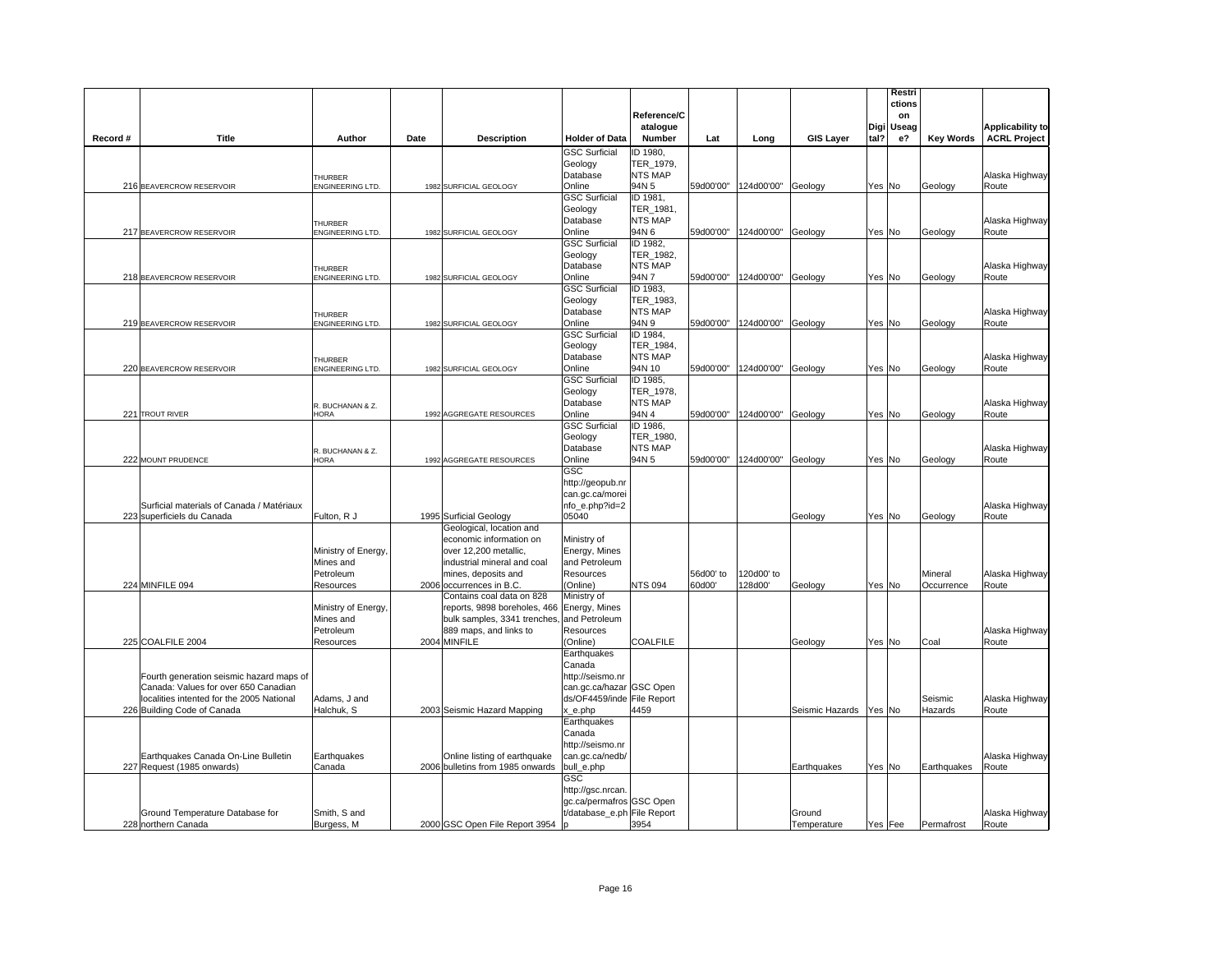|              |                                                                                                     |                          |            |                                |                                       |             |     |      |                  |        | Restri       |                     |                         |
|--------------|-----------------------------------------------------------------------------------------------------|--------------------------|------------|--------------------------------|---------------------------------------|-------------|-----|------|------------------|--------|--------------|---------------------|-------------------------|
|              |                                                                                                     |                          |            |                                |                                       | Reference/C |     |      |                  |        | ctions<br>on |                     |                         |
|              |                                                                                                     |                          |            |                                |                                       | atalogue    |     |      |                  | Digi   | Useag        |                     | Applicability to        |
| Record #     | Title                                                                                               | Author                   | Date       | <b>Description</b>             | <b>Holder of Data</b>                 | Number      | Lat | Long | <b>GIS Layer</b> | tal?   | $e$ ?        | <b>Key Words</b>    | <b>ACRL Project</b>     |
|              |                                                                                                     |                          |            |                                | GSC<br>http://gsc.nrcan.              |             |     |      |                  |        |              |                     |                         |
|              |                                                                                                     |                          |            |                                | gc.ca/permafros GSC Open              |             |     |      |                  |        |              |                     |                         |
|              | Permafrost Thickness Database for                                                                   | Smith, S and             |            |                                | t/database_e.ph File Report           |             |     |      |                  |        |              |                     | Alaska Highway          |
|              | 229 northern Canada                                                                                 | Burgess, M               |            | 2002 GSC Open File Report 4173 |                                       | 4173        |     |      | Permafrost       |        | Yes Fee      | Permafrost          | Route                   |
|              |                                                                                                     |                          |            |                                |                                       |             |     |      |                  |        |              |                     |                         |
|              |                                                                                                     |                          |            |                                |                                       |             |     |      |                  |        |              |                     |                         |
|              |                                                                                                     |                          |            |                                | Natural<br>Resources                  |             |     |      |                  |        |              |                     |                         |
|              |                                                                                                     |                          |            |                                | Canada - Earth                        |             |     |      |                  |        |              |                     |                         |
|              |                                                                                                     |                          |            |                                | <b>Sciences Sector</b>                |             |     |      |                  |        |              |                     |                         |
|              |                                                                                                     |                          |            |                                | http://gsc.nrcan                      |             |     |      |                  |        |              |                     |                         |
|              |                                                                                                     | <b>Natural Resources</b> |            | Interactive Map of Landslide   | gc.ca/landslides<br>/clp/interactive_ |             |     |      |                  |        |              |                     | Alaska Highway          |
|              | 230 Landslides                                                                                      | Canada                   |            | locations                      | maps_e.php                            |             |     |      | Landslides       | Yes No |              | Landslides          | Route                   |
|              |                                                                                                     |                          |            |                                |                                       |             |     |      |                  |        |              |                     |                         |
|              |                                                                                                     |                          |            |                                | http://geodiscov<br>er.cgdi.ca/gdp/s  |             |     |      |                  |        |              |                     |                         |
|              |                                                                                                     |                          |            |                                | earch?action=e                        |             |     |      |                  |        |              |                     |                         |
|              |                                                                                                     |                          |            |                                | ntrySummary&e                         |             |     |      |                  |        |              |                     |                         |
|              |                                                                                                     |                          |            |                                | ntryType=produ<br>ctCollection&ent    |             |     |      |                  |        |              |                     |                         |
|              |                                                                                                     |                          |            | Digital Maps and Tables of     | ryId=6553⟨                            |             |     |      |                  |        |              |                     |                         |
|              |                                                                                                     | GSC - Terrain            |            | Landslides in which 3+         | uage=en&entry                         |             |     |      |                  |        |              |                     | Alaska Highway          |
|              | 231 Landslide Disasters in Canada 1840-1999 Sciences Division<br>Permafrost Delineation, Geophysics |                          |            | deaths occurred                | Lang=en                               |             |     |      | Landslides       | Yes No |              | Landslides          | Route                   |
|              | Survey Winter 1981 Program (May1981)                                                                |                          |            |                                | Trans Canada                          | CN18705437  |     |      |                  |        |              |                     | Alaska Highway          |
|              | 910409 Stage 1                                                                                      |                          | 1981-05-01 |                                | Pipelines                             |             |     |      |                  | No     | Yes          | Permafrost          | Route                   |
|              |                                                                                                     |                          |            |                                | <b>Trans Canada</b>                   | CN18705437  |     |      |                  |        |              |                     | Alaska Highway          |
|              | 910459 Test Hole Logs Beaton Riover Area                                                            |                          | 1981-07-07 |                                | Pipelines                             | a           |     |      |                  | No     | Yes          | Geotechnical        | Route                   |
|              |                                                                                                     |                          |            |                                |                                       |             |     |      |                  |        |              |                     |                         |
|              | Arial Photograph Interpretations of                                                                 |                          |            |                                | Trans Canada                          | CN18705442  |     |      |                  |        |              | Surficial           | Alaska Highway          |
|              | 974136 Surficial Geolocy, Alcan                                                                     |                          | 1976-11-01 |                                | Pipelines                             |             |     |      |                  | No     | Yes          | Geology             | Route                   |
|              | Field Test Hole Logs Ranger Drilling                                                                |                          |            |                                | Trans Canada                          | CN18705442  |     |      |                  |        |              |                     | Alaska Highway          |
|              | 940870 Program                                                                                      |                          | 1981-08-01 |                                | Pipelines                             |             |     |      |                  | No     | Yes          | Geotechnical        | Route                   |
|              | Geotechnical Considerations in Design &<br>Construction of North BC Section of                      |                          |            |                                | Trans Canada                          | CN18705498  |     |      |                  |        |              |                     | Alaska Highway          |
|              | 912545 AHGPP                                                                                        |                          |            |                                | Pipelines                             |             |     |      |                  | No     | Yes          | Geotechnical Route  |                         |
|              | Liard River Hydroelectric Development                                                               |                          |            |                                |                                       |             |     |      |                  |        |              |                     |                         |
|              | Progress Report on Engineering &<br>925303 Environmental Studies (July 1981)                        |                          | 1981-07-01 |                                | <b>Trans Canada</b><br>Pipelines      | CN18705391  |     |      |                  | No     | Yes          | Environmental Route | Alaska Highway          |
|              | Liard River Hydroelectric Studies,                                                                  |                          |            |                                |                                       |             |     |      |                  |        |              |                     |                         |
|              | Information Bulletin #3 BC Hydro (Mar.                                                              |                          |            |                                | Trans Canada                          | CN18705391  |     |      |                  |        |              |                     | Alaska Highway          |
| 925316 1981) |                                                                                                     |                          | 1981-08-12 |                                | Pipelines                             |             |     |      |                  | No     | Yes          | Hydrological        | Route                   |
|              | Slope Stability Route & Design Review B-                                                            |                          |            |                                | <b>Trans Canada</b>                   | CN18705442  |     |      |                  |        |              |                     | Alaska Highway          |
|              | 935882 5198.006                                                                                     |                          |            |                                | Pipelines                             |             |     |      |                  | No     | Yes          | Geotechnical        | Route                   |
|              | Stage 1 Permafrost Delineation                                                                      |                          |            |                                | Trans Canada                          | CN18705360  |     |      |                  |        |              |                     | Alaska Highway          |
|              | 939867 Geophysics Survey, Winter 1981 Program                                                       |                          | 1981-05-01 |                                | Pipelines                             |             |     |      |                  | No     | Yes          | Permafrost          | Route                   |
|              |                                                                                                     |                          |            |                                |                                       |             |     |      |                  |        |              |                     |                         |
|              | <b>Westcoast Transmission Company Limited</b><br>937171 AHGPP Field Instrumentation Report 1981     |                          | 1982-01-11 |                                | <b>Trans Canada</b><br>Pipelines      | CN18705498  |     |      |                  | No     | Yes          | Data                | Alaska Highway<br>Route |
|              |                                                                                                     |                          |            |                                |                                       |             |     |      |                  |        |              |                     |                         |
|              | <b>Westcoast Transmission Co;mpany</b>                                                              |                          |            |                                |                                       |             |     |      |                  |        |              |                     |                         |
|              | Limited AHGPP Instrumentation Field Data<br>937158 Report (Revised Apr. 1982) Vol. 1 of 3           |                          | 1982-04-07 |                                | Trans Canada<br>Pipelines             | CN18705498  |     |      |                  |        |              | Data                | Alaska Highway<br>Route |
|              |                                                                                                     |                          |            |                                |                                       |             |     |      |                  |        | No Yes       |                     |                         |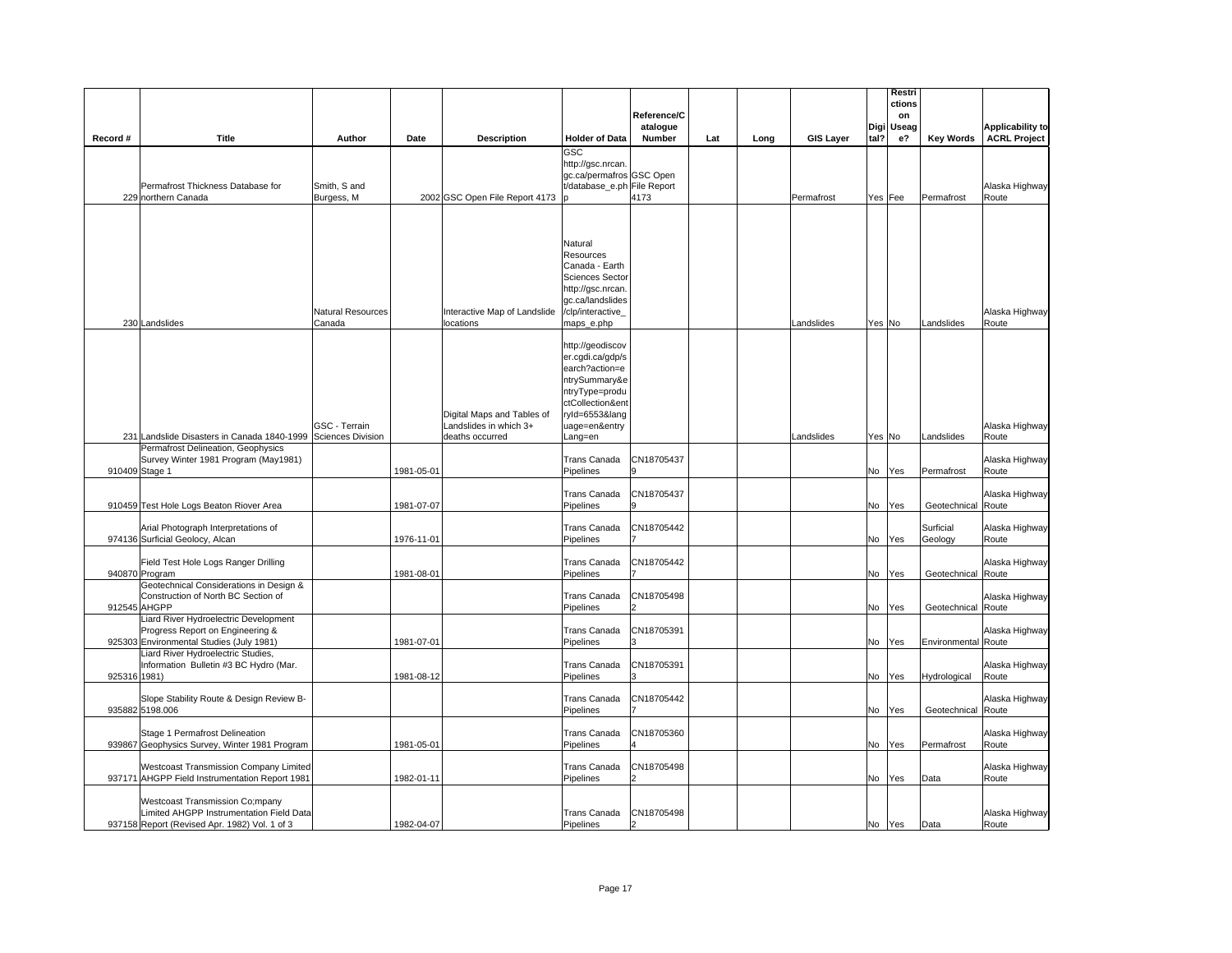|          |                                                                                                                                    |        |                       |                    |                                  | Reference/C<br>atalogue |     |      |                  | Digi | Restri<br>ctions<br>on<br><b>Useag</b> |                    | <b>Applicability to</b> |
|----------|------------------------------------------------------------------------------------------------------------------------------------|--------|-----------------------|--------------------|----------------------------------|-------------------------|-----|------|------------------|------|----------------------------------------|--------------------|-------------------------|
| Record # | <b>Title</b>                                                                                                                       | Author | Date                  | <b>Description</b> | <b>Holder of Data</b>            | Number                  | Lat | Long | <b>GIS Layer</b> | tal? | $e$ ?                                  | <b>Key Words</b>   | <b>ACRL Project</b>     |
|          | <b>Westcoast Transmission Company Limited</b><br>AHGPP Instrumentation Field Data Report<br>937157 (Revised Apr. 1982) Vol. 2 of 3 |        | 1982-04-07            |                    | Trans Canada<br>Pipelines        | CN18705498              |     |      |                  |      | No Yes                                 | Data               | Alaska Highway<br>Route |
|          | <b>Westcoast Transmission Company Limited</b><br>AHGPP Instrumentation Field Data Report<br>937156 (Revised Apr. 1982) Vol. 3 of 3 |        | 1982-04-07            |                    | <b>Trans Canada</b><br>Pipelines | CN18705498              |     |      |                  |      | No Yes                                 | Data               | Alaska Highway<br>Route |
|          | Permafrost Delineation, Geophysics<br>Survey Winter 1981 Program (May 1981)<br>910409 Stage I                                      |        | 1981-05-01            |                    | Trans Canada<br>Pipelines        | CN18705437              |     |      |                  |      | No Yes                                 | Permafrost         | Alaska Highway<br>Route |
|          | 910459 Test Hole Logs Beatton River Area<br>Drawing, Zone 3, FAC 02, Type GT, DWG                                                  |        | 1981-07-07            |                    | <b>Trans Canada</b><br>Pipelines | CN18705437              |     |      |                  |      | No Yes                                 | Geotechnical       | Alaska Highway<br>Route |
|          | 0001-0103, SH 1-103, Rev 0,<br>Geotechnical Atlas KP 0.0 to KP 7.0,<br>935214 Legend                                               |        | 1981-07-29            |                    | <b>Trans Canada</b><br>Pipelines | <b>SBN00052</b>         |     |      |                  |      | No Yes                                 | Legend             | Alaska Highway<br>Route |
|          | Field Test Hole Logs, Nodwell Drilling<br>935127 Program March-April 1981 (Data)                                                   |        | 1981-03-05            |                    | Trans Canada<br>Pipelines        | CN18705364              |     |      |                  |      | No Yes                                 | Geotechnical       | Alaska Highway<br>Route |
|          | Ranger Test Drillin Program, Geotechnical<br>935122 Field Data Drilling Program                                                    |        | 1981-11-06            |                    | Trans Canada<br>Pipelines        | CN18705360              |     |      |                  |      | No Yes                                 | Geotechnical       | Alaska Highway<br>Route |
|          | Sikanni Chief River Crossing KP 511,<br>946021 Geotechnical Design                                                                 |        | 1982-06-16            |                    | Trans Canada<br>Pipelines        | CN18705360              |     |      |                  |      | No Yes                                 | Geotechnical       | Alaska Highway<br>Route |
|          | Stage 1 Permafrost Delineation,<br>939867 Geophysics Survey, Winter 1981 Program                                                   |        | 1981-05-01            |                    | <b>Trans Canada</b><br>Pipelines | CN18705360              |     |      |                  | No   | Yes                                    | Permafrost         | Alaska Highway<br>Route |
|          | Stage II Permafrost Delineation,<br>943274 Geophysics Survey, Winter 1981 Program                                                  |        | 1982-02-01            |                    | <b>Trans Canada</b><br>Pipelines | CN18705360              |     |      |                  | No   | Yes                                    | Permafrost         | Alaska Highway<br>Route |
|          | Field Test Hole Logs Hand Auger Program<br>KP 285-368 (Steamboat Creek to Toad<br>910259 River Area)                               |        | 1981-07-01            |                    | <b>Trans Canada</b><br>Pipelines | CN18705437              |     |      |                  | No   | Yes                                    | Geotechnical       | Alaska Highway<br>Route |
|          | Field Test Hole Logs Nodwell Drilling<br>910258 Program FPL (NBC)                                                                  |        | 03/01/81-<br>04/30/81 |                    | Trans Canada<br>Pipelines        | CN18705437              |     |      |                  |      | No Yes                                 | Geotechnical       | Alaska Highway<br>Route |
|          | Geotechnical Investigation for Proposed<br>910394 Beatton River Bridge                                                             |        | 1981-12-06            |                    | <b>Trans Canada</b><br>Pipelines | CN18705437              |     |      |                  | No   | Yes                                    | Geotechnical       | Alaska Highway<br>Route |
|          | Hydorlogic & Geotechnical Design of River<br>912534 Crossings, North B.C.<br>Permafrost Delineation, Geophysics                    |        | 1979-05-25            |                    | <b>Trans Canada</b><br>Pipelines | CN18705437              |     |      |                  | No   | Yes                                    | Geotechnical       | Alaska Highway<br>Route |
|          | Survey Winter 1981 Program (May 1981)<br>910409 Stage I                                                                            |        | 1981-05-01            |                    | Trans Canada<br>Pipelines        | CN18705437              |     |      |                  |      | No Yes                                 | Permafrost         | Alaska Highway<br>Route |
|          | Sonic Drilling Program at Seven River<br>910395 Crossings                                                                          |        | 1981-10-26            |                    | Trans Canada<br>Pipelines        | CN18705437              |     |      |                  | No   | <b>Yes</b>                             | Geotechnical       | Alaska Highway<br>Route |
|          | Terrain & River Crossing Assessment<br>Alternative Corridors, Trutch Escarpment<br>910514 (June 1981)                              |        | 1981-06-18            |                    | Trans Canada<br>Pipelines        | CN18705437              |     |      |                  | No   | Yes                                    | Route<br>Selection | Alaska Highway<br>Route |
|          | Terrain Type Cross Sections& Frdvtipyiond<br>910168 Slonh SHGPP Right of Way, KP 624-687                                           |        | 1980-02-01            |                    | <b>Trans Canada</b><br>Pipelines | CN18705437              |     |      |                  | No   | Yes                                    | Route<br>Selection | Alaska Highway<br>Route |
|          | Terrain Type Cross Sections &<br>Descriptions Along AHGPP Right of Way,<br>910178 KP 687-819.5                                     |        | 1980-02-01            |                    | Trans Canada<br>Pipelines        | CN18705437<br>9         |     |      |                  |      | No Yes                                 | Route<br>Selection | Alaska Highway<br>Route |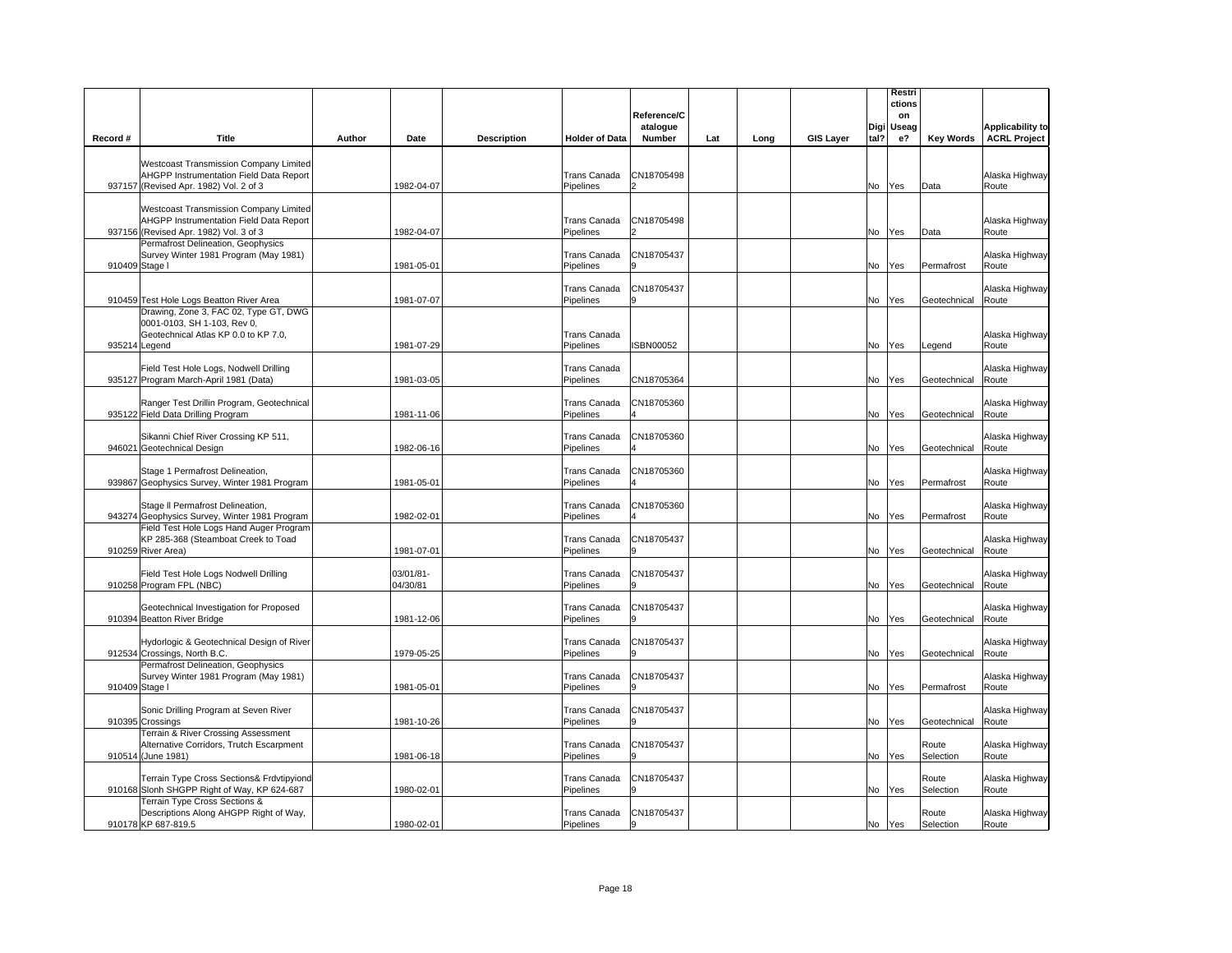|              |                                                                                                                              |        |                       |                    |                           | Reference/C        |     |      |                  |      | Restri<br>ctions<br>on |                            |                                                |
|--------------|------------------------------------------------------------------------------------------------------------------------------|--------|-----------------------|--------------------|---------------------------|--------------------|-----|------|------------------|------|------------------------|----------------------------|------------------------------------------------|
| Record #     | Title                                                                                                                        | Author | Date                  | <b>Description</b> | <b>Holder of Data</b>     | atalogue<br>Number | Lat | Long | <b>GIS Layer</b> | tal? | Digi Useag<br>e?       | <b>Key Words</b>           | <b>Applicability to</b><br><b>ACRL Project</b> |
|              | 910459 Test Hole Logs Beatton River Area                                                                                     |        | 1981-07-07            |                    | Trans Canada<br>Pipelines | CN18705437<br>g    |     |      |                  | No   | Yes                    | Geotechnical               | Alaska Highway<br>Route                        |
| 910484 River | Test Hole Logs Steamboat Creek to Toad                                                                                       |        | 1981-08-20            |                    | Trans Canada<br>Pipelines | CN18705437         |     |      |                  |      | No Yes                 | Geotechnical               | Alaska Highway<br>Route                        |
|              | Areal Photograph Interpretations of<br>974136 Surficial Geology, Alcan                                                       |        | 1976-11-01            |                    | Trans Canada<br>Pipelines | CN18705442         |     |      |                  |      | No Yes                 | Surficial<br>Geology       | Alaska Highway<br>Route                        |
|              | Borehole and Route File Database<br>Backup, working file, Signs of Wear,<br>965202 Retired                                   |        | 1981-07-01            |                    | Trans Canada<br>Pipelines | 127576719          |     |      |                  | No   | Yes                    | Geotechnical               | Alaska Highway<br>Route                        |
|              | 925487 British Columbia & Yukon Slopes                                                                                       |        | 1981-10-26            |                    | Trans Canada<br>Pipelines | CN18705502         |     |      |                  |      | No Yes                 | Topograpphy                | Alaska Highway<br>Route                        |
|              | Design of 343 (BC 8) Access Road<br>Foothills (North BC) (Preliminary) Stn<br>945983 0+000 tp Stm 8+023.7                    |        | 1982-02-09            |                    | Trans Canada<br>Pipelines | CN18705498         |     |      |                  | No   | Yes                    |                            | Alaska Highway<br>Route                        |
|              | Design of BC4 Access Road, Foothills<br>937149 (North BC) (Preliminary)                                                      |        | 1982-02-09            |                    | Trans Canada<br>Pipelines | CN18705498         |     |      |                  | No   | <b>Yes</b>             |                            | Alaska Highway<br>Route                        |
|              | Drawing, Zone 3, FAC 02, Type GT, DWG<br>0001-0103, SH1-103, Rev 0, Geotechnical<br>935214 Atlas KP 0.0 to KP7.0 Legend      |        | 1981-07-29            |                    | Trans Canada<br>Pipelines | <b>ISBN00052</b>   |     |      |                  |      | No Yes                 | Geotechnical               | Alaska Highway<br>Route                        |
|              | Field Test Hole Logs Ranger Drilling<br>940870 Program                                                                       |        | 1981-08-01            |                    | Trans Canada<br>Pipelines | CN18705442         |     |      |                  |      | No Yes                 | Geotechnical               | Alaska Highway<br>Route                        |
|              | Field Test Hole Logs, Nodwell Drilling<br>935127 Program March-April 1981 (Data)                                             |        | 1981-03-05            |                    | Trans Canada<br>Pipelines | CN18705360         |     |      |                  | No   | Yes                    | Geotechnical               | Alaska Highway<br>Route                        |
|              | 960693 Field Test Program, Proposal                                                                                          |        | 11/05/80-<br>01/06/81 |                    | Trans Canada<br>Pipelines | CN18705283         |     |      |                  | No   | Yes                    | Geotechnical               | Alaska Highway<br>Route                        |
|              | Geotechnical Data Report. 1982 Summer<br>923545 Drilling Program, Northern BC, Mainline                                      |        |                       |                    | Trans Canada<br>Pipelines | CN18705498         |     |      |                  |      | No Yes                 | Geotechnical               | Alaska Highway<br>Route                        |
| 941285 Disk  | Inclinometer/Data for River Crossings<br>North BC/Beatton River, KP 580.5, Floppy                                            |        | 1982-04-01            |                    | Trans Canada<br>Pipelines | 127576847          |     |      |                  |      | No Yes                 | Hydrological               | Alaska Highway<br>Route                        |
|              | Inclinometer/Data for River Crossings<br>North BC/Lower Liard River, Logs 259-1 9<br>937127 259-28 Floppy Disk               |        | 1982-04-20            |                    | Trans Canada<br>Pipelines | 127576786          |     |      |                  | No   | Yes                    | Hydrological               | Alaska Highway<br>Route                        |
| 941289 Disk  | Inclinometer/Data for River Crossings<br>North BC/Martin Creek, KP 451.3 Floppy                                              |        | 1982-04-01            |                    | Trans Canada<br>Pipelines | 127576847          |     |      |                  |      | No Yes                 | Hydrological               | Alaska Highway<br>Route                        |
| 941287 Disk  | Inclinometer/Data for River Crossings<br>North BC/Sikanni Chief River, Contains<br>511-8 - 511-7 First Set of Data, Floppy   |        | 1982-01-01            |                    | Trans Canada<br>Pipelines | 127576847          |     |      |                  |      | No Yes                 | Hydrological               | Alaska Highway<br>Route                        |
|              | Inclinometer/Data for River Crossings<br>942235 North BC, Program Cassette                                                   |        | 1982-04-01            |                    | Trans Canada<br>Pipelines | 127576847          |     |      |                  |      | No Yes                 | Hydrological               | Alaska Highway<br>Route                        |
|              | Inclinometer/Data for River Crossings<br>North BC, User Manual for Programs Inclin<br>941284 & Ploter & Analysis of Readings |        | 1982-04-01            |                    | Trans Canada<br>Pipelines | 127576847          |     |      |                  | No   | Yes                    | Hydrological               | Alaska Highway<br>Route                        |
|              | Liard River Hydroelectric Development<br>Progress Report on Engineering &<br>925303 Environmental Studies (July 1981)        |        | 1981-07-01            |                    | Trans Canada<br>Pipelines | CN18705391         |     |      |                  | No   | Yes                    | <b>Environmental Route</b> | Alaska Highway                                 |
|              | Liard River Hydroelectric Development,<br>Soils, Surficial Geology & Landforms<br>935733 Inventory (Preliminary) (Aug. 1981) |        | 1981-08-01            |                    | Trans Canada<br>Pipelines | CN18705391         |     |      |                  |      | No Yes                 | Environmental Route        | Alaska Highway                                 |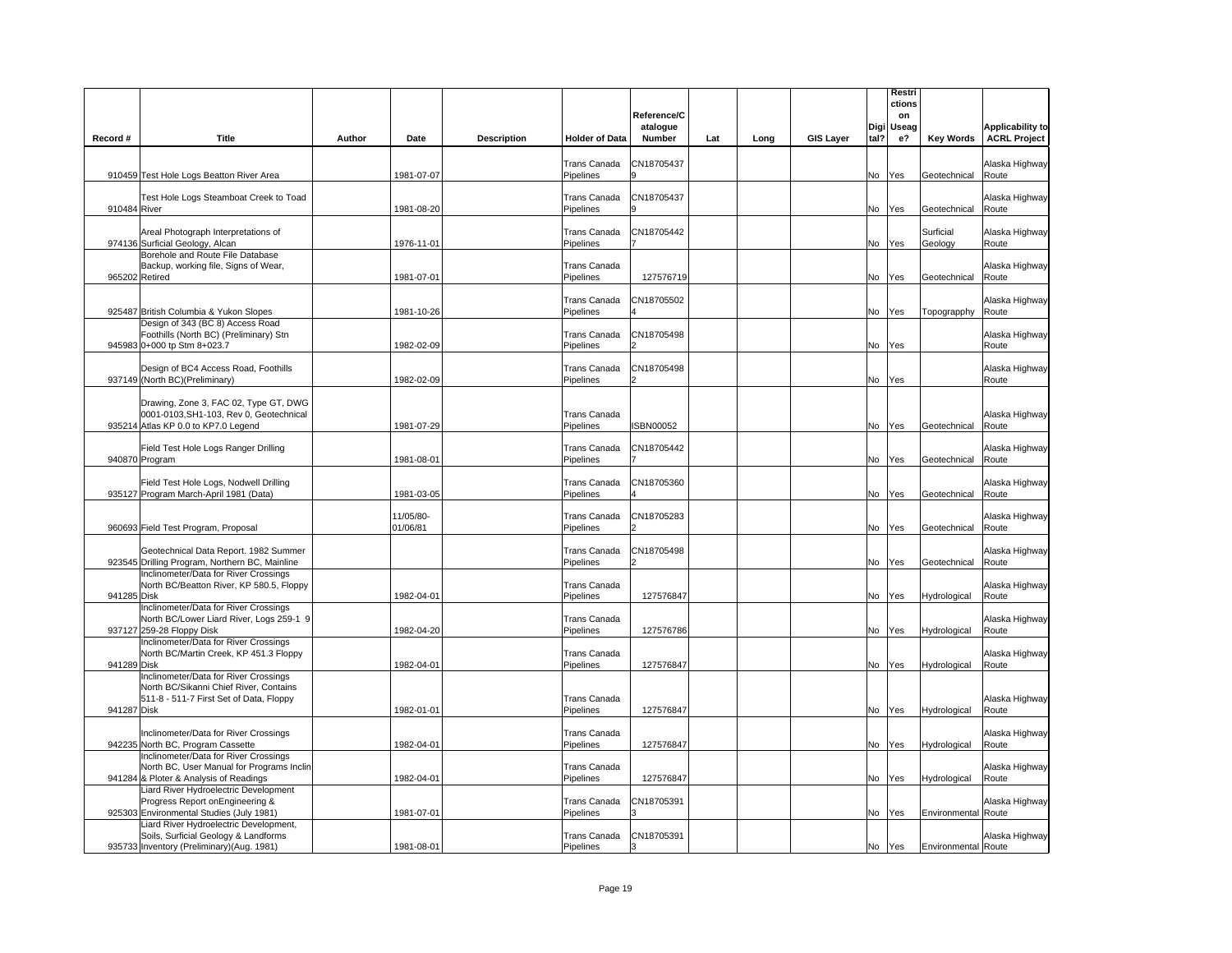|              |                                                                                                                                                        |        |            |                    |                           | Reference/C        |     |      |                  |      | Restri<br>ctions<br>on       |                     |                                                |
|--------------|--------------------------------------------------------------------------------------------------------------------------------------------------------|--------|------------|--------------------|---------------------------|--------------------|-----|------|------------------|------|------------------------------|---------------------|------------------------------------------------|
| Record #     | Title                                                                                                                                                  | Author | Date       | <b>Description</b> | <b>Holder of Data</b>     | atalogue<br>Number | Lat | Long | <b>GIS Layer</b> | tal? | Digi Useag<br>e <sup>2</sup> | <b>Key Words</b>    | <b>Applicability to</b><br><b>ACRL Project</b> |
| 925316 1981) | Liard River Hydroelectric Studies,<br>Information Bulletin No. 3 BC Hydro (Mar.                                                                        |        | 1981-08-12 |                    | Trans Canada<br>Pipelines | CN18705391         |     |      |                  | No   | Yes                          | Environmental Route | Alaska Highway                                 |
|              | Permafrost Delineation, Geophysics<br>Survey, Northern British Columbia,<br>943269 Summer 1982 Program                                                 |        | 1982-11-01 |                    | Trans Canada<br>Pipelines | CN18705360         |     |      |                  |      | No Yes                       | Permafrost          | Alaska Highway<br>Route                        |
|              | Pipeline Summary Schedule, Based on<br>929313 Level 1 Logic (North BC) (Nov. 81)                                                                       |        | 1981-12-01 |                    | Trans Canada<br>Pipelines | CN18705321         |     |      |                  |      | No Yes                       |                     | Alaska Highway<br>Route                        |
|              | Preliminary Borrow Report, Vol 3 of 3<br>Squanga Lake to BC Border, KP 534.4- KP<br>941824 829.2 (Draft)                                               |        | 1981-03-20 |                    | Trans Canada<br>Pipelines | CN18705499         |     |      |                  | No   | Yes                          | Geotechnical        | Alaska Highway<br>Route                        |
|              | Material Requirements & Orioised /borrow<br>941138 Sources for FPL Project NBC/Volume 1                                                                |        | 1981-11-04 |                    | Trans Canada<br>Pipelines | CN18705442         |     |      |                  |      | No Yes                       | Geotechnical        | Alaska Highway<br>Route                        |
|              | Preliminary Evaluation of Granular Material<br>Requirements & Proposed Borrow<br>935124 Sources for FPL Project NBC/Volume 2                           |        | 1981-11-04 |                    | Trans Canada<br>Pipelines | CN18705442         |     |      |                  | No   | <b>Yes</b>                   | Geotechnical        | Alaska Highway<br>Route                        |
|              | Ranger Test Drillin Program, Geotechnical<br>935122 Field Data Drilling Program                                                                        |        | 1981-11-06 |                    | Trans Canada<br>Pipelines | CN18705360         |     |      |                  | No   | Yes                          | Geotechnical        | Alaska Highway<br>Route                        |
|              | RFE 341420, Zone 4, North BC,<br>935242 Geotechnical Services                                                                                          |        | 1981-12-03 |                    | Trans Canada<br>Pipelines | CN18705303         |     |      |                  | No   | Yes                          | Geotechnical        | Alaska Highway<br>Route                        |
|              | River & Geotechnical Engineering<br>Assessments of Alternate Muskwa River<br>Crossings, Preliminary, Yukon BC Border<br>935506 to BC Alberta           |        | 1981-07-01 |                    | Trans Canada<br>Pipelines | CN18705442<br>6    |     |      |                  | No   | Yes                          | Geotechnical        | Alaska Highway<br>Route                        |
|              | River & Geotechnical Engineering<br>Assessments of Alternate Muskwa River<br>Crossings, Preliminary, Yukon BC Border<br>935459 to BC Alberta Border KP |        | 1981-07-01 |                    | Trans Canada<br>Pipelines | CN18705442         |     |      |                  | No   | Yes                          | Geotechnical        | Alaska Highway<br>Route                        |
|              | Slope Stability Route & Design Review B-<br>935882 5198.006                                                                                            |        | 1981-10-27 |                    | Trans Canada<br>Pipelines | CN18705442         |     |      |                  | No   | Yes                          | Geotechnical        | Alaska Highway<br>Route                        |
|              | Slope Stability Route & Design Review B-<br>935851 5198.006 (Draft)                                                                                    |        | 1981-08-27 |                    | Trans Canada<br>Pipelines | CN18705442         |     |      |                  | No   | Yes                          | Route<br>Selection  | Alaska Highway<br>Route                        |
|              | Stage 1 Permafrost Delineation,<br>939867 Geophysics Survey, Winter 1981 Program                                                                       |        | 1981-05-01 |                    | Trans Canada<br>Pipelines | CN18705360         |     |      |                  | No   | Yes                          | Permafrost          | Alaska Highway<br>Route                        |
|              | Stage II Permafrost Delineation,<br>943274 Geophysics Survey, Winter 1981 Program                                                                      |        | 1982-02-01 |                    | Trans Canada<br>Pipelines | CN18705360         |     |      |                  | No   | Yes                          | Permafrost          | Alaska Highway<br>Route                        |
|              | Stream Ice Conditions 810201-810530,<br>Yukon BC Border to BC Alberta Border KP<br>935811 0-714.65, AHGPP Northeast BC                                 |        | 1981-10-01 |                    | Trans Canada<br>Pipelines | CN18705442         |     |      |                  |      | No Yes                       | Hydrology           | Alaska Highway<br>Route                        |
|              | Study of Five Slopes in Clay Shales in<br>Northern British Columbia (Apr. 1984)<br>Liard, Frog, Toad, Martin, Sikanni Chief<br>937377 Crossings        |        | 1984-04-01 |                    | Trans Canada<br>Pipelines | CN18705391         |     |      |                  | No   | Yes                          | Geotechnical        | Alaska Highway<br>Route                        |
|              | <b>Westcoast Transmission Company Limited</b><br>937171 AHGPP Field Instrumentation Report 1981                                                        |        | 1982-01-11 |                    | Trans Canada<br>Pipelines | CN18705498         |     |      |                  |      | No Yes                       | Data                | Alaska Highway<br>Route                        |
|              | <b>Westcoast Transmission Company Limited</b><br>AHGPP Instrumentation Field Data Report<br>937158 (Revised Apr. 1982) Vol 1 of 3                      |        | 1982-04-07 |                    | Trans Canada<br>Pipelines | CN18705498         |     |      |                  |      | No Yes                       | Data                | Alaska Highway<br>Route                        |
|              |                                                                                                                                                        |        |            |                    |                           |                    |     |      |                  |      |                              |                     |                                                |